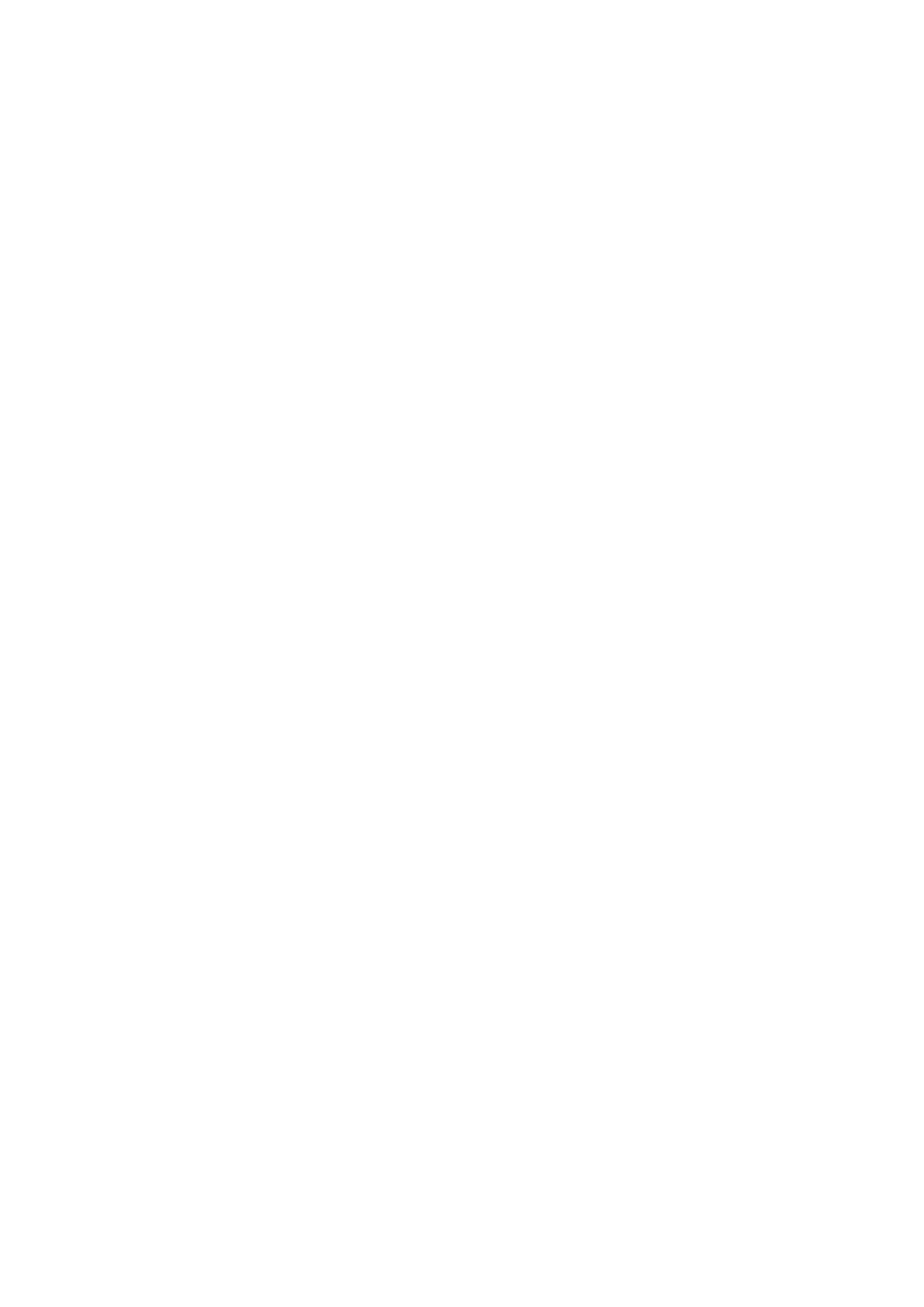### **Abstract**

Grothendieck's homotopy hypothesis asserts that the study of homotopy types of topological spaces is equivalent to the study of ∞-groupoids, illustrating how important ideas in higher category theory stem from basic homotopical concepts. In practice there are distinct models for ∞-groupoids, and providing a proof of the homotopy hypothesis is a test for the suitability of any such model. In this thesis, we give a proof of the homotopy hypothesis using topological categories (i.e., categories enriched over topological spaces) as models for ∞-groupoids. In the same context, we propose a manageable model for the fundamental ∞-groupoid of a topological space.

<sup>2010</sup> Mathematics Subject Classification: 55U40, 55P15, 18B40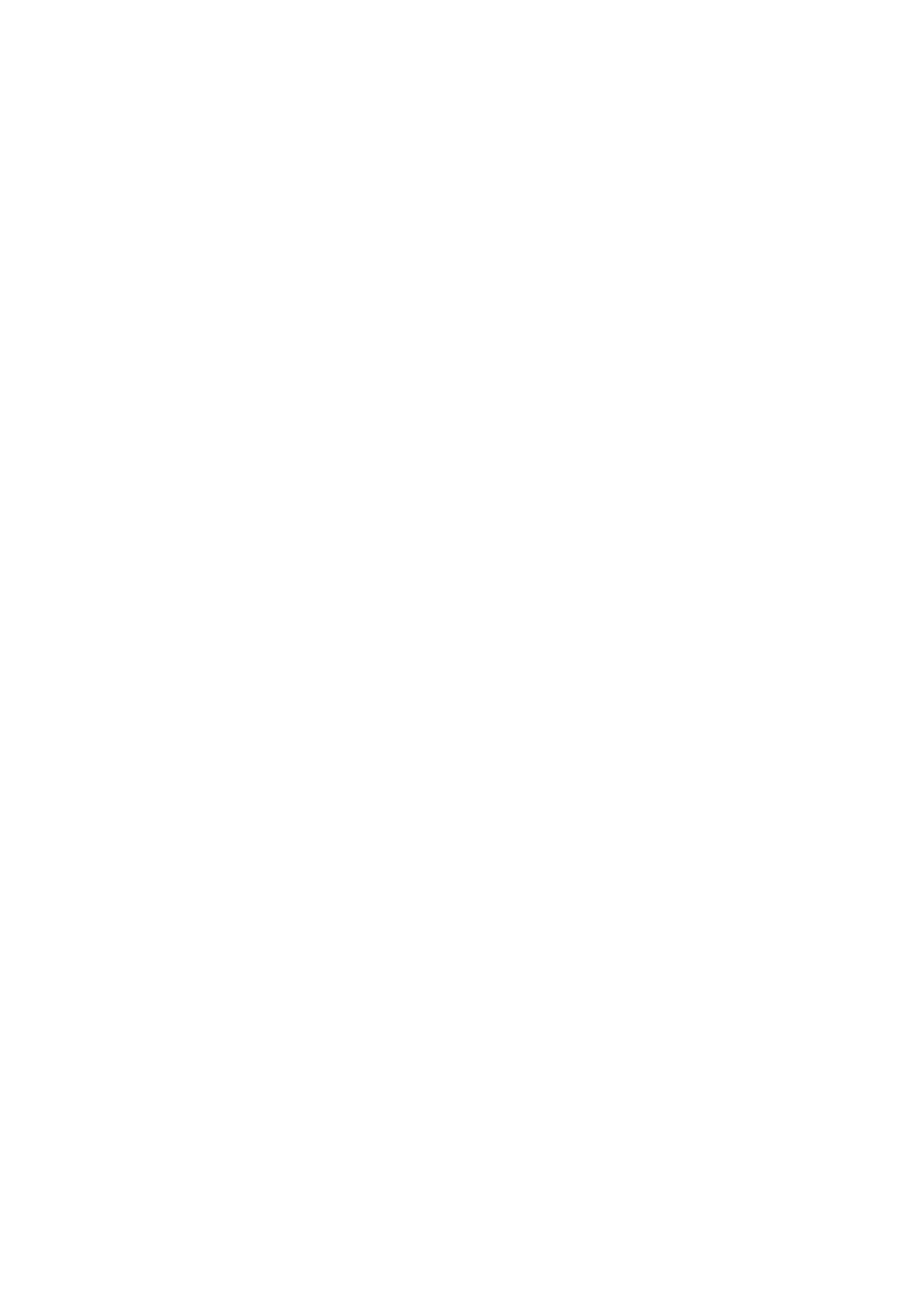# **Contents**

|              | Introduction                                                       |                                                        |              |  |
|--------------|--------------------------------------------------------------------|--------------------------------------------------------|--------------|--|
| 1            | <b>Foundations</b><br>$\mathbf{1}$                                 |                                                        |              |  |
|              | 1.1                                                                |                                                        | $\mathbf{1}$ |  |
|              | 1.2                                                                |                                                        | 5            |  |
|              | 1.3                                                                |                                                        | 6            |  |
|              | 1.4                                                                |                                                        | 10           |  |
| $\mathbf{2}$ |                                                                    | The Homotopy Hypothesis                                |              |  |
|              | 2.1                                                                |                                                        | 17           |  |
|              | 2.2                                                                |                                                        | 22           |  |
|              | 2.3                                                                |                                                        | 25           |  |
|              |                                                                    | From Simplicial Sets to Simplicial Categories<br>2.3.1 | 27           |  |
|              |                                                                    | The Homotopy Coherent Nerve<br>2.3.2                   | 31           |  |
|              | 2.4                                                                | Comparing Model Structures on Simplicial Sets          | 32           |  |
|              | 2.5                                                                | Simplicial Sets and Topological Categories             | 34           |  |
|              | 2.6                                                                | Kan Complexes and $\infty$ -Groupoids, back and forth  | 34           |  |
|              | 2.7                                                                |                                                        | 36           |  |
| 3            | The Fundamental $\infty$ -Groupoid as a Topological Category<br>39 |                                                        |              |  |
|              | 3.1                                                                |                                                        | 39           |  |
|              | 3.2                                                                |                                                        | 41           |  |
|              | Conclusions                                                        |                                                        |              |  |
|              | Bibliography<br>45                                                 |                                                        |              |  |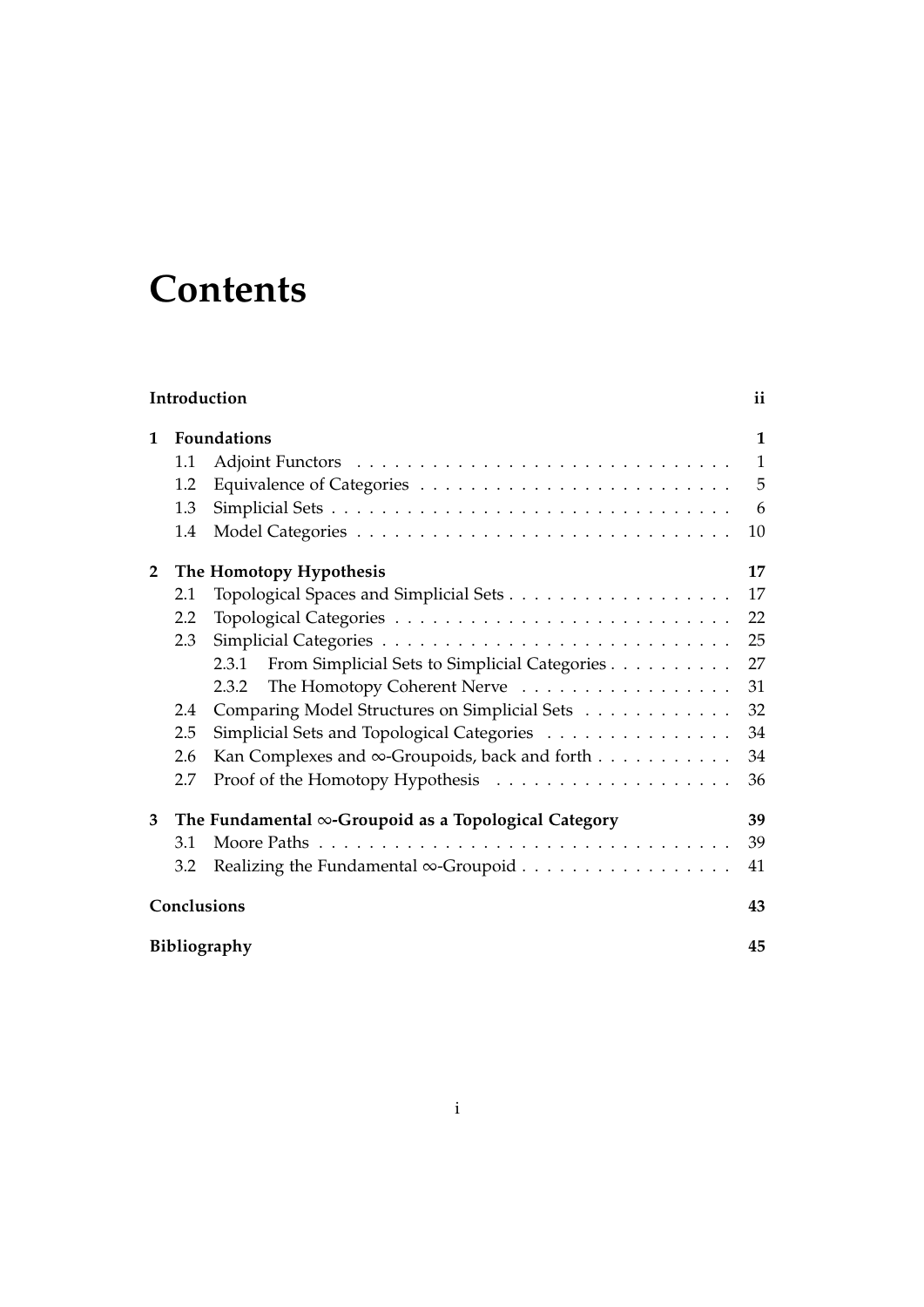### **Introduction**

This thesis is devoted to the study of a homotopy theoretic equivalence between topological spaces and ∞-groupoids. We begin by reviewing a result that culminated a thorough study of the relationship between simplicial sets and topological spaces, developed in the 1950s and 1960s. Its origins go back to Kan, on his work introducing adjoint functors, and reached a great milestone with the work of Quillen on model categories. After this, we move forward into the context of higher category theory, which is the framework of ∞-groupoids, in order to prove the homotopy hypothesis.

#### **Spaces as infinity groupoids**

How such an equivalence may be realized can be intuitively foreseen by associating to a topological space *X* its fundamental  $\infty$ -groupoid, which generalizes the standard construction of the fundamental groupoid by considering "higher paths" (homotopies) in X. Let us develop this idea.

At the very beginning of the use of algebraic tools in the study of topology, Poincaré introduced, in the 1890s, the fundamental group  $\pi_1(X, x)$  of a topological space *X* with basepoint *x*. This is an algebraic object containing information about the topological space. Later on, it was seen that the fundamental group of a space, for all choices of base points, could be assembled in a very natural object which we can now describe in the following way. The *fundamental groupoid* of *X*, denoted  $\Pi_1(X)$ , is the category that has the points of *X* as objects, and for every pair of objects *x* and *y*, the morphisms from *x* to *y* are the homotopy classes of paths in *X* starting at *x* and ending at *y*. Then, the fundamental group of *X* with basepoint  $x \in X$  can be recovered by considering the morphisms from *x* to itself in  $\Pi_1(X)$ .

Furthermore, one might consider the *n*th homotopy group, denoted  $\pi_n(X, x)$ , and regard the family of these groups  $\{\pi_n(X, x)\}_{n \geq 1}$  as algebraic data of the topological space; we may add the set  $\pi_0(X)$  of path-connected components of *X*. It turns out that this data cannot tell apart two (weakly) homotopy equivalent topological spaces. Now, we may try to assemble all this data together using the language of category theory, analogously to the case of the fundamental groupoid. Let us first do a single step.

Let *X* be a topological space. We want to extract a category from it, as we did before, but instead of considering homotopy classes of paths between points, we consider paths as morphisms and encode the information about the homotopies between these paths separately. A way to do this is by considering a 2*-category*, in which we do not only have a collection of objects and morphisms between these objects but also morphisms between morphisms, which are called 2*-morphisms*.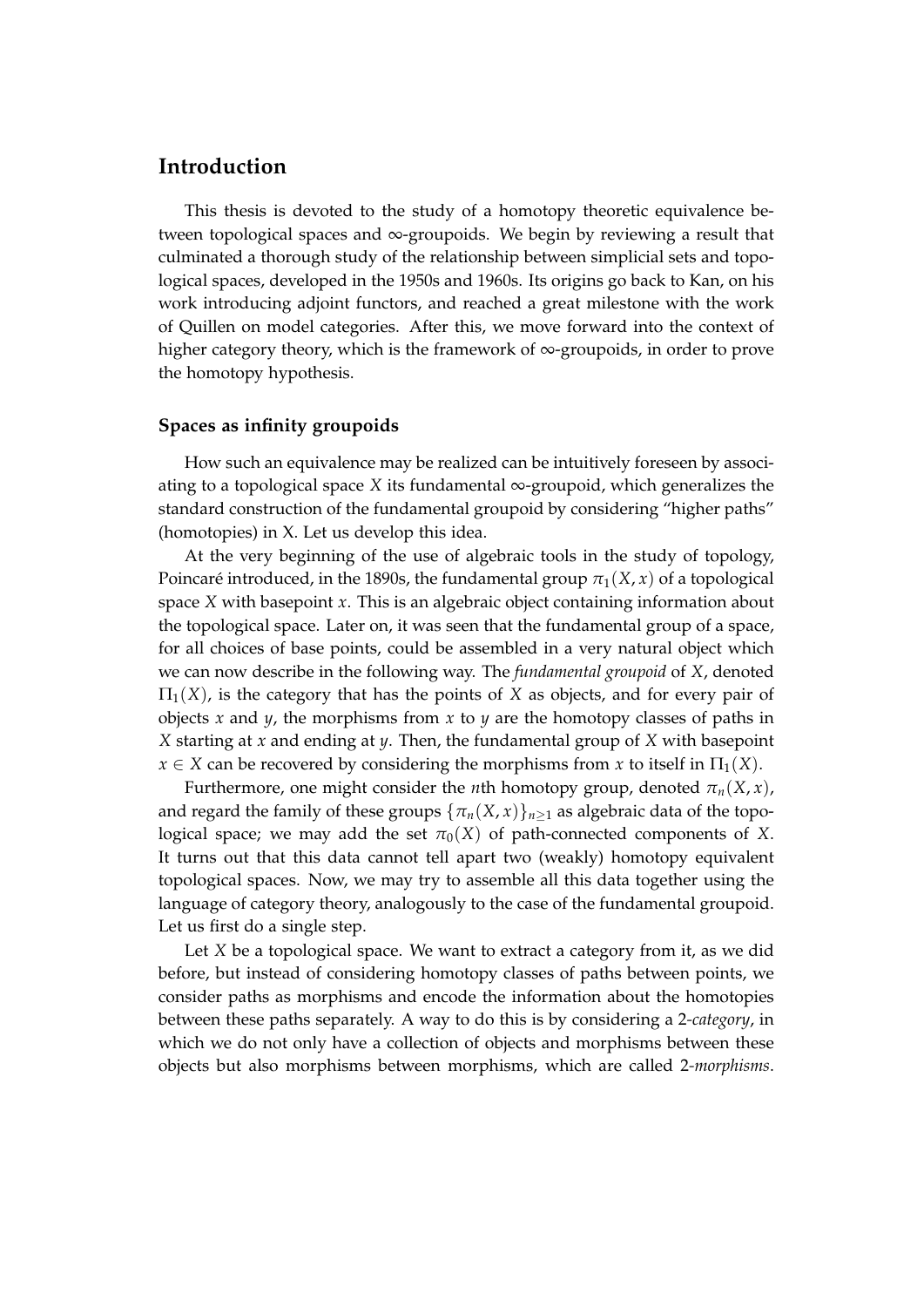More generally, there exists a notion of *n-category*; these are objects of study in higher category theory. Back to our construction, we may consider a 2-category  $\Pi_2(X)$  as follows. The objects of  $\Pi_2(X)$  are the points of *X*. If *x*, *y*  $\in$  *X*, then the morphisms from *x* to *y* are given by continuous paths  $[0, 1] \rightarrow X$  starting at *x* and ending at *y*. The 2-morphisms are given by homotopies of paths, considered up to homotopy. That is, two homotopies are equal if and only if they are homotopic. Following an analogous construction, we can extract an *n*-category Π*n*(*X*). Note that if  $n = 1$ , the category obtained is the fundamental groupoid of *X*. We therefore call Π*n*(*X*) the *fundamental n-groupoid*.

As Grothendieck envisioned, there should exist a good notion of *n-groupoid* for which the study of *n*-truncated homotopy types of topological spaces is essentially equivalent to the study of *n*-groupoids, by associating to a topological space its fundamental *n*-groupoid. Furthermore, the same should happen by somehow letting *n* go to infinity and considering the *fundamental*  $\infty$ -*groupoid*  $\Pi_{\infty}(X)$ , where one has morphisms of all orders. Grothendieck's vision happens to be veracious, and the object of this thesis is to make precise this equivalence, known as the homotopy hypothesis. The homotopy hypothesis ought to express that the homotopy theory of topological spaces and that of  $\infty$ -groupoids are essentially equivalent. In particular, the fundamental  $\infty$ -groupoid cannot tell apart two (weakly) homotopy equivalent topological spaces.

#### **Homotopy Theories**

We now give a brief overview of what we mean by "the homotopy theory of topological spaces is essentially equivalent to the homotopy theory of ∞-groupoids". There are many well known contexts in which homotopy theory arises, such as topological spaces, chain complexes, or simplicial sets. In all of these contexts, the usual notion of "sameness" given by an isomorphism was dropped for a weaker notion, in view of the first being too restrictive. Namely, the notion of homotopy equivalence or other invariants such as weak homotopy equivalence of topological spaces or simplicial sets, and quasi-isomorphisms of chain complexes.

In the 1960s, Quillen characterized the common behavior of various examples of homotopy theories and presented a set of axioms for a homotopy theory. The structure that satisfies these axioms is called a *model category*. So if one can set such a structure in a category, one can carry out homotopy theory in it. For example, the category of topological spaces is endowed with a model category structure such that the resulting homotopy theory is the classical homotopy theory of spaces.

Grothendieck expressed his first thoughts on the program he envisioned in a letter to Quillen [10], dated 1983, where he proposed the following: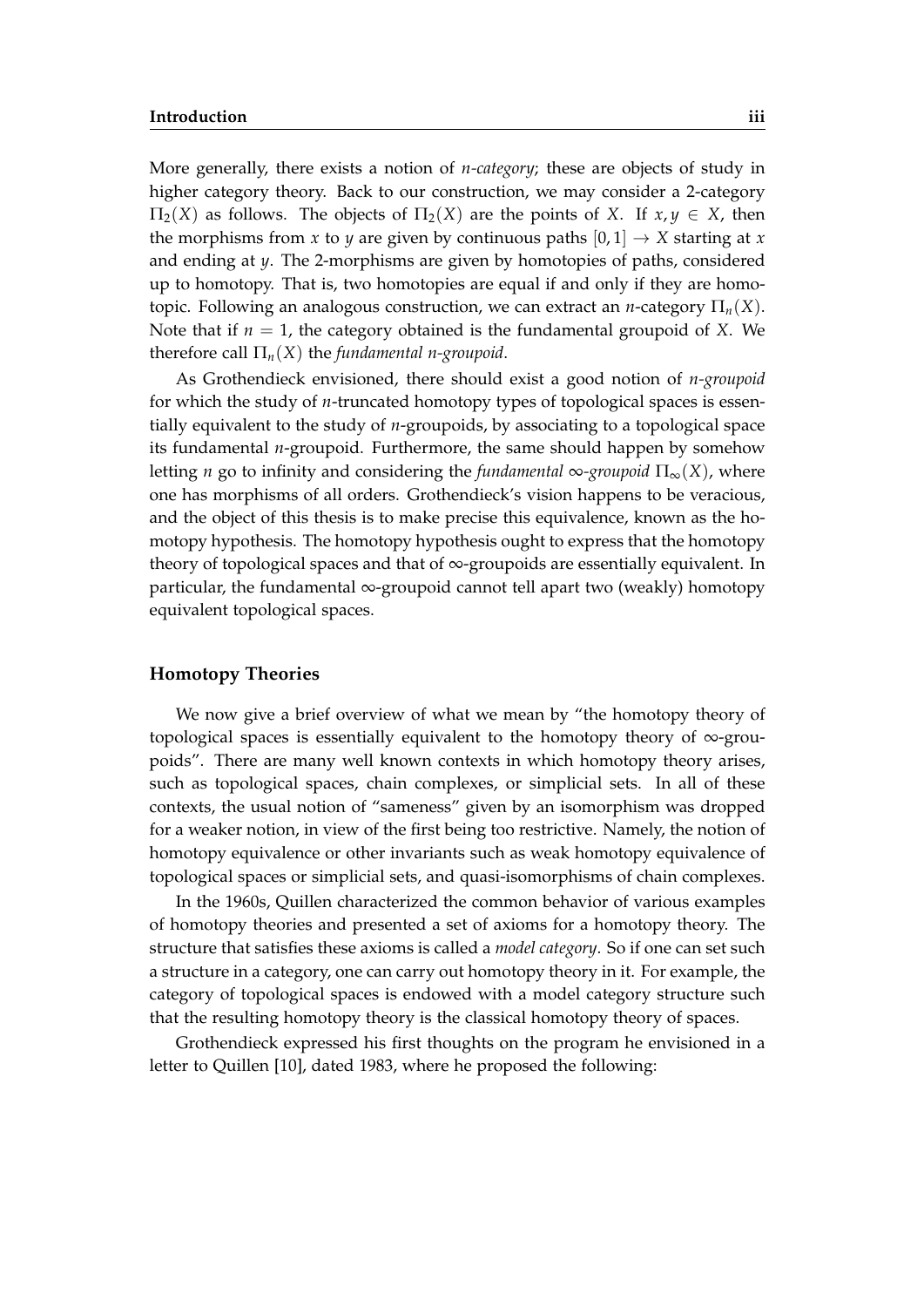"*One comment is that presumably, the category of* ∞*-groupoids (which is still to be defined) is a "model category" for the usual homotopy category; this would be at any rate one plausible way to make explicit the intuition referred to before, that a homotopy type is "essentially the same" as an* ∞*-groupoid up to* ∞*-equivalence."*

Unfortunately, there is no record of a response from Quillen. But we will see that the category of ∞-groupoids can be realized within a larger model category. In such a structure, we have a notion of *equivalences* and of its *homotopy category*, which are the essential information of the homotopy theory. What we will then show is that the *homotopy categories* of topological spaces and of ∞-groupoids are equivalent, and this will prove the homotopy hypothesis.

#### **The fundamental** ∞**-groupoid**

The fundamental  $\infty$ -groupoid  $\Pi_{\infty}(X)$  presented before is a genuine model of what an ∞-groupoid should be, but needs to be suited with a formal definition of such an object. First of all, notice that  $\Pi_{\infty}(X)$  does not have a strictly associative composition; however, this is something we want it to have, similarly to a category. For example, defining composition as concatenation of paths by traveling along one path in half the time of the interval, and traveling along the second path during the second half of the interval, is not strictly associative: if  $\alpha$ ,  $\beta$  and  $\gamma$  are three composable paths, then  $(\alpha * \beta) * \gamma$  and  $\alpha * (\beta * \gamma)$  carry different parametrizations. This composition is associative only up to homotopy.

In the literature, there does not appear to be an obvious transparent model of the fundamental ∞-groupoid for our definition of ∞-groupoid, nor a direct equivalence from topological spaces to  $\infty$ -groupoids. This has brought us to a detour through the theory of simplicial sets and simplicial categories in order to prove the homotopy hypothesis, with which we conclude Chapter 2. As a consequence, we will obtain an  $\infty$ -groupoid  $\mathcal{G}(X)$  associated to a topological space *X*, which fits with our idea of what the fundamental ∞-groupoid should be.

Nevertheless, we believe we can go a step further in realizing our guiding hope to find a model for ∞-groupoids in which the fundamental ∞-groupoid is realized in a manageable and accessible way. This motivates the third and last chapter, in which we propose such a model, based on Moore paths. We believe that it accomplishes our goal.

#### **The homotopy hypothesis after Grothendieck**

After writing to Quillen, Grothendieck proceeded to further develop his ideas in his manuscript *À la poursuite des champs*, which also extends ideas he explored in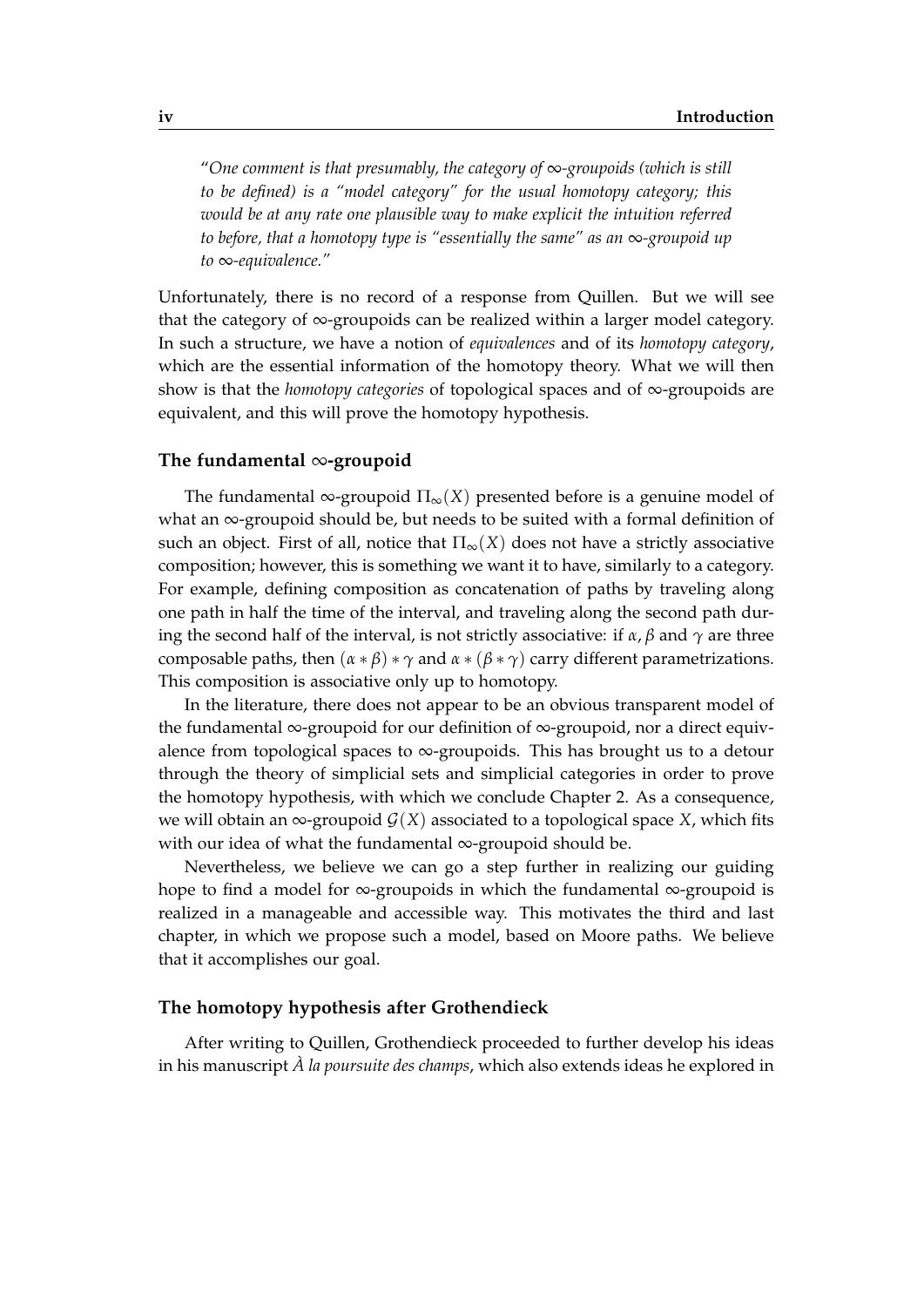letters to Breen in the 1970s. A deep study of Grothendieck's approach has been carried on by Maltsiniotis [17]. The homotopy hypothesis opened many other paths in the search for a theory of higher categories, being regarded as a principle for such a theory.

One of these paths has been the development of the theory of quasicategories, a special kind of simplicial sets which have been thoroughly studied as a model for higher categories. This theory goes back to Boardman and Vogt in the 1970s, and subsequent work of Joyal and Lurie has pushed forward this model. This approach has provided the most complete theory of higher categories until now, established in [15] in 2009. Two other approaches are those using simplicial categories or topological categories, which have advanced parallelly to the work of Cordier, Dwyer and Kan, and Porter in the 1980s. Remarkably, all such approaches are equivalent, as we will see.

With Quillen's axiomatization as a formal basis, the homotopy hypothesis has set homotopy theory in a larger framework, enhancing a far-reaching interplay of this field of study with many areas of research in mathematics. On the one hand, the homotopy hypothesis gives algebraic and combinatorial insights in the homotopy theory of topological spaces; we will see the way in which it connects simplicial sets and ∞-groupoids to spaces. On the other hand, the homotopy hypothesis lies at the very heart of higher category theory and expresses how many ideas in this subject arise from homotopy theory; for example, ∞-groupoids are an object of study of higher category theory. Moreover, such structures emerge in many parts of mathematics. In the case of the  $\infty$ -groupoid structure of a topological space, it arises by keeping the information about homotopies of all orders; in more general words, we are keeping information about a collection of identifications. In such a fashion, we can see higher categorical structures arise in homotopy type theory, showing how higher category theory meets the very foundations of mathematics. This allows for the previous point of view to be turned around to provide spatial insights in many other areas in mathematics; such is the case in Martin–Löf type theory, giving rise to homotopy type theory.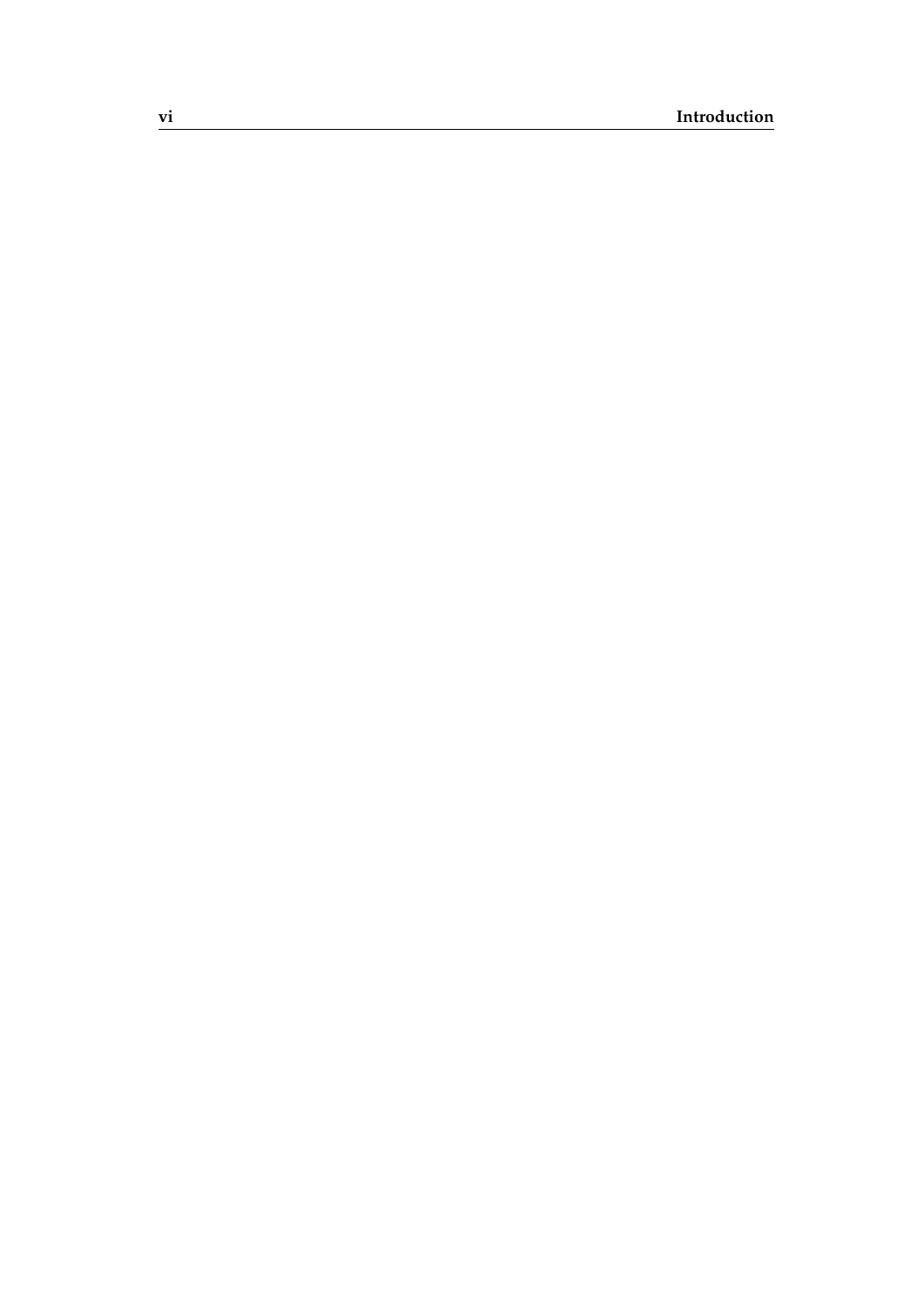# **Chapter 1**

# **Foundations**

This chapter is meant to introduce and summarize standard mathematical concepts which will be needed for the development of the main chapter. The first two sections are dedicated to present two fundamental notions of category theory, which are essential to the ideas in this thesis: in the first section, we define the concept of adjunction and present some of its characterizations; in the second section, we talk about equivalence of categories. In the third section, simplicial sets are introduced, the theory of which is very well established and will play a very important role when transitioning to a higher categorical context. Finally, in the fourth section, we present the necessary theory of model categories in order to formalize our work.

#### **1.1 Adjoint Functors**

**Definition 1.1.** An *adjunction* consists of a pair of functors

$$
F\colon \mathcal{C}\to \mathcal{D} \quad \text{and} \quad G\colon \mathcal{D}\to \mathcal{C}
$$

together with a bijection  $\mathcal{D}(FX, Y) \cong \mathcal{C}(X, GY)$  for each  $X \in \mathcal{C}$  and  $Y \in \mathcal{D}$ , that is natural in both variables. Here, *F* is *left adjoint* to *G* and *G* is *right adjoint* to *F*.

**Example 1.2.** Denote by **Set** the category of sets and by **Grp** the category of groups. There is a *forgetful* functor  $U: \mathbf{Grp} \to \mathbf{Set}$  sending each group *G* to its underlying set, which is right adjoint to the functor  $F:$  **Set**  $\rightarrow$  **Grp** sending each set *X* to the *free group* over *X*. For each set *X* and each group *G* there is a bijection  $Grp(FX, G) \cong Set(X, UG)$  sending a map  $f: FX \to G$  to the map  $g: X \to UG$  that makes the same assignments as *f* on the generators of *FX* (which are the elements of *X*). One can check naturality with the help of the discussion below. This is one of many examples of the "free-forgetful" kind; another such example is given by *free category* on a *directed graph*.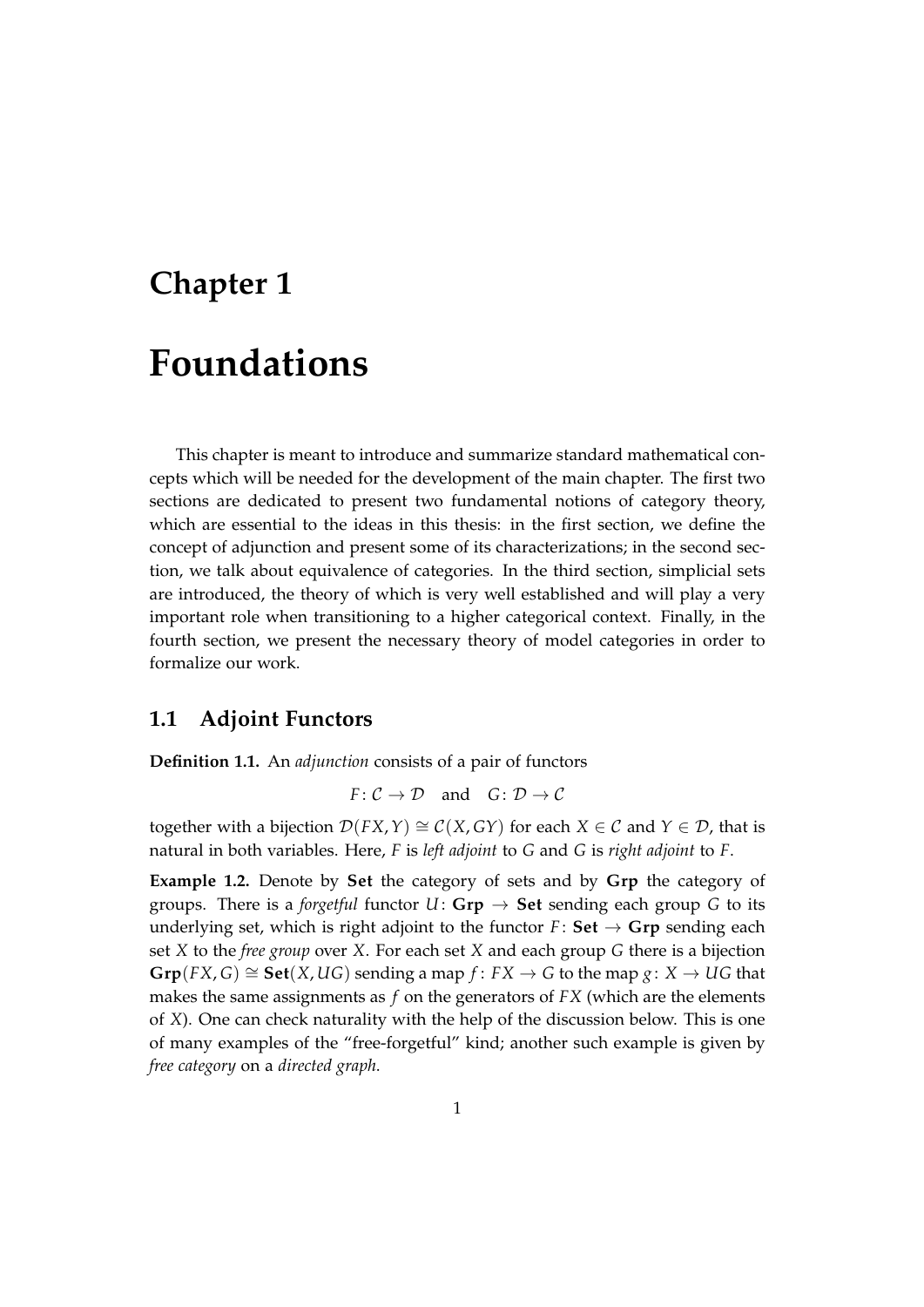In this section, we will write  $f^{\sharp} \colon Fc \to d$  and  $f^{\flat} \colon c \to Gd$  for the morphisms that correspond to each other under the bijection in the definition above. We say one is the *transpose* (or the *adjunct*) of the other.

Naturality in  $D$  says that for any  $k: d \rightarrow d'$  we have a commutative diagram

$$
\mathcal{D}(Fc,d) \xrightarrow{\cong} \mathcal{C}(c,Gd)
$$
  
\n
$$
k_* \downarrow \qquad \qquad \downarrow Gk_*
$$
  
\n
$$
\mathcal{D}(Fc,d') \xrightarrow{\cong} \mathcal{C}(c,Gd'),
$$

where *k*∗ denotes the map that postcomposes with *k*. The above says that for all  $f^{\sharp} \colon Fc \to d$  and  $k \colon d \to d'$ , the transpose of  $k \circ f^{\sharp} \colon Fc \to d'$  is equal to the following composition:

$$
c \xrightarrow{f^{\flat}} Gd
$$
  
\n
$$
(k \circ f^{\sharp})^{\flat} \rightarrow d \mathcal{G}d'.
$$
  
\n
$$
Gd'.
$$

Naturality in  $\mathcal C$  says that for any morphism  $h\colon \mathcal C\to \mathcal C'$ , we have a commutative diagram

$$
\mathcal{D}(Fc',d') \xrightarrow{\cong} \mathcal{C}(c',Gd')
$$
\n
$$
Fh^*\downarrow \qquad \qquad \downarrow h^*
$$
\n
$$
\mathcal{D}(Fc,d') \xrightarrow{\cong} \mathcal{C}(c,Gd'),
$$

where *h*<sup>∗</sup> denotes the map that precomposes with *h*. The above says that for all  $g^{\sharp} \colon Fc' \to d'$  and  $h \colon c \to c'$ , the transpose of  $g^{\sharp} \circ Fh \colon Fc \to d'$  is given by

$$
\begin{array}{ccc}\n & & & (g^{\sharp} \circ Fh)^{\flat} \\
 h & & \searrow & \\
c' & \xrightarrow{g^{\flat}} & Gd'.\n\end{array}
$$

Let  $(F, G)$  be an adjunction. With this notation we indicate that  $F$  is the left adjoint. We will also write  $F : C \rightleftarrows \mathcal{D} : G$ , with the left-to-right arrow on top.

**Lemma 1.3.** *Consider a pair of adjoint functors*  $F : C \rightleftarrows D : G$ *. Then, for any morphisms with domains and codomains as displayed below,*

$$
\begin{array}{ccc}\nFc & \xrightarrow{f^{\sharp}} & d & & c & \xrightarrow{f^{\flat}} & Gd \\
Fh & & k & & h & \downarrow & \downarrow \\
Fc' & \xrightarrow{g^{\sharp}} & d' & & c' & \xrightarrow{g^{\flat}} & Gd',\n\end{array}
$$

*the left-hand square commutes in* D *if and only if the right-hand square commutes in* C*.*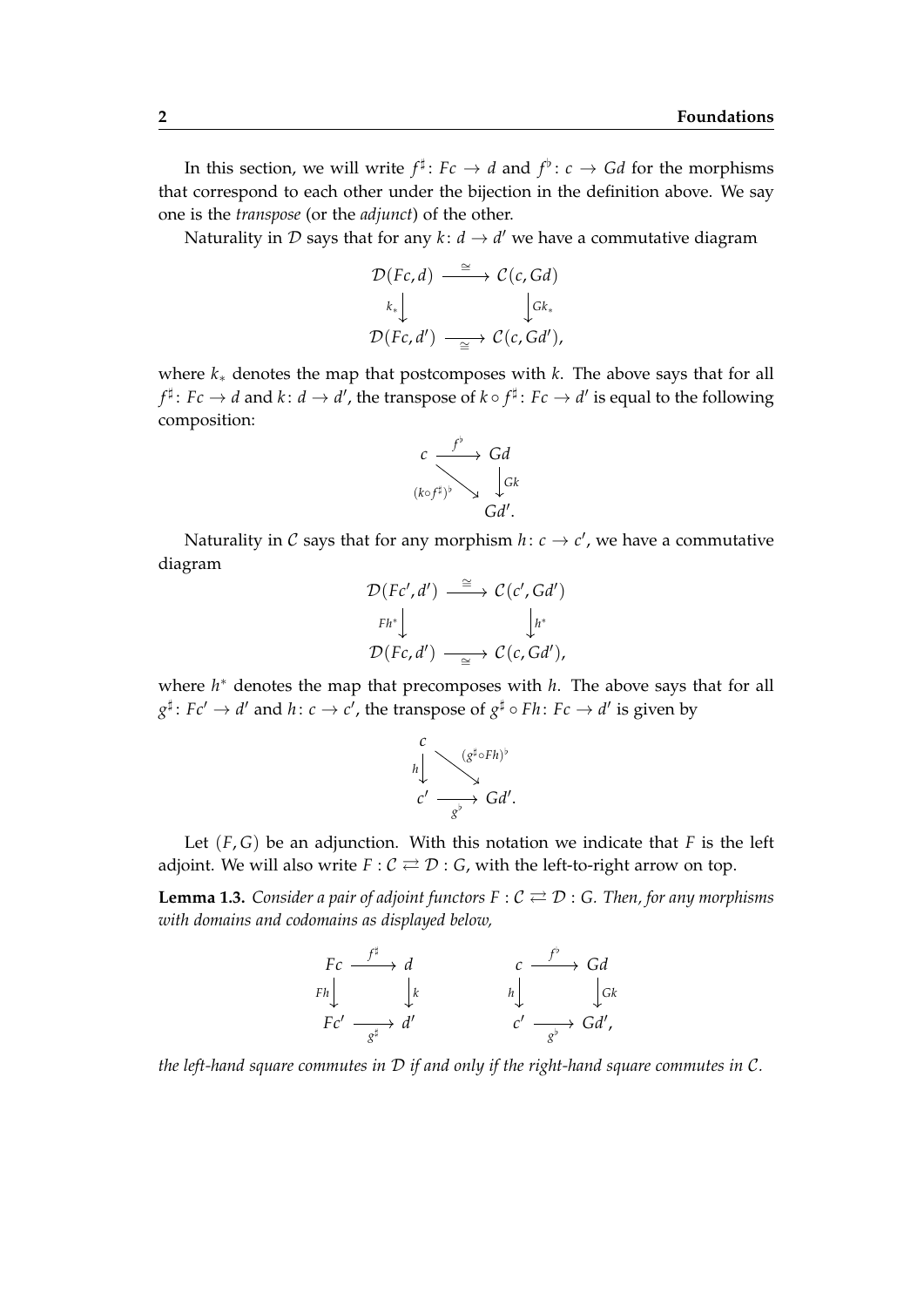*Proof.* By naturality in  $\mathcal C$  and  $\mathcal D$ , we have the commutative diagrams



respectively. Therefore, the right square in the statement commutes if and only if  $(g^{\sharp} \circ Fh)^{\flat} = (k \circ f^{\sharp})^{\flat}$ . By the bijection  $\mathcal{D}(Fc, d') \cong \mathcal{C}(c, Gd')$ , the latter is equivalent to  $g^{\sharp} \circ Fh = k \circ f^{\sharp}$ , which corresponds to the commutativity of the left square in the statement.  $\Box$ 

For every object  $c \in \mathcal{C}$ , we can consider the transpose of  $id_{Fc}$ , which is a morphism  $\eta_c: c \to GFc$ . We now show that the moprhisms  $\eta_c$  are the components of a natural transformation  $\eta$ : Id<sub>C</sub>  $\Rightarrow$  GF.

**Lemma 1.4.** Let  $F: C \rightleftarrows D: G$  be an adjunction. There is a natural transformation  $\eta: \text{Id}_{\mathcal{C}} \Rightarrow \text{GF}$ , whose component at c is  $\eta_c: c \to \text{GF}c$ .

*Proof.* We have to show that the following square at the left commutes for every  $f: c \to c'$  in  $\mathcal{C}$ :



This holds as a consequence of Lemma 1.3, because the square at the right commutes.  $\Box$ 

The natural transformation  $\eta$ : Id<sub>C</sub>  $\Rightarrow$  GF is called the *unit* of the adjunction (*F*, *G*). Dually, for every object  $d \in \mathcal{D}$  we consider the transpose of id<sub>*Gd*</sub>, which is a map  $\epsilon_d$ :  $FGd \rightarrow d$ . The dual of Lemma 1.4 is:

**Lemma 1.5.** Let  $F: C \rightleftarrows D: G$  be an adjunction. There is a natural transformation  $\epsilon \colon FG \Rightarrow \text{Id}_{\mathcal{D}}$ , whose component at  $d$  is  $\epsilon_d \colon FGd \to d$ .

The natural transformation  $\epsilon$ :  $FG \Rightarrow Id_{\mathcal{D}}$  is called the *counit* of the adjunction. In fact, the unit and counit of the adjunction permit a computation of the transpose of a morphism. For example, by naturality of the isomorphism between sets of maps we can compute the transpose  $f^{\sharp}$  of a morphism  $f^{\flat} \colon c \to Gd$  as the composition

$$
Fc \xrightarrow{Ff^{\flat}} FGd \xrightarrow{\epsilon_d} d.
$$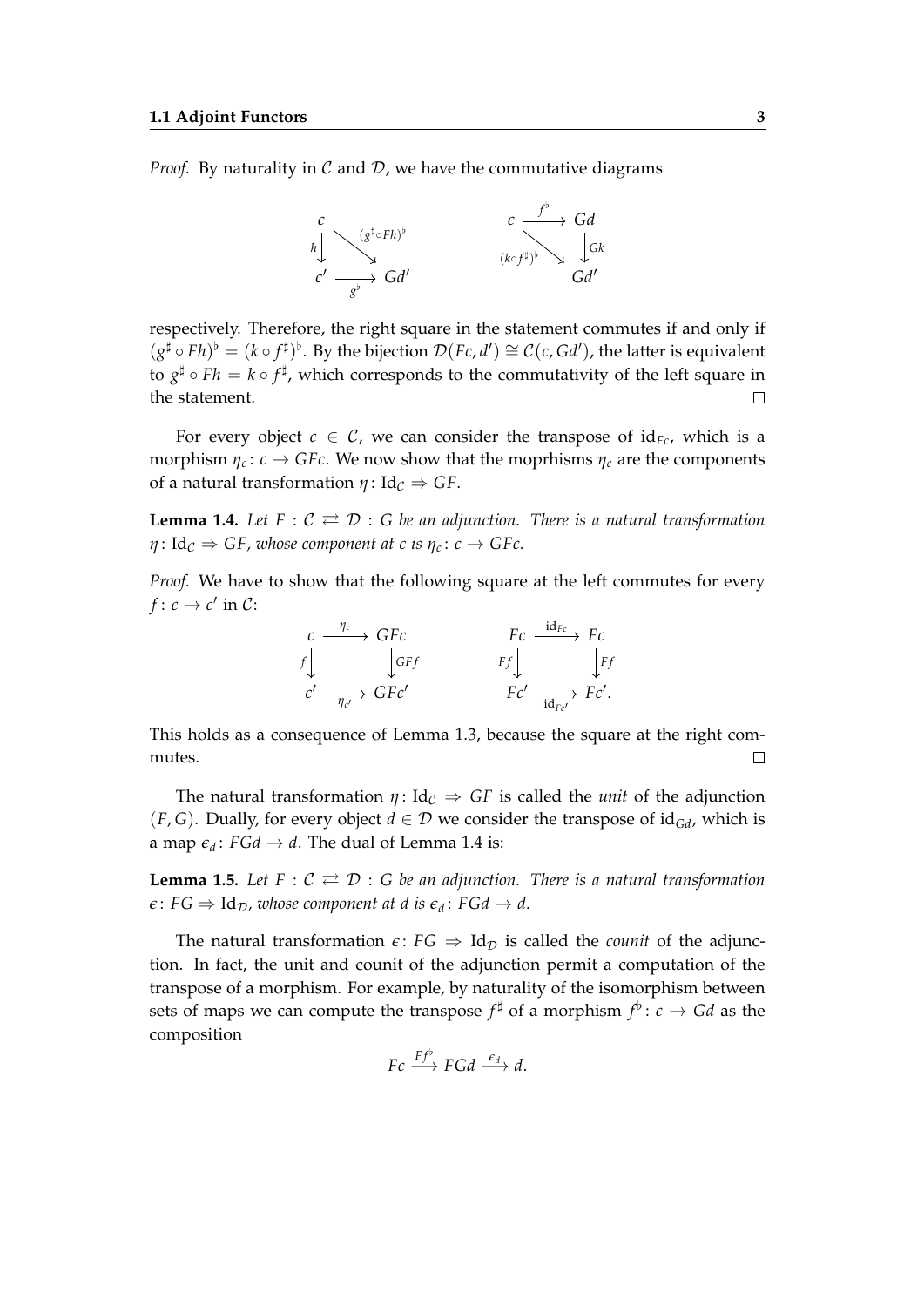$\Box$ 

**Lemma 1.6.** Let  $F: C \rightleftarrows D: G$  be an adjunction. Then, the natural transformations  $\eta: \text{Id}_{\mathcal{C}} \Rightarrow \text{GF and } \epsilon: FG \Rightarrow \text{Id}_{\mathcal{D}}$  *satisfy the following triangle identity: for every*  $c \in \mathcal{C}$ *, there is a commutative diagram*



*Proof.* We must show that the following square at the left commutes for every  $c \in \mathcal{C}$ :

$$
\begin{array}{ccc}\nFc & \xrightarrow{\operatorname{id}_{Fc}} & Fc & & c \xrightarrow{\eta_c} & GFc \\
F\eta_c \downarrow & & \downarrow \operatorname{id}_{Fc} & & \eta_c \downarrow & & \downarrow \operatorname{id}_{GFc} \\
FGFc & \xrightarrow{\epsilon_{Fc}} & Fc & & GFc \xrightarrow{\operatorname{id}_{GFc}} GFc.\n\end{array}
$$

This follows from Lemma 1.3, because the square at the right commutes.

To end this section, we show that adjoint functors have a especially good relationship with respect to the dual notions of *limit* and *colimit* (see [16] or [23] for details). In particular, it holds for *products* and *coproducts*.

**Proposition 1.7.** *Every left adjoint functor preserves colimits and every right adjoint functor preserves limits.*

*Proof.* We prove the first part of the statement; the second part is dual and the proof is analogous. Let  $F: \mathcal{C} \rightleftarrows \mathcal{D}$ : *G* be an adjunction. Let  $D: I \rightarrow \mathcal{C}$  be a *diagram* in C; i.e., a functor where the objects of the category *I* form a set. Let colim *D* be the colimit of *D* and recall that the universal property of the colimit is characterized by natural bijections

$$
C(\text{colim } D, X) \cong \lim C(D, X) \quad \text{for all } X \in \mathcal{C}.
$$

To prove that *F* preserves colimits, we need to show that the natural morphism colim  $FD \rightarrow F$  colim *D* is an isomorphism. Thus, we will show that *F* colim *D* satisfies the universal property of colim  $FD$ . For every object *X* of *C* we have natural bijections

$$
C(F \text{ colim } D, X) \cong \mathcal{D}(\text{colim } D, GX) \cong \lim \mathcal{D}(D, GX)
$$
  

$$
\cong \lim \mathcal{D}(FD, X) \cong C(\text{colim } FD, X).
$$

Finally, since the bijections  $C(F \text{colim } D, X) \cong C(\text{colim } FD, X)$  are natural for all *X*  $\in$  *C*, the Yoneda Lemma ([23, Proposition 2.3.1]) yields the desired isomorphism colim  $FD \cong F$  colim *D*.  $\Box$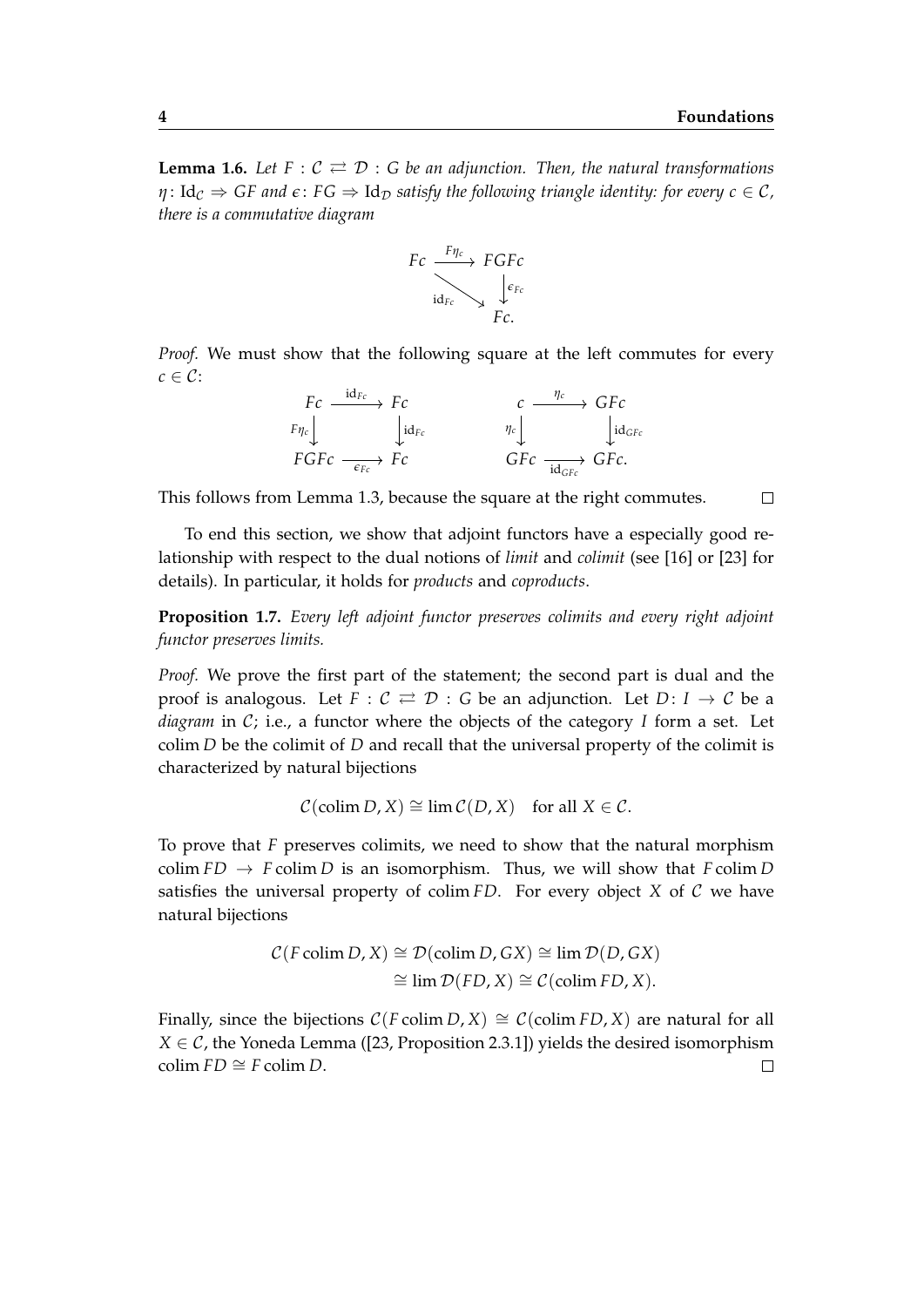### **1.2 Equivalence of Categories**

**Definition 1.8.** An *equivalence of categories* consists of functors  $F : C \rightleftarrows D : G$ together with natural isomorphisms  $Id_{\mathcal{C}} \cong GF$  and  $FG \cong Id_{\mathcal{D}}$ . Two categories  $\mathcal{C}$ and D are *equivalent* if there exists an equivalence between them.

As expected, equivalence of categories defines an equivalence relation. First of all, let us present the following definitions in order to shed light on the notion of equivalence of categories.

**Definition 1.9.** A functor  $F: \mathcal{C} \to \mathcal{D}$  is

- *full* is for each *c*, *c*'  $\in$  *C*, the map  $C(c, c') \rightarrow D(Fc, Fc')$  is surjective;
- *faithful* if for each *c*, *c*'  $\in$  *C*, the map  $C(c, c') \rightarrow D(Fc, Fc')$  is injective;
- and *essentially surjective* if for every object  $d \in \mathcal{D}$  there is some  $c \in \mathcal{C}$  such that *d* is isomorphic to *Fc*.

The above definitions are *local* characterizations of a functor. For example, fullness or faithfulness do not assure that *F* is injective or surjective *globally* on morphisms of  $C$ . However, this is true if  $F$  is injective on objects; in such case,  $F$  is a *full embedding* of the domain category into the codomain category. Nevertheless, if a full and faithful functor is in addition essentially surjective, then it contains all the data of the codomain category up to isomorphism. If a functor is full and faithful, we will say it is *fully faithful*.

Consequently, it is not surprising that functors *F* and *G* giving an equivalence of categories are fully faithful and essentially surjective; in fact, this will be a very useful characterization.

**Theorem 1.10.** If a functor  $F: C \to D$  is part of an equivalence of categories, then it is *fully faithful and essentially surjective. Assuming the axiom of choice holds, the converse is also true.*

*Proof.* Here we only sketch a proof; we refer the reader to [23, Theorem 1.5.9] for further details. For the first part of the statement, observe that the natural isomorphism  $FG \cong Id_{\mathcal{D}}$  provides for every object  $d \in \mathcal{D}$  an object *Gd* satisfying that *FGd*  $\cong$  *d*, and this shows that *F* is essentially surjective. Moreover, the natural isomorphism  $Id_{\mathcal{C}} \cong GF$  assures that *F* is fully faithful.

Conversely, any fully faithful and essentially surjective functor *F* yields an equivalence of categories. Using essential surjectiveness and the axiom of choice, one can choose an object *Gd* for every object *d* of D together with an isomorphism *FGd*  $\cong$  *d*. The fact that *F* is fully faithful permits to assign to each arrow in D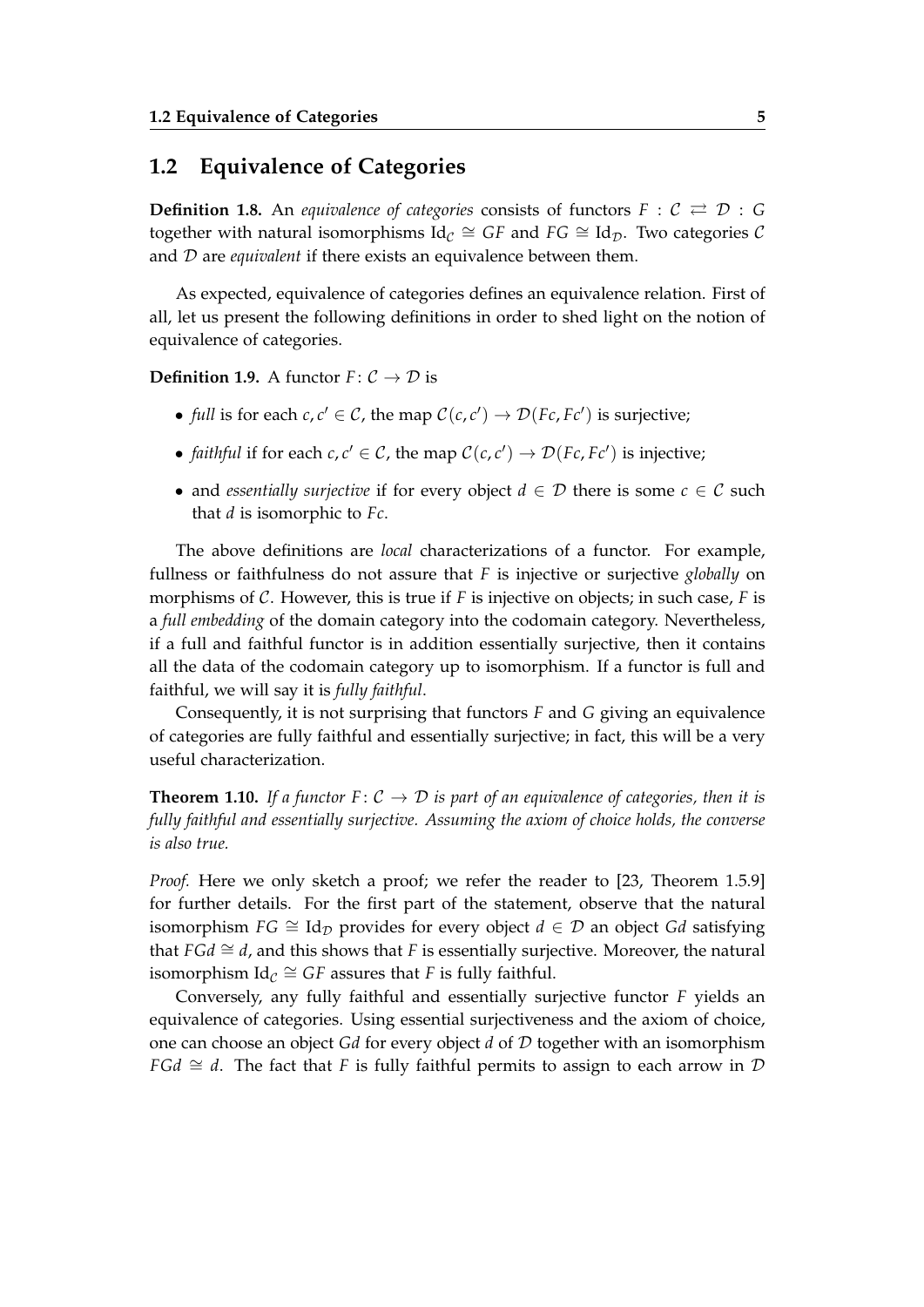an arrow in C in a functorial way, and such that the isomorphisms  $FGd \cong d$  are natural. Full faithfulness also allows to define a natural isomorphism Id $_c \cong G$ F. In summary, one obtains a functor  $G: \mathcal{D} \to \mathcal{C}$  witnessing that *F* yields an equivalence of categories.  $\Box$ 

Before presenting an example, recall that a *groupoid* is a category in which every morphism is an isomorphism. Also, we say that a category is *connected* if any pair of objects can be linked by a finite *zig-zag* of morphisms, i.e., a "path" of not necessarily composable arrows. Finally, notice that if *G* is a group, we can view it as a category with one object ∗, with an arrow from ∗ to itself for each element of *G*; composition of two arrows is defined as the product of the two elements they represent in *G*.

**Proposition 1.11.** *Any connected groupoid is equivalent, as a category, to the automorphism group of any of its objects.*

*Proof.* Let  $G$  be a connected groupoid and  $x$  be one of its objects. We may view  $\text{Hom}_{\mathcal{G}}(x, x)$  as a category with one object as explained above; observe that all its morphisms are isomorphisms, so it is indeed a group. Then the inclusion functor  $\text{Hom}_{\mathcal{G}}(x, x) \hookrightarrow \mathcal{G}$  is fully faithful, by definition, and essentially surjective, because  $G$  is a connected groupoid.  $\Box$ 

In other words, any groupoid "collapses", up to equivalence, into one of its objects and its automorphism group.

**Example 1.12.** Let *X* be a path-connected topological space and  $\Pi_1(X)$  its fundamental groupoid. Then,  $\Pi_1(X)$  is a connected groupoid, and applying the previous lemma transitively shows that any choice of basepoint  $x \in X$  gives an isomorphic fundamental group  $\pi_1(X, x)$ . Indeed, consider two basepoints *x* and *x'*, and recall that their automorphism groups, as objects of  $\Pi_1(X)$ , are the fundamental groups  $\pi_1(X, x)$  and  $\pi_1(X, x')$  respectively. Then, by the previous lemma, both are equivalent to  $\Pi_1(X)$ , and hence to each other. Finally, notice that a functor between these two one-object categories induces a group homomorphism (in fact, an isomorphism) between the groups  $\pi_1(X, x)$  and  $\pi_1(X, x')$ .

#### **1.3 Simplicial Sets**

In the Introduction we mentioned that we would describe a result that culminated a thorough study of the relationship between simplicial sets and topological spaces. Precisely, we will see that the homotopy theory of simplicial sets and that of topological spaces are equivalent in a very strong sense (Section 2.1). First, we need to introduce these objects.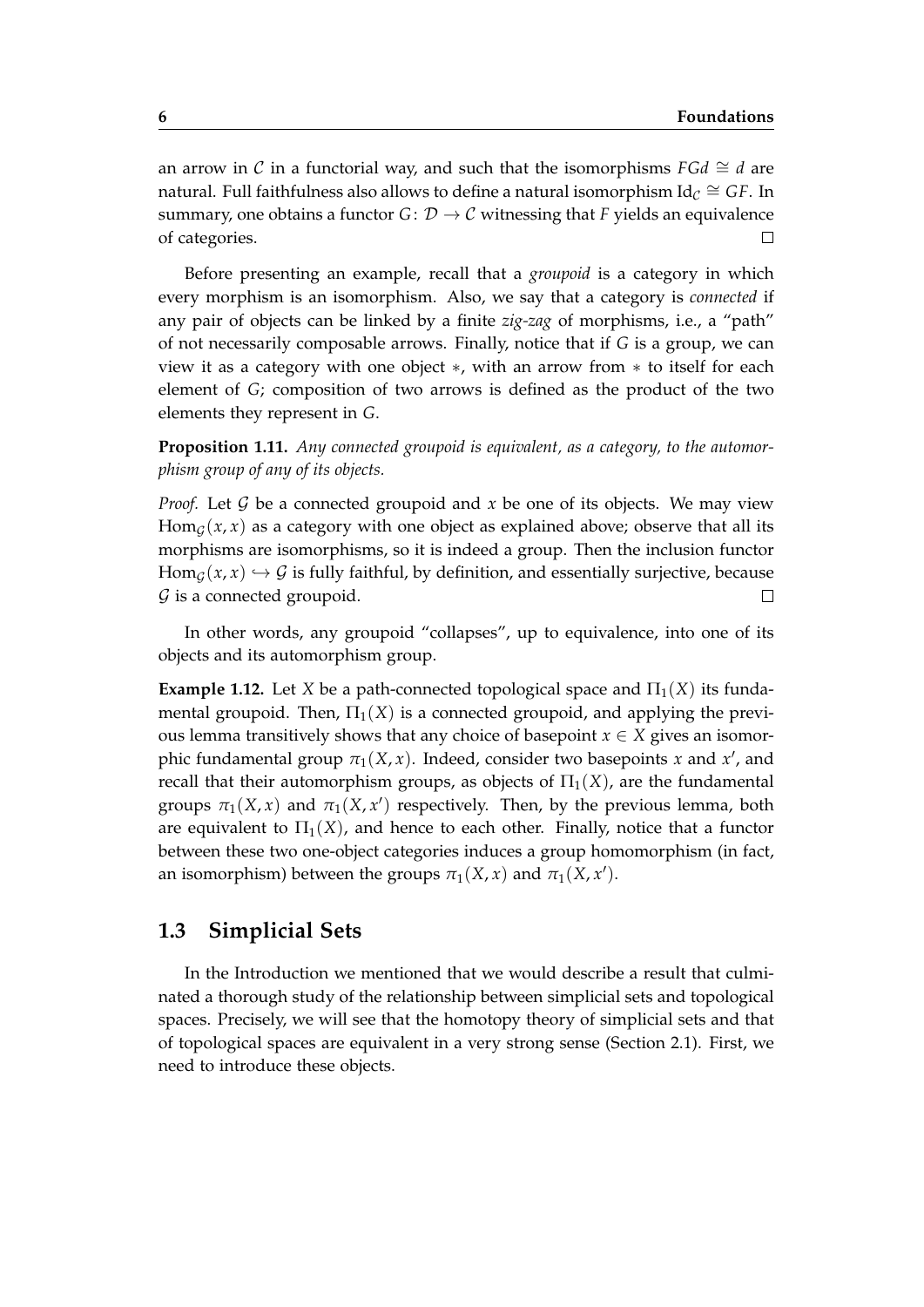We denote by  $\Delta$  the category whose objects are the sets  $[n] = \{0, 1, \ldots, n\}$  for  $n \geq 0$  and whose morphisms are order-preserving functions  $[n] \rightarrow [m]$ .

**Definition 1.13.** A *simplicial set* is a functor  $X: \Delta^{op} \to \mathbf{Set}$ , where **Set** denotes the category of sets.

A *simplicial map*  $f: X \to Y$  between simplicial sets is a natural transformation. The category of simplicial sets with simplicial maps is denoted by Set<sup>∆op</sup> or, more concisely, as **sSet**.

For a simplicial set *X*, we normally write  $X_n$  instead of  $X[n]$ , and call it the set of *n*-simplices of *X*. There are injections  $\delta_i^n : [n-1] \to [n]$  forgetting *i* and surjections  $\sigma_i^n$ :  $[n+1] \to [n]$  repeating *i* for  $0 \le i \le n$  that give rise to functions

$$
d_i^n\colon X_n\to X_{n-1}\,,\qquad s_i^n\colon X_n\to X_{n+1}\,,
$$

called *faces* and *degeneracies* respectively. Since every order-preserving function  $[n] \rightarrow [m]$  is a composite of a surjection followed by an injection, the sets  $\{X_n\}_{n\geq 0}$ together with the faces  $d_i^k$  and degeneracies  $s_j^l$  determine uniquely a simplicial set *X*. Faces and degeneracies satisfy the *simplicial identities*:

$$
d_i^{n-1} \circ d_j^n = d_{j-1}^{n-1} \circ d_i^n \quad \text{if } i < j;
$$
\n
$$
d_i^{n+1} \circ s_j^n = \begin{cases} s_{j-1}^{n-1} \circ d_i^n & \text{if } i < j; \\ \text{id}_{X_n} & \text{if } i = j \text{ or } i = j+1; \\ s_j^{n-1} \circ d_{i-1}^n & \text{if } i > j+1; \end{cases}
$$
\n
$$
s_i^{n+1} \circ s_j^n = s_{j+1}^{n+1} \circ s_i^n \quad \text{if } i \leq j.
$$

For *n*  $\geq$  0, the *standard n-simplex* is the simplicial set  $\Delta[n] = \Delta(-, [n])$ , that is,

$$
\Delta[n]_m = \Delta([m],[n])
$$

for all  $m > 0$ . Then the Yoneda Lemma ([23, Theorem 2.2.4]) implies that

$$
X_n = X[n] \cong \mathbf{sSet}(\Delta(-,[n]), X) = \mathbf{sSet}(\Delta[n], X)
$$

for each simplicial set *X* and  $n > 0$ . Moreover, every simplicial set *X* is a colimit of standard *n*-simplices, as we now explain. The *category of simplices* of *X* is the category  $(\Delta \downarrow X)$  that has as objects the morphisms  $\Delta[n] \rightarrow X$  in **sSet**, and as morphisms natural transformations. Then the Density Theorem ([16, Corollary 3, Section 6, Chapter X]) asserts that *X* is isomorphic to the colimit of the diagram

$$
(\Delta \downarrow X) \xrightarrow{U} \Delta \xrightarrow{Y} \mathbf{Set}^{\Delta^{op}}
$$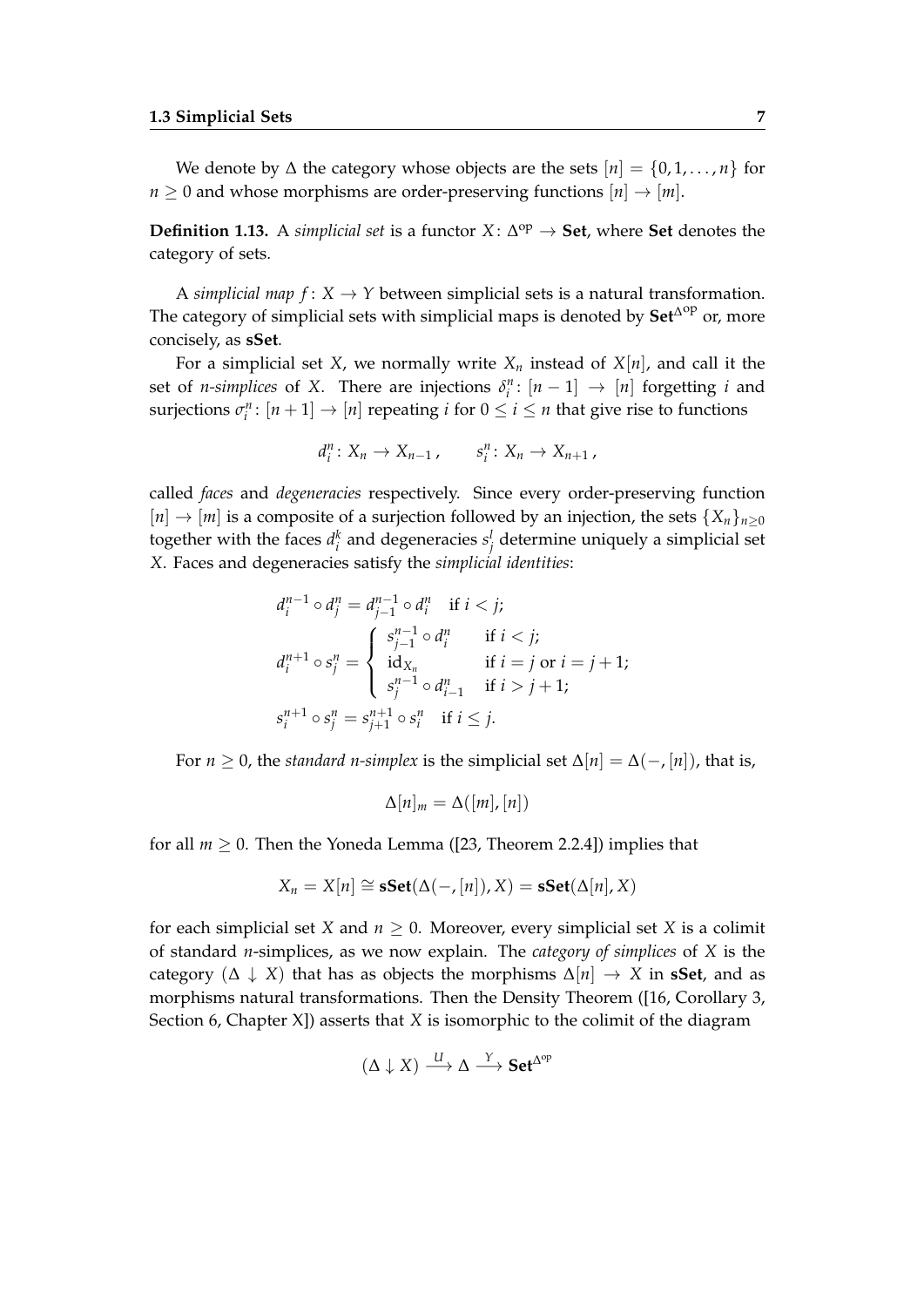where *U* sends  $\Delta[n]$  to [*n*], followed by the Yoneda embedding from  $\Delta$  to simplicial sets, which sends  $[n]$  to  $\Delta[n]$ . We write

$$
X \cong \underset{(\Delta \downarrow X)}{\text{colim }} \Delta[n].
$$

The *geometric realization* of a simplicial set *X* is defined as

$$
|X| = \operatornamewithlimits{colim}_{(\Delta \downarrow X)} \Delta^n,
$$

 $\mathbf{where} \ \Delta^n = \{ (t_0, \ldots, t_n) \in \mathbb{R}^{n+1} | \ 0 \leq t_i \leq 1, \sum t_i = 1 \}$  with the Euclidean topology. In other words,  $|-|$  is the left Kan extension of the functor from  $\Delta$  to the category of topological spaces sending  $[n]$  to  $\Delta^n$ , along the Yoneda embedding from  $\Delta$  to the category of simplicial sets sending [*n*] to  $\Delta[n]$ . Consequently, we may think of  $|X|$  as constructed by means of copies of  $\Delta^n$  for all *n* in the same way as *X* is constructed by means copies of  $\Delta[n]$  for all *n*.

For  $k > 0$ , the *k*-skeleton of a simplicial set *X* is the smallest sub-simplicial-set of *X* containing  $X_0, \ldots, X_k$ . We now define the *boundary* of  $\Delta[n]$ , denoted  $\partial \Delta[n]$ , as the  $(n-1)$ -skeleton of  $\Delta[n]$ . The *kth horn*  $\Lambda^k[n]$  is the sub-simplicial-set of  $\Delta[n]$ resulting from removing the *k*th face. The horns with 0 < *k* < *n* are called *inner horns* and those with  $k = 0$  and  $k = n$  are *outer horns*.

What follows is the definition of a kind of simplicial sets which share a particularly rich structure, and can serve as models for the *homotopy types* of simplicial sets. But since we will show an equivalence with the homotopy theory of topological spaces, they are also models for the *homotopy types* of spaces.

**Definition 1.14.** A simplicial set *X* is called a *Kan complex* if for any  $0 \le k \le n$  and  $n\geq 1$ , every map  $\Lambda^k[n]\to X$  admits an extension  $\Delta[n]\to X$  (called a *filler*). That is, the map  $\Delta[n] \to X$  fits into a commutative diagram



where  $\Lambda^k[n] \to \Delta[n]$  is the canonical inclusion.

In order to relate simplicial sets to topological spaces we will need functors between their categories, where the category of topological spaces and continuous maps is denoted **Top**. These functors will be the geometric realization and the one defined next.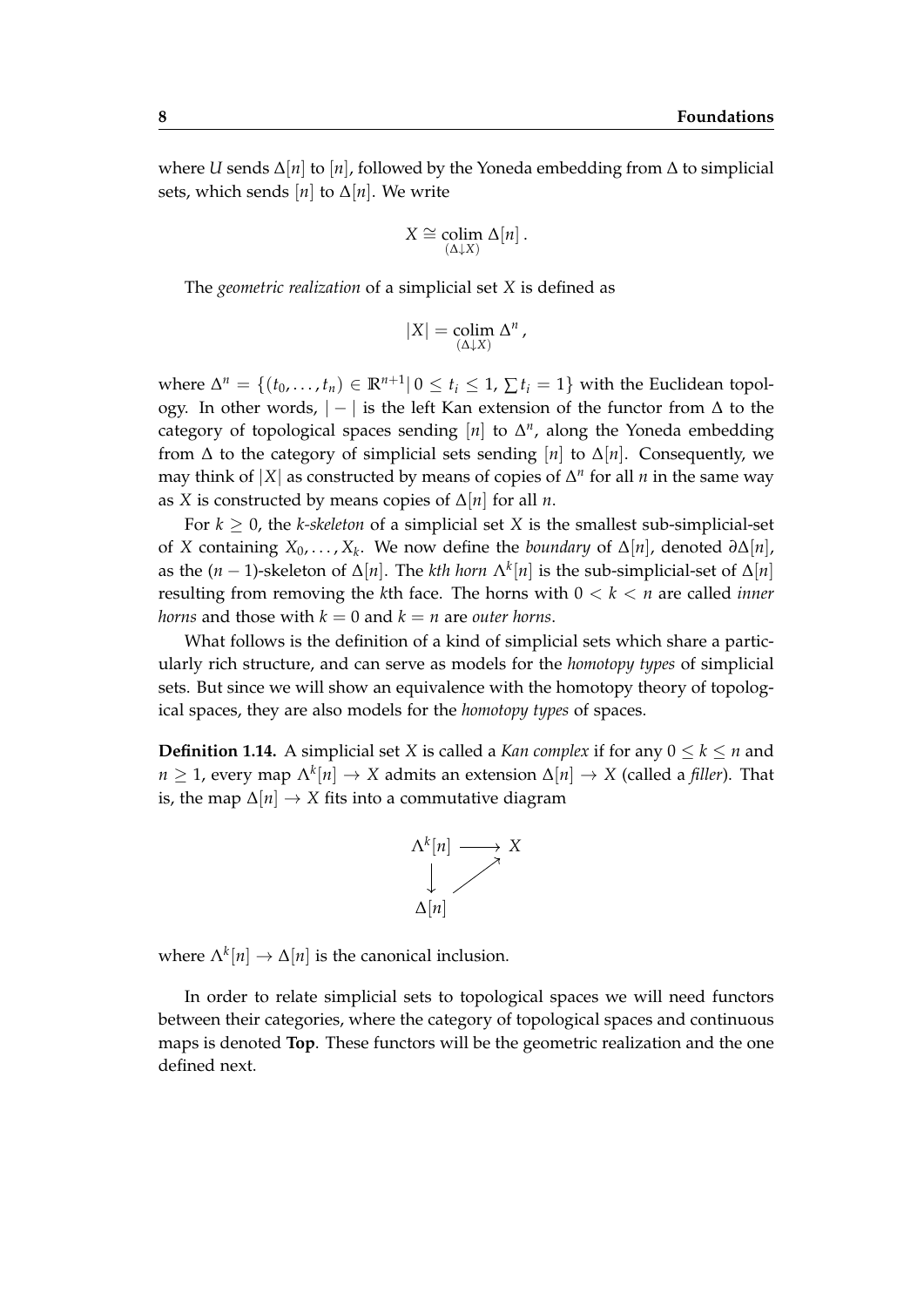**Definition 1.15.** Let *X* be a topological space. The *singular complex* Sing *X* is the simplicial set defined by

$$
(\operatorname{Sing} X)_n = \operatorname{Top}(\Delta^n, X) ,
$$

with face and degeneracy maps induced by the usual face and degeneracy maps between the standard *n*-simplices  $\Delta^n$ .

The assignation  $X \mapsto \text{Sing } X$  fits into a functor Sing: **Top**  $\rightarrow$  **sSet**, which sends a map of topological spaces  $f: X \rightarrow Y$  to the map of simplicial sets

$$
Sing f: Sing X \to Sing Y
$$

that postcomposes with *f* .

**Lemma 1.16.** *The functor* Sing: **Top**  $\rightarrow$  **sSet** *is right adjoint to the geometric realization.* 

*Proof.* Recall  $\Delta^n = |\Delta[n]|$  and that the Yoneda Lemma gives a natural bijection  $(Sing X)<sub>n</sub> ≅ sSet(∆[n], X)$ . Then, for any topological space *X* and simplicial set *Y*, we have natural bijections

Top(|Y|, X) ≅ lim 
$$
\text{Top}(\Delta^n, X)
$$
  
\n≈ lim  $\text{SSet}(\Delta[n], \text{Sing } X)$   
\n≈  $\text{SSet}(Y, \text{Sing } X)$ .

The first and third bijection follow directly from the universal property of the colimit  $|Y| = \text{colim } \Delta^n$ , and the second bijection follows from the definition of (∆↓*Y*) Sing *X*.  $\Box$ 

**Example 1.17.** The singular complex of a topological space *X* is a Kan complex. Indeed, the extension problem of a map  $\Lambda^k[n] \to \operatorname{Sing} X$  to a map  $\Delta[n] \to X$ , corresponds, by adjointness (Lemma 1.3), to finding an extension of a map |Λ*<sup>k</sup>* [*n*]| → *X* to a map  $|\Delta[n]| \to X$ . The later follows because  $|\Lambda^k[n]|$  is a retract of  $|\Delta[n]|$ .

**Definition 1.18.** Let *X* be a simplicial set. We say that *X* is a *quasicategory* if for any 0 < *k* < *n*, every map Λ*<sup>k</sup>* [*n*] → *X* admits a filler.

Notice that every Kan complex is a quasicategory. These two notions are very important ones in the study of higher categories, as explained in the Introduction. Quasicategories are also known as *weak Kan complexes*, as Boardman and Vogt called them, or ∞*-categories*, the term used by Lurie; it was Joyal that introduced the term quasicategories. As the name suggests, quasicategories can be thought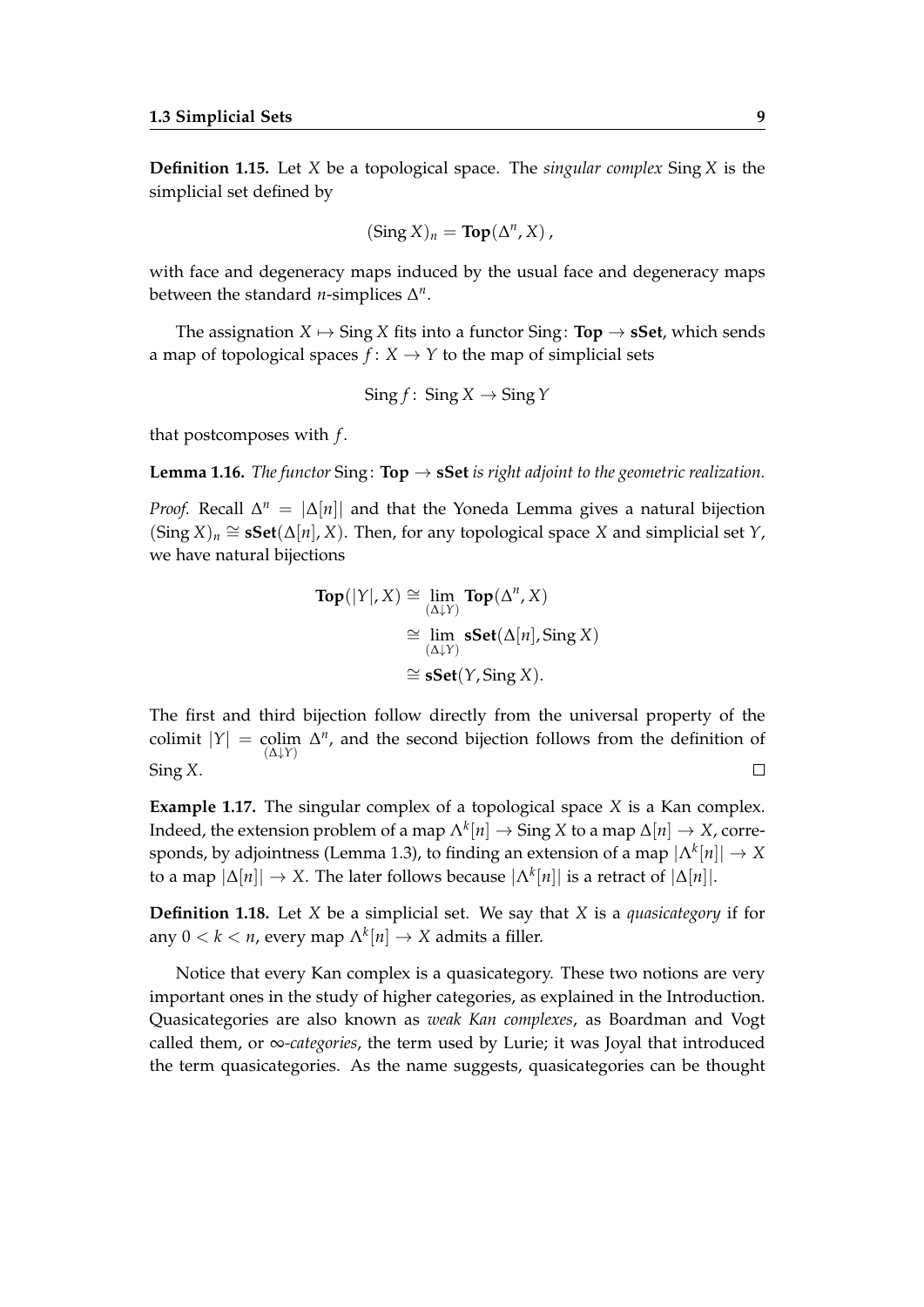in a similar way as categories, and in fact serve as a model for higher categories. There is a very complete theory following this approach which involves the work of the aforementioned mathematicians; the main reference is [15].

In a quasicategory X, the filler of a map  $\Lambda^1[2]\to X$  can be thought as a *homotopy* witnessing the 1-face as a composite for the two edges, but this composition is not unique as in a category: there may exist many different fillers. Additionally, if *X* is also a Kan complex, fillers for outer horns give an "inverse" for every "morphism". The problem of not having composition defined as a map has actually been solved by Nikolaus, with his introduction of *algebraic Kan complexes* in [20]. However, we will pursue an approach to higher categories considering ∞*-categories* as topological categories, which we believe to be more intuitive. This is also an approach developed in [15] and seen to be equivalent to the one using quasicategories. In later sections, we will see the how and why of this equivalence, which is formalized in the language of model categories.

#### **1.4 Model Categories**

**Definition 1.19.** A *model category* is a category C with three distinguished classes of maps: *weak equivalences* (→), *fibrations* (→), and *cofibrations* (→), each closed under composition and containing all isomorphisms and such that the following axioms hold:

- (MC1) All (set-indexed) limits and colimits exist in  $C$ .
- (MC2) The class of weak equivalences satisfy the *two-out-of-three property*: if *f* : *X*  $\rightarrow$  *Y* and *g* : *Y*  $\rightarrow$  *Z* are maps in *C* such that two of *f*, *g* and *g*  $\circ$  *f* are weak equivalences, then so is the third.
- (MC3) All three classes of maps are closed under *retracts*.
- (MC4) Consider any commutative square

$$
A \longrightarrow X
$$
  
\n
$$
i \downarrow \qquad \qquad \downarrow \qquad \downarrow \qquad \downarrow
$$
  
\n
$$
B \longrightarrow Y.
$$

If either *i* or *p* is a weak equivalence, then a dotted arrow exists rendering the diagram commutative.

(MC5) Any map  $f: X \to Y$  can be factored in two ways:

(i) 
$$
X \xrightarrow{\sim} X' \rightarrow Y
$$
, and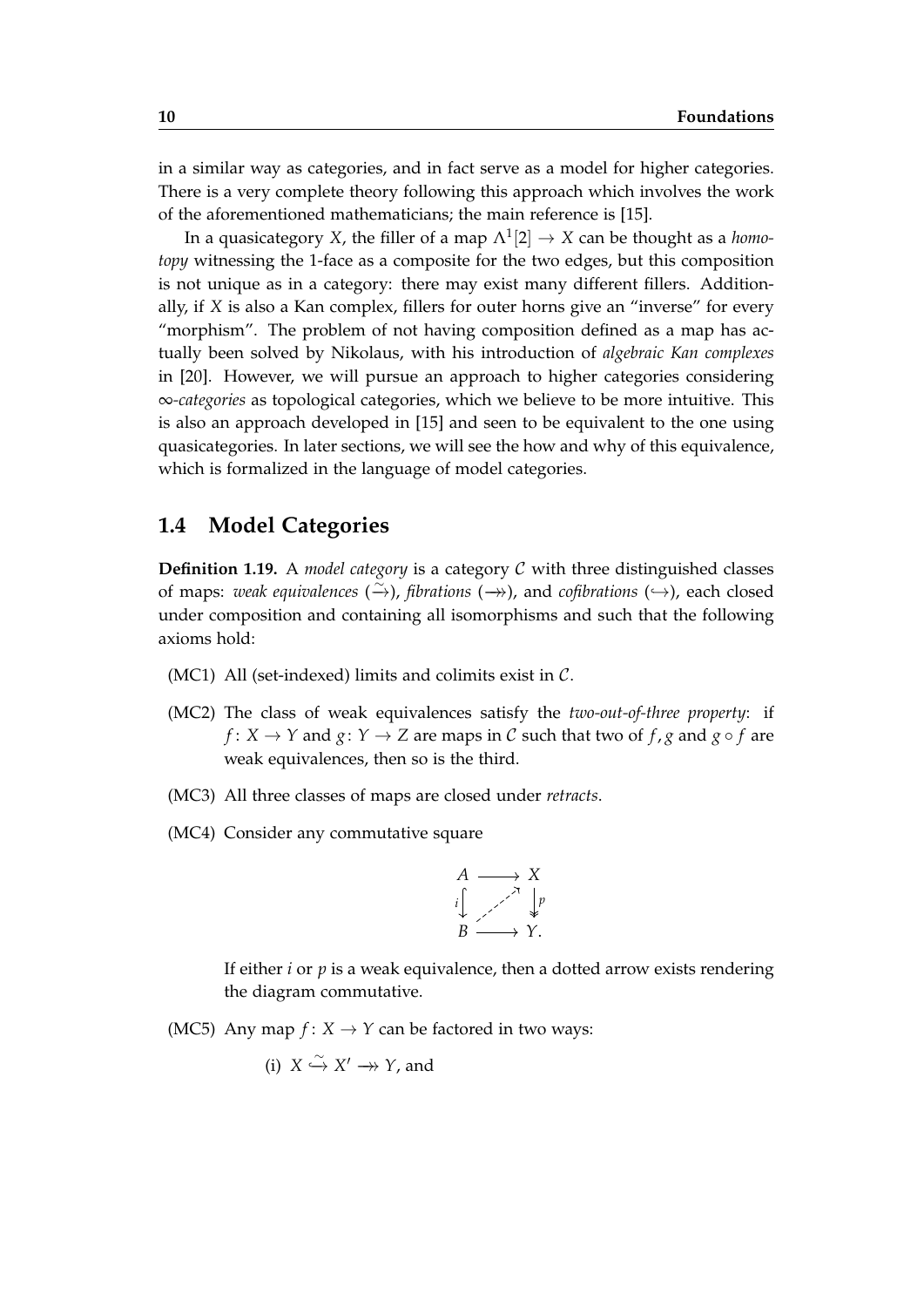(ii) 
$$
X \hookrightarrow Y' \xrightarrow{\sim} Y
$$
.

From C having limits and colimits we deduce that C has an *initial object* (an object  $\emptyset$  with a unique map  $\emptyset \to X$  for any object *X* of *C*), and a *terminal object* (an object  $*$  with a unique map  $X \to *$  for any object *X* of *C*).

**Definition 1.20.** Let C be a model category. An object *X* of C is said to be *cofibrant* if the unique map  $\emptyset \to X$  is a cofibration. Dually, we say that *X* is *fibrant* if the unique map  $X \rightarrow *$  is a fibration.

Consider an object *X* of a model category C. Applying axiom MC5 to the map  $\emptyset \to X$ , we obtain an object  $X^c$  and a factorization  $\emptyset \hookrightarrow X^c \xrightarrow{\sim} X$ . Since  $\emptyset \hookrightarrow X^c$  is a cofibration, the object  $X^c$  is cofibrant; moreover, as  $X^c$  and X are weakly equivalent, we say that  $X^c$  is a *cofibrant replacement* of *X*. Dually, we apply MC5 to the map  $X \to \ast$ , and obtain a weakly equivalent fibrant object  $X^f$  and a  $\overrightarrow{f}$  actorization  $X \stackrel{1}{\hookrightarrow} X^f \longrightarrow *$ ; we then say that  $X^f$  is a *fibrant replacement* of *X*.

In modern texts about model categories, such as [12], one assumes the existence of *functorial* factorizations in MC5. Thus, we may choose a cofibrant replacement functor and a fibrant replacement functor. Precisely, on the one hand we get a functor  $Q: \mathcal{C} \to \mathcal{C}$  taking cofibrant values, together with a natural transformation *QX*  $\xrightarrow{\sim}$  *X*; we call *Q* a *cofibrant replacement functor* on *C*. On the other hand, we get a *fibrant replacement functor*  $R: \mathcal{C} \to \mathcal{C}$  together with a natural transformation  $X \overset{\sim}{\hookrightarrow} RX$ . Since the mentioned natural transformations are weak equivalences, by the two-out-of-three property, both *Q* and *R* preserve weak equivalences.

**Remark 1.21.** Let *X* be an object of C. Consider a fibrant replacement obtained as above. Then, a cofibrant replacement of  $X^f$ , denoted  $X^{cf}$ , is still fibrant. Indeed, we obtained *X <sup>f</sup>* via a factorization

$$
X \stackrel{\sim}{\hookrightarrow} X^f \to \ast
$$

and then  $X^{cf}$  with

$$
\emptyset \hookrightarrow X^{cf} \xrightarrow{\sim} X^f.
$$

By MC2, the composition  $X^{cf} \xrightarrow{\sim} X^f \rightarrow X^f$  is a fibration.

Given a model category  $C$ , we will denote by  $C_{cf}$  the full subcategory of C consisting of those objects that are both cofibrant and fibrant. We may think of this subclass of objects as the "nice" objects of the model category. For example, we will see that for these objects we have a suitable notion of homotopy and that the notions of homotopy equivalence and weak equivalence agree on these objects. Furthermore, MC5 assures that every object of the model category is weakly equivalent to at least one of these "nice" objects.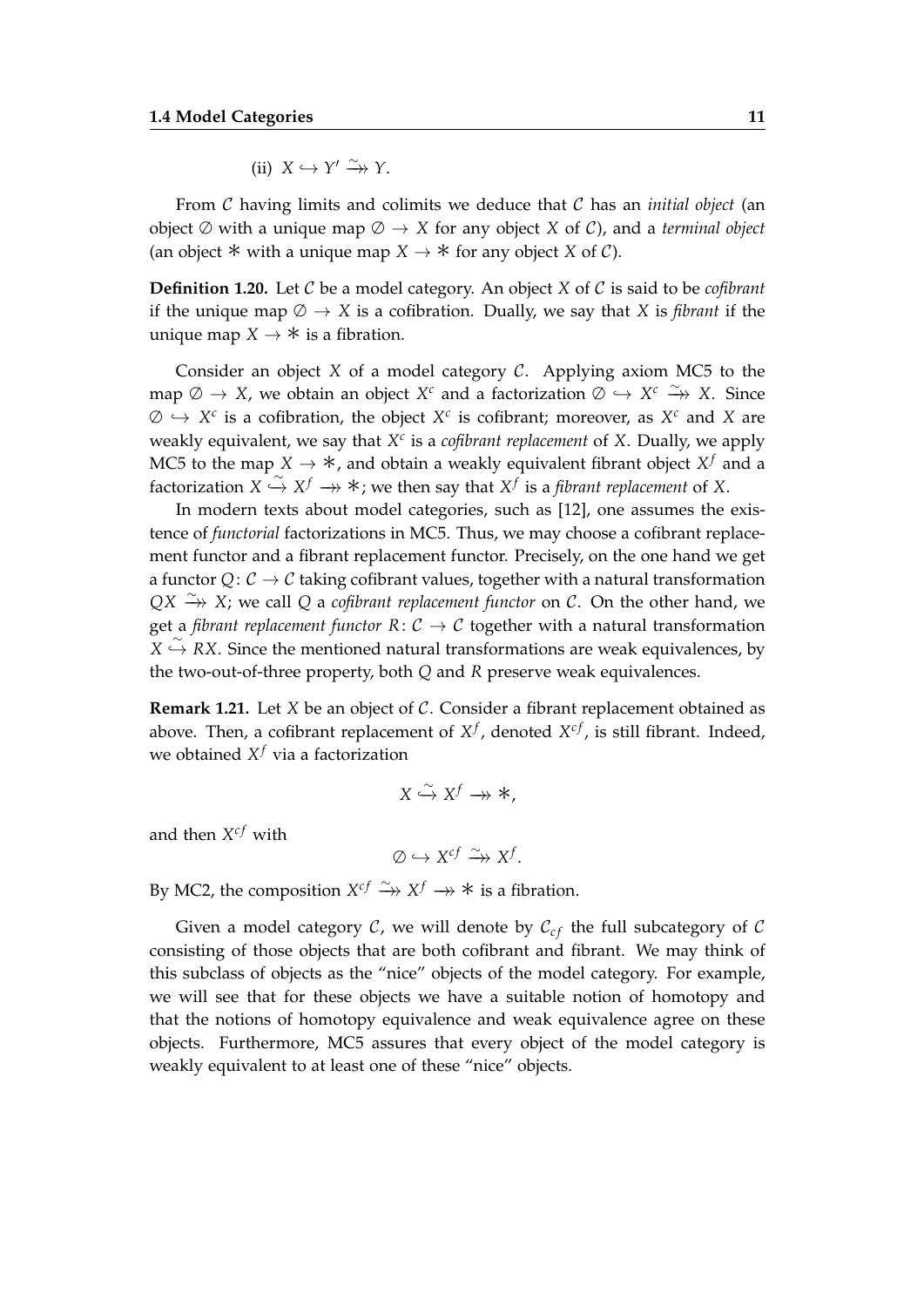**Definition 1.22.** A map  $f: X \to Y$  in a model category C that is both a fibration and a weak equivalence is called a *trivial fibration*. If *f* is both a cofibration and a weak equivalence, we say that *f* is a *trivial cofibration*.

There is a notion of *homotopy* in every model category C. First of all, given an object *X* of *C*, we can consider the coproduct *X* II *X*, and then, for the identity map Id:  $X \rightarrow X$ , the universal property of the coproduct yields a unique map *X*  $\text{II } X \to X$  called the *fold map*. In the case  $C = \text{Top}$ , the coproduct is the disjoint union.

Let  $f$ ,  $g: X \to Y$  be two maps in C. A *cylinder object*  $X \times I$  for X is a factorization of the fold map *X* II *X*  $\rightarrow$  *X* into a cofibration  $i_0 + i_1$ : *X* II *X*  $\rightarrow$  *X*  $\times$  *I* followed by a weak equivalence  $X \times I \rightarrow X$ . Then, a *left homotopy* from f to g is a map *H* :  $X \times I \rightarrow Y$  for some cylinder object  $X \times I$  for *X* such that  $Hi_0 = f$  and  $Hi_1 = g$ . When *X* is a fibrant object, we can assume that the cylinder object in this definition is the object obtained by applying the factorization of MC5 to the map  $X \amalg X \rightarrow X$ , yielding a cylinder object  $X \times I$  together with a trivial fibration  $X \times I \xrightarrow{\sim} X$ . The notation  $X \times I$  is meant to suggest the product of  $X$  with an interval, but we should warn that a cylinder object is not necessarily any kind of product. However, in the usual model structure on topological spaces (Section 2.1) a choice of cylinder object for a space *X* is the product  $X \times [0, 1]$ .

Dually, one may define the notion of *right homotopy* using *path objects*, and when *Y* is cofibrant the factorization yields a path object  $Y^I$  together with a trivial cofibration  $Y \stackrel{\sim}{\hookrightarrow} Y^I$ . We say that *f* and *g* are *homotopic* if there exists both a left homotopy and a right homotopy from *f* to *g*. When *X* is cofibrant and *Y* is fibrant, the left homotopy and right homotopy relations coincide in  $C(X, Y)$  and are equivalence relations. Consequently, the homotopy relation on the morphisms of  $C_{cf}$  is an equivalence relation and it follows from the above definitions that it is compatible with composition. Hence, the following is well defined.

**Definition 1.23.** Let C be a model category. We define the *homotopy category*  $Ho(C)$ as follows:

- The objects of  $Ho(C)$  are the objects of C that are both fibrant and cofibrant.
- If *X*, *Y* are two objects, we define  $Ho(C)(X, Y) = [X, Y]$ , where the brackets denote homotopy classes of maps.
- If  $[f] \in C(X,Y)$  and  $[g] \in C(Y,Z)$ , then their composition is defined as  $[g] \circ [f] := [g \circ f] \in \mathcal{C}(X,Z).$

The machinery of model categories allows us to show that the category  $Ho(\mathcal{C})$ we have just defined is equivalent to the category obtained by formally inverting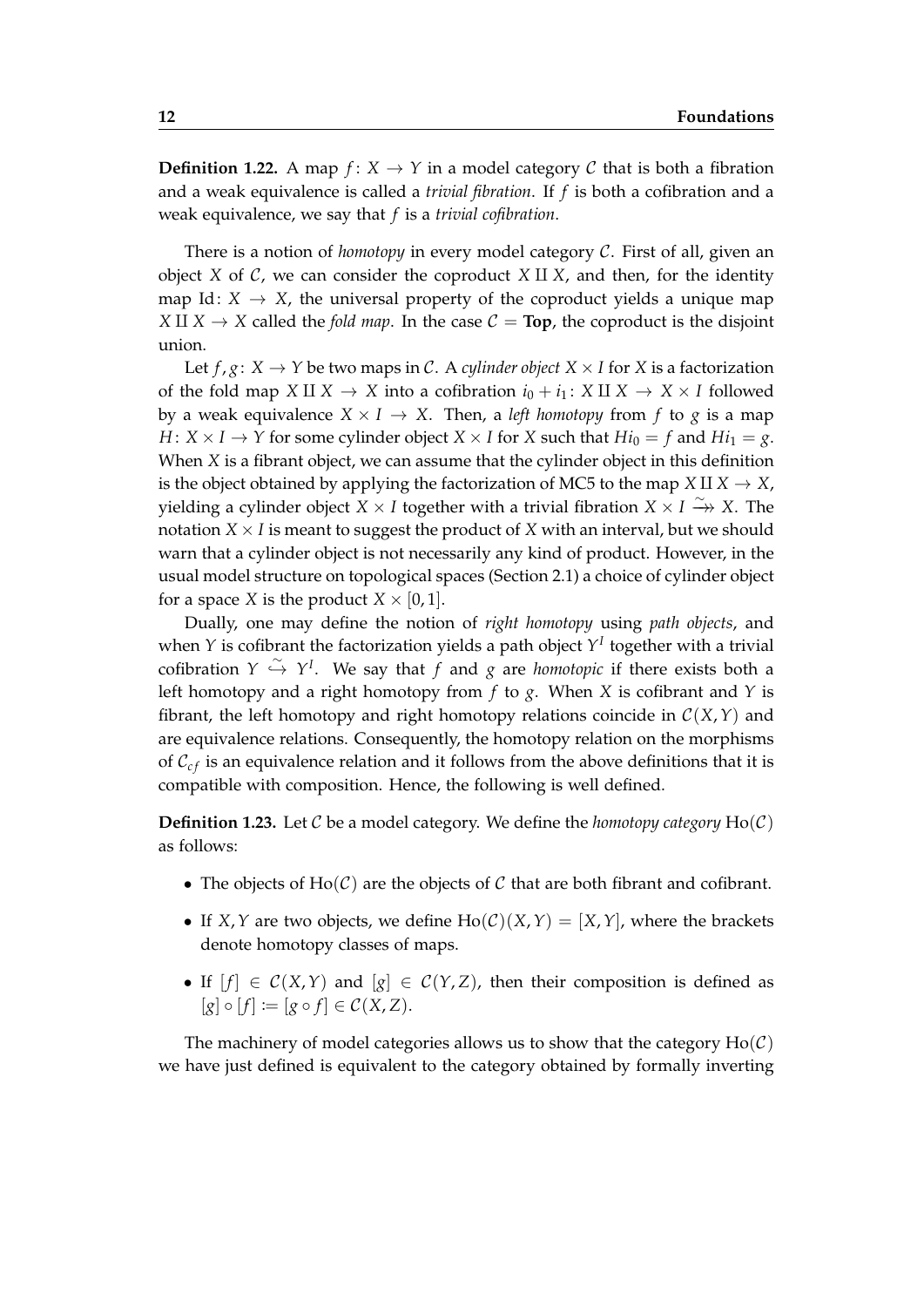all weak equivalences in C; the second is known as a *localization* of C with respect to the class *W* of weak equivalences, and is denoted by C[*W*−<sup>1</sup> ]. In the literature,  $Ho(C)$  is sometimes defined as such a localization, although this definition entails set-theoretical difficulties because there could be a proper class of morphisms between two objects of C[*W*−<sup>1</sup> ]. However, the localization C[*W*−<sup>1</sup> ] is shown to exist by proving that it is equivalent to the category given in Definition 1.23 (see [12] for details). Specifically, there are equivalences of categories

$$
Ho(\mathcal{C}) \longrightarrow \mathcal{C}_{cf}[W_0^{-1}] \longrightarrow \mathcal{C}[W^{-1}]
$$

where we have denoted by  $W_0$  the class of those weak equivalences  $W$  that are also maps in  $C_{cf}$ . The second equivalence is induced by the inclusion  $C_{cf} \rightarrow C$ , and its inverse by the cofibrant and fibrant replacement functors. The first equivalence is in fact an isomorphism because of the universal property of the localization  $\mathcal{C}_{cf}[W_0^{-1}]$  and the fact that a map of  $\mathcal{C}_{cf}$  is a weak equivalence if and only if it is a homotopy equivalence ([12, Proposition 1.2.8]), hence an isomorphism in  $Ho(\mathcal{C})$ . Observe, however, that the definition of  $\mathcal{C}[W^{-1}]$  solely depends on the class of weak equivalences. This indicates that the weak equivalences carry the essential information about the "homotopy theory" in  $\mathcal{C}$ .

**Definition 1.24.** Let  $F: \mathcal{C} \rightleftarrows \mathcal{D}$ : *G* be an adjunction between model categories. We say that the pair  $(F, G)$  is a *Quillen adjunction* between  $C$  and  $D$  if any of the following equivalent conditions is satisfied:

- (1) The functor *F* preserves cofibrations and trivial cofibrations.
- (2) The functor *G* preserves fibrations and trivial fibrations.
- (3) The functor *F* preserves cofibrations, and the functor *G* preserves fibrations.
- (4) The functor *F* preserves trivial cofibrations, and the functor *G* preserves trivial fibrations.

The equivalences follow from adjointness and lifting properties as in MC4 (see [7, Remark 9.8]). Here, we say that *F* is a *right Quillen functor* and *G* is a *left Quillen functor*.

**Remark 1.25.** A property of Quillen functors that we will need at a particular moment is that every right Quillen functor preserves weak equivalences between fibrant objects, by Ken Brown's Lemma ([12, Lemma 1.1.12]), which also assures the dual result for left Quillen functors.

**Lemma 1.26.** *Every left Quillen functor preserves cofibrant objects and every right Quillen functor adjoint preserves fibrant objects.*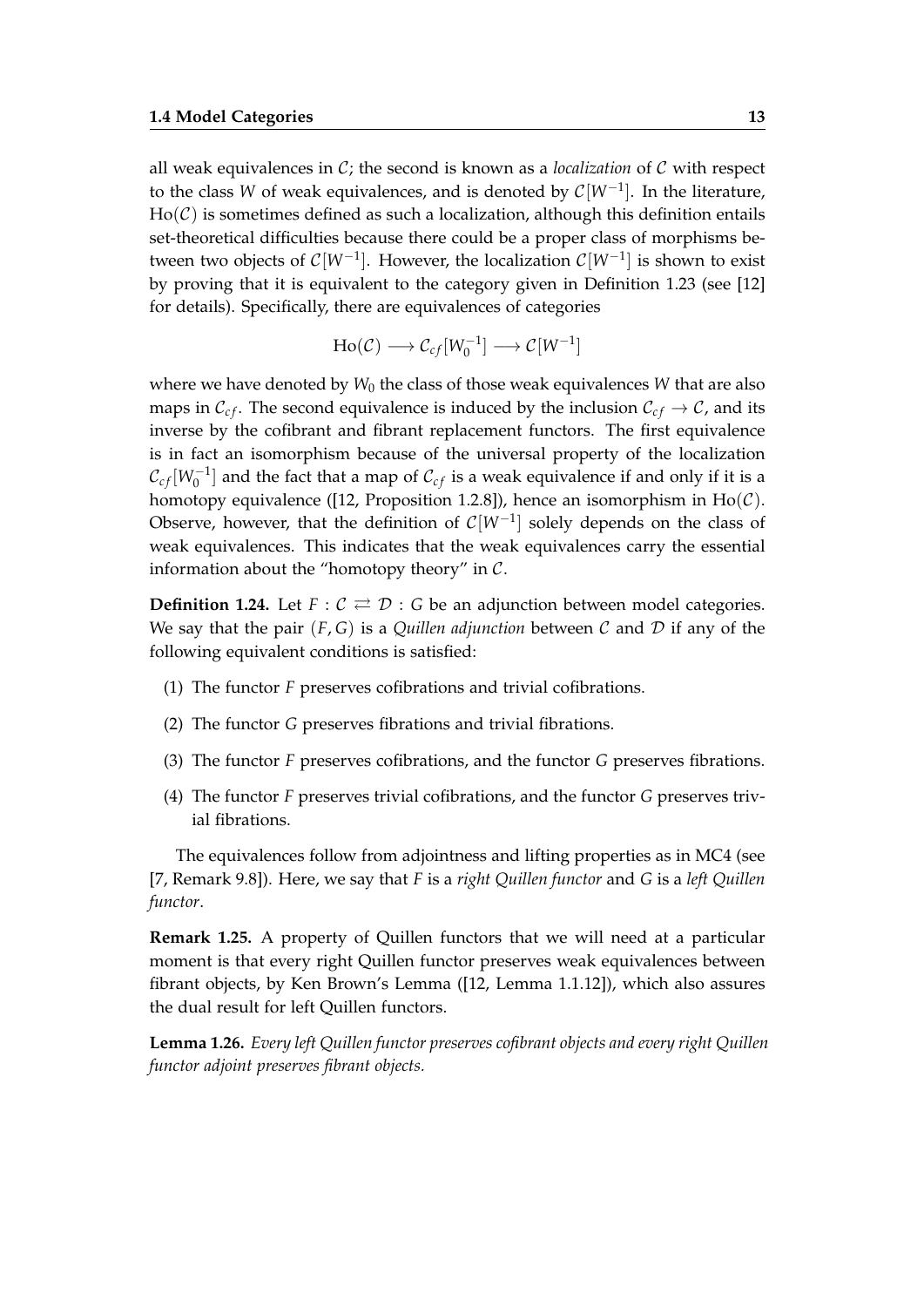*Proof.* Let  $F: \mathcal{C} \to \mathcal{D}$  be a left Quillen functor. Consider an initial object  $\emptyset$  of  $\mathcal{C}$ . Since *F* is left adjoint and  $\emptyset$  is a colimit, we deduce that  $F\emptyset$  is an initial object of D. On the other hand, given a cofibrant object *X* of C we have that the map  $\emptyset \to X$  is a cofibration, and by assumption *F* preserves cofibrations. Therefore the induced map  $F\emptyset \rightarrow FX$  is a cofibration, i.e., the object *FX* is cofibrant in D. The second part of the statement is dual and the proof is analogous.  $\Box$ 

**Theorem 1.27.** *Every right or left Quillen functor induces a functor between homotopy categories.*

*Proof.* Let  $F: \mathcal{C} \rightleftarrows \mathcal{D}$ : *G* be a Quillen adjunction. We start by defining a functor  $G_*$  induced by *G*, with domain  $Ho(D)$  and codomain  $Ho(C)$ . Observe that, by the previous lemma, the restriction *G* :  $\mathcal{D}_{cf} \rightarrow \mathcal{C}$  takes fibrant values. Thus, we have a functor

$$
QG\colon \mathcal{D}_{cf}\to \mathcal{C}_{cf}
$$

where *Q* is a cofibrant replacement functor for C. We define *G*<sup>∗</sup> by sending each object  $X \in Ho(\mathcal{D})$  to the object  $QFX \in Ho(\mathcal{C})$ , and the homotopy class of a map *f* : *X*  $\rightarrow$  *Y* in Ho(*D*) to the class of *QFf* : *QFX*  $\rightarrow$  *QFY* in Ho(*C*). To check that this assignation is well defined, we must show that *G*∗ sends two homotopic maps in  $\mathcal{D}_{cf}$  to the same map in Ho( $\mathcal{C}$ ).

Let  $f, g: X \to Y$  be two homotopic maps in  $\mathcal{D}_{cf}$ . That is, there exists a homotopy  $H: X \times I \rightarrow Y$  where  $X \times I$  is the cylinder object given by the factorization

$$
X \amalg X \stackrel{i_0 + i_1}{\hookrightarrow} X \times I \xrightarrow{\omega} X
$$

of MC5. Since  $wi_0 = Id_X = wi_1$ , we have  $QGwQGi_0 = QGwQGi_1$ . Notice that G preserves trivial fibrations because it is a rigth Quillen functor, and *R* preserves weak equivalences. Hence, since *w* is a trivial fibration we have that *QGw* is an isomorphism in  $Ho(\mathcal{C})$ . From this and the previous equality we deduce that  $QGi_0 = QGi_1$ . On the other hand  $QGf = QGHQGi_0 = QGHQGi_1 = QGg$  and we conclude that  $QGf = QGg$ , as we wanted.

Similarly *F* induces a functor  $F_*$ : Ho( $C$ )  $\rightarrow$  Ho( $D$ ) which sends an object *X* of  $Ho(C)$  to *RFX*, and the homotopy class of a map *f* to the class of *RFf*, where *R* is a fibrant replacement functor for D.  $\Box$ 

**Corollary 1.28.** *Every Quillen adjunction*  $F : C \rightleftarrows D : G$  *satisfying*  $F(\mathcal{C}_{cf}) \subset \mathcal{D}_{cf}$ *and*  $G(\mathcal{D}_{cf}) \subset \mathcal{C}_{cf}$  *induces an adjunction between homotopy categories. If in addition the components of both the unit and counit of the adjunction* (*F*, *G*) *are all weak equivalences, then the induced adjunction is also an equivalence of categories.*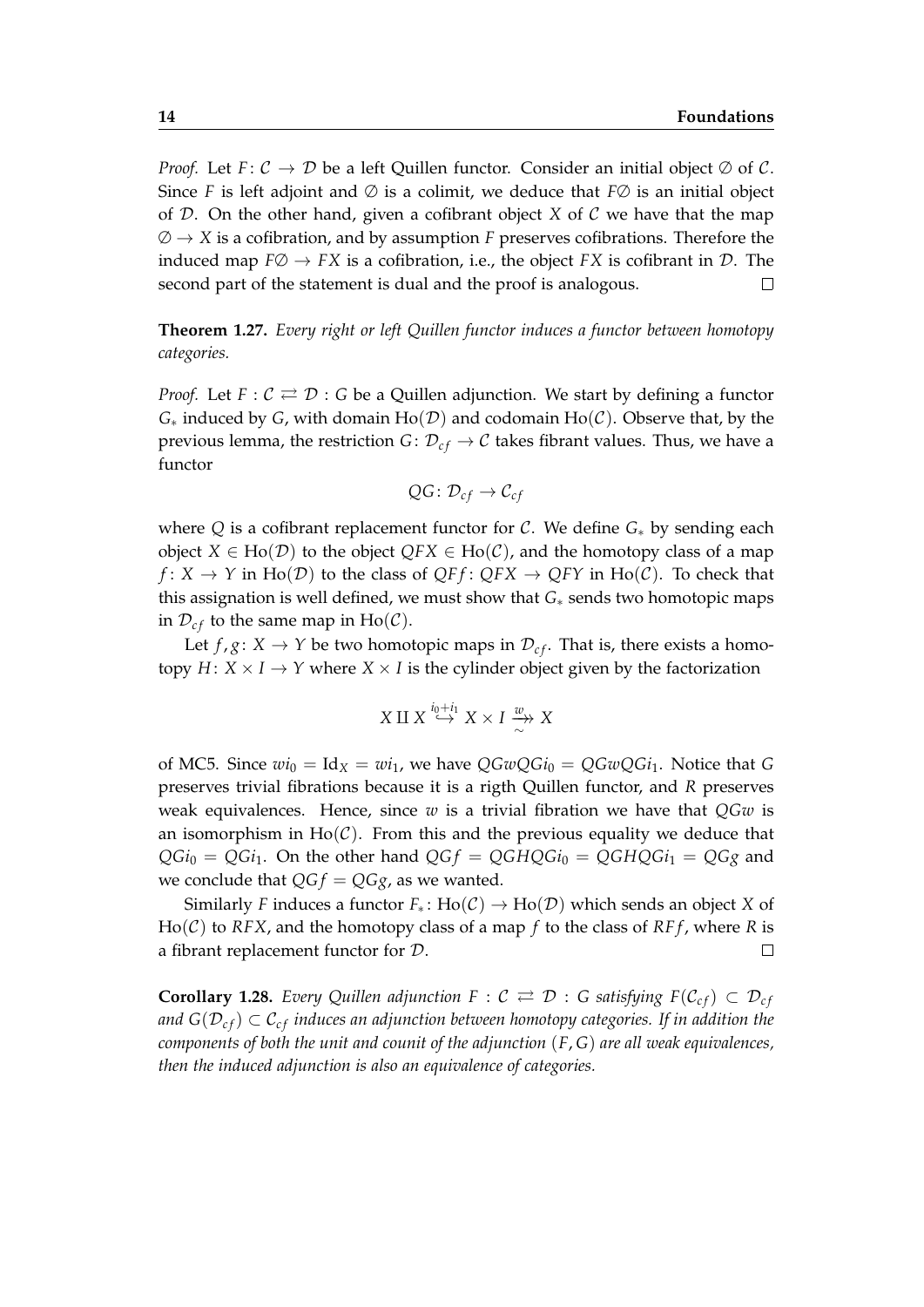*Proof.* If  $F(\mathcal{C}_{cf}) \subset \mathcal{D}_{cf}$ , then the fibrant replacement functor *R* is not needed in the construction of *F*∗ and we have the functor

$$
F_*\colon \text{Ho}(\mathcal{C}) \to \text{Ho}(\mathcal{D}), \quad X \mapsto FX.
$$

Similarly when  $G(\mathcal{D}_{cf}) \subset \mathcal{C}_{cf}$ . The fact that  $(F_*, G_*)$  is an adjunction then follows directly because (*F*, *G*) is an adjunction and the definition of composition in the homotopy category.

Let  $\eta$  and  $\epsilon$  be the unit and counit of  $(F, G)$  respectively. The homotopy classes of the components  $\eta_X$  for every  $X \in \mathcal{C}$  assemble into the unit of  $(F_*, G_*)$ , and they are all isomorphisms if and only if  $\eta_X$  is a weak equivalence for every  $X \in \mathcal{C}$ . Similarly, the homotopy classes of the components of  $\epsilon_Y$  for every  $Y \in \mathcal{D}$  assemble into the counit of  $(F_*, G_*)$ , and they are all isomorphisms if and only if  $\epsilon_Y$  is a weak equivalence for every *Y*  $\in \mathcal{D}$ . This shows the second part of the statement.  $\Box$ 

**Remark 1.29.** The hypotheses of Corollary 1.28 might seem restrictive because the result is true for an arbitrary Quillen adjunction. However, these hypotheses will be satisfied for the Quillen adjunctions we will work with, and will permit an appreciated simplification. When the moment to use Corollary 1.28 comes, in order to check if the conditions in the statement hold it will suffice to show that *F* :  $C_{cf} \rightarrow \mathcal{D}$  takes fibrant values and that *G* :  $\mathcal{D}_{cf} \rightarrow \mathcal{C}$  takes cofibrant values. Indeed, see Lemma 1.26.

**Definition 1.30.** Let  $F: \mathcal{C} \rightleftarrows \mathcal{D}$ : *G* be a Quillen adjunction between model categories. We say that the pair (*F*, *G*) is a *Quillen equivalence* if for every cofibrant object *X* ∈ *C* and every fibrant object *Y* ∈ *D*, a map *X* → *GY* is a weak equivalence in C if and only if the adjunct map  $FX \rightarrow Y$  is a weak equivalence in  $D$ .

A Quillen equivalence is a very strong notion of equivalence between model categories, to the point that we may regard the homotopy theories of the Quillen equivalent model categories as coincident. In particular, a Quillen equivalence induces an equivalence between homotopy categories ([12, Proposition 1.3.13]).

**Theorem 1.31.** *Given Quillen equivalences*  $F : C \rightleftarrows D : G$  *and*  $F' : D \rightleftarrows \mathcal{E} : G'$ , the *compositions* (*F*<sup> $\prime$ </sup>*F*, *GG*<sup> $\prime$ </sup>) *form a Quillen equivalence.* 

*Proof.* First of all, we see that  $F'F$  and  $GG'$  are a pair of adjoint functos. Indeed, for every *X*  $\in \mathcal{C}$  and every *Y*  $\in \mathcal{E}$  we have natural isomorphisms

$$
\mathcal{E}(F'FX, Y) \cong \mathcal{D}(FX, G'Y) \cong \mathcal{C}(X, GG'Y).
$$

The composition  $F'F$  clearly preserves cofibrations because *F* and *F'* do, and *GG<sup>'</sup>* preserves fibrations because  $G'$  and  $G$  do. Hence the pair  $(F'F, GG')$  is a Quillen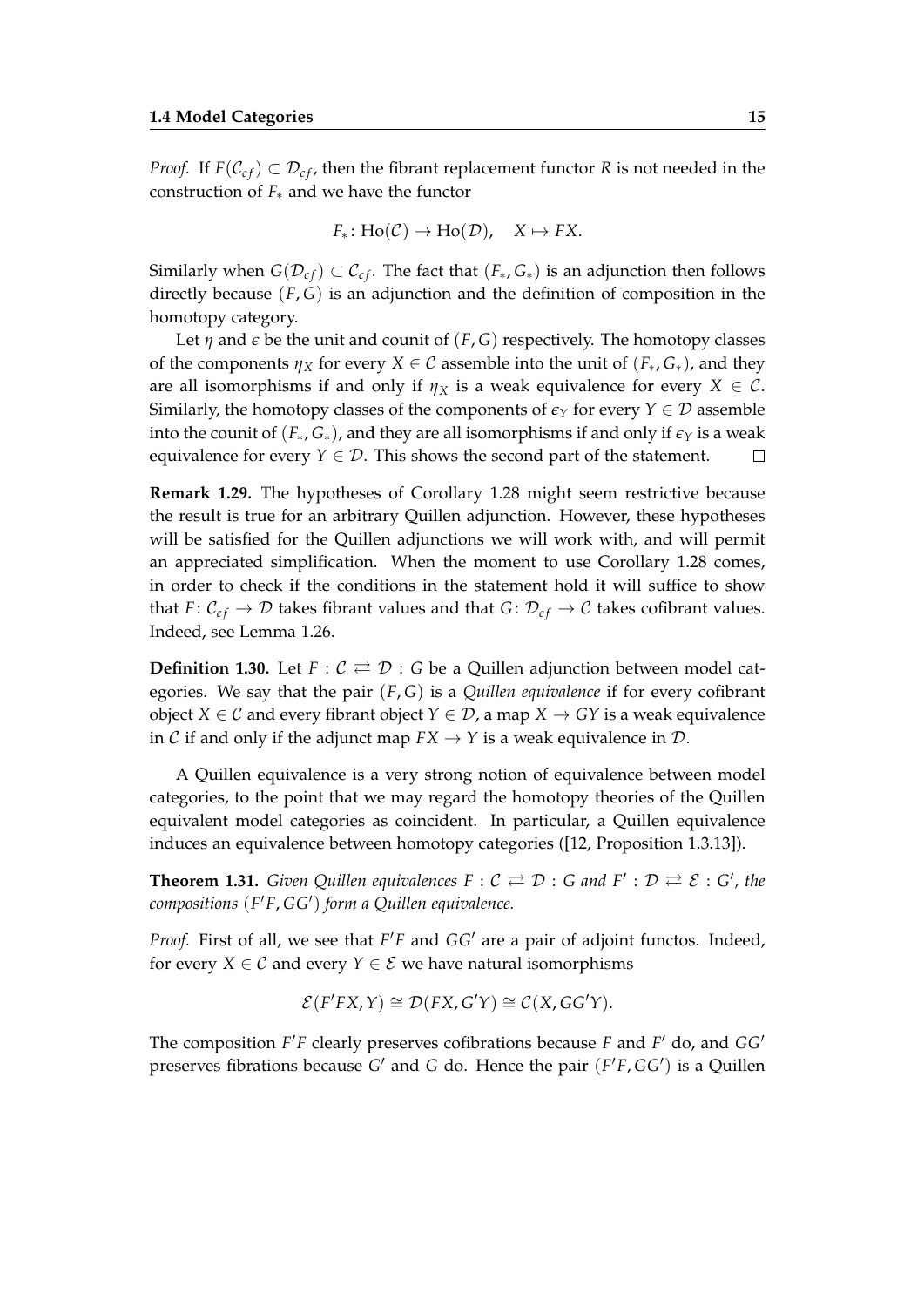adjunction. Finally, let *X* be a cofibrant object of *C* and *Y* a fibrant object of  $\mathcal{E}$ ; notice that then *FX* is a cofibrant object of  $D$  and  $G'Y$  is a fibrant object of  $D$ . We have that  $X \stackrel{\sim}{\rightarrow} G G'Y$  is a weak equivalence if, and only if,  $FX \stackrel{\sim}{\rightarrow} G'Y$  if, and only if,  $F'FX$   $\stackrel{\sim}{\rightarrow}$  *Y*. We conclude that  $(F'F, GG')$  is a Quillen equivalence.  $\Box$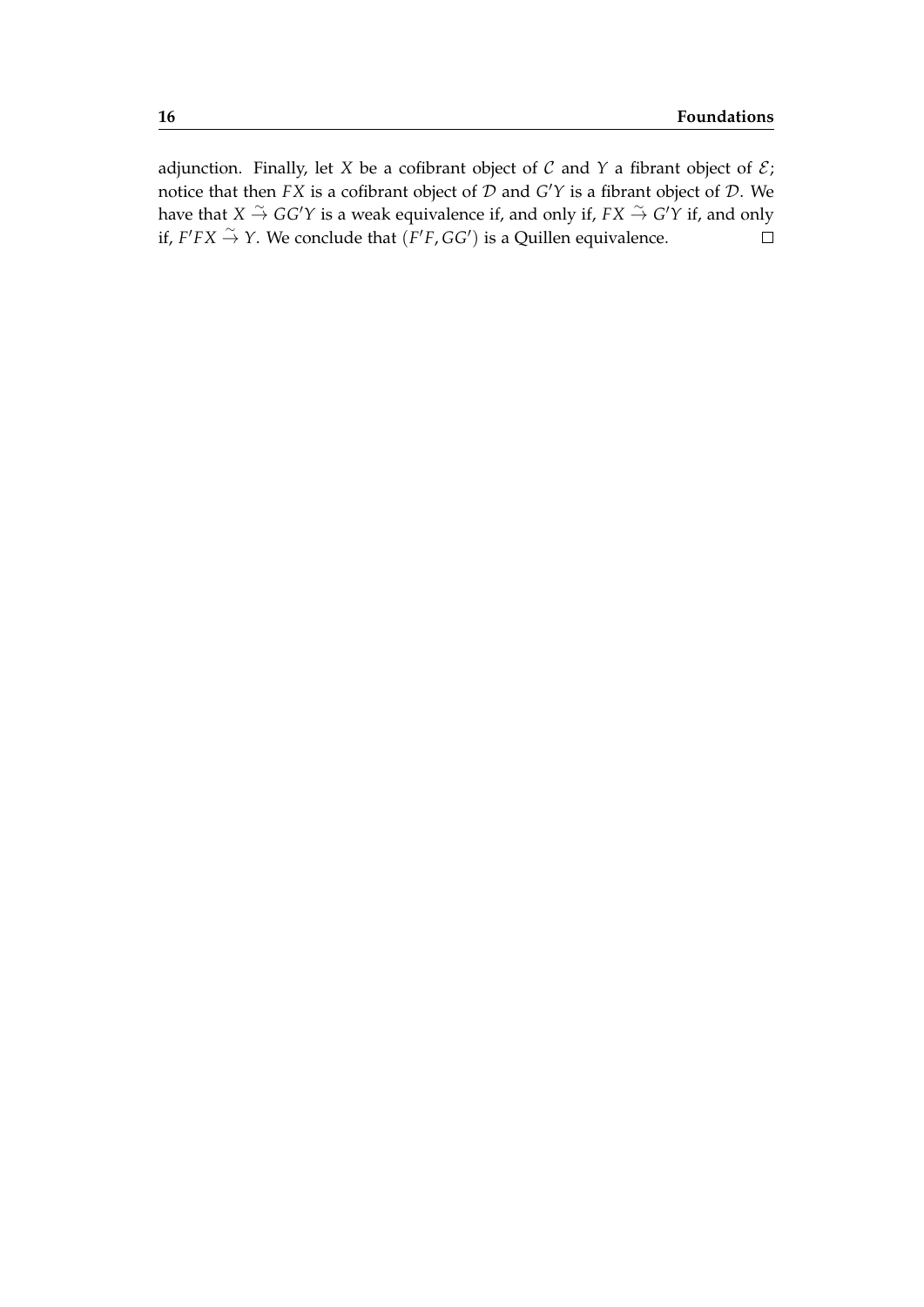## **Chapter 2**

# **The Homotopy Hypothesis**

In the Introduction we have seen that a topological space hides an  $\infty$ -groupoid structure by considering its fundamental ∞-groupoid, but we have not yet given a rigorous definition of this object; it will be defined in Section 2.2. We will see that the precise formulation of the homotopy hypothesis expresses how  $\infty$ -groupoids are equivalent to topological spaces.

The purpose of the first section is to prove that the homotopy theory of simplicial sets is equivalent to the homotopy theory of topological spaces by giving a Quillen equivalence. In the second section we define ∞-groupoids as a special family of topological categories. We next introduce simplicial categories in the third section, and proceed to present the functors that form the bridge between topological spaces and ∞-groupoids. In Section 2.5, we put together two important results to conclude that there exists a Quillen equivalence between simplicial sets and topological categories. We end in Section 2.7 by proving that ∞-groupoids satisfy the homotopy hypothesis.

### **2.1 Topological Spaces and Simplicial Sets**

The goal of this section is to prove that the homotopy theories of topological spaces and of simplicial sets are equivalent. This will be accomplished by considering appropriate model structures and giving a Quillen equivalence.

Before going into the more technical concepts of this section, let us introduce a couple of notions from classical homotopy theory. Consider *X* a topological space with basepoint  $x \in X$ , and fix  $n \geq 1$ . Consider also the *n*-dimensional sphere *S<sup>n</sup>* with basepoint (1, 0,  $\cdot$ <sup>n</sup> $\cdot$ , 0). Then, the set of homotopy classes of basepointpreserving maps from  $S<sup>n</sup>$  to *X* has a group structure. This group is called the *n*th homotopy group and is denoted by  $\pi_n(X, x)$ . The second notion is that of a CWcomplex. Roughly, a CW-complex is a topological space constructed inductively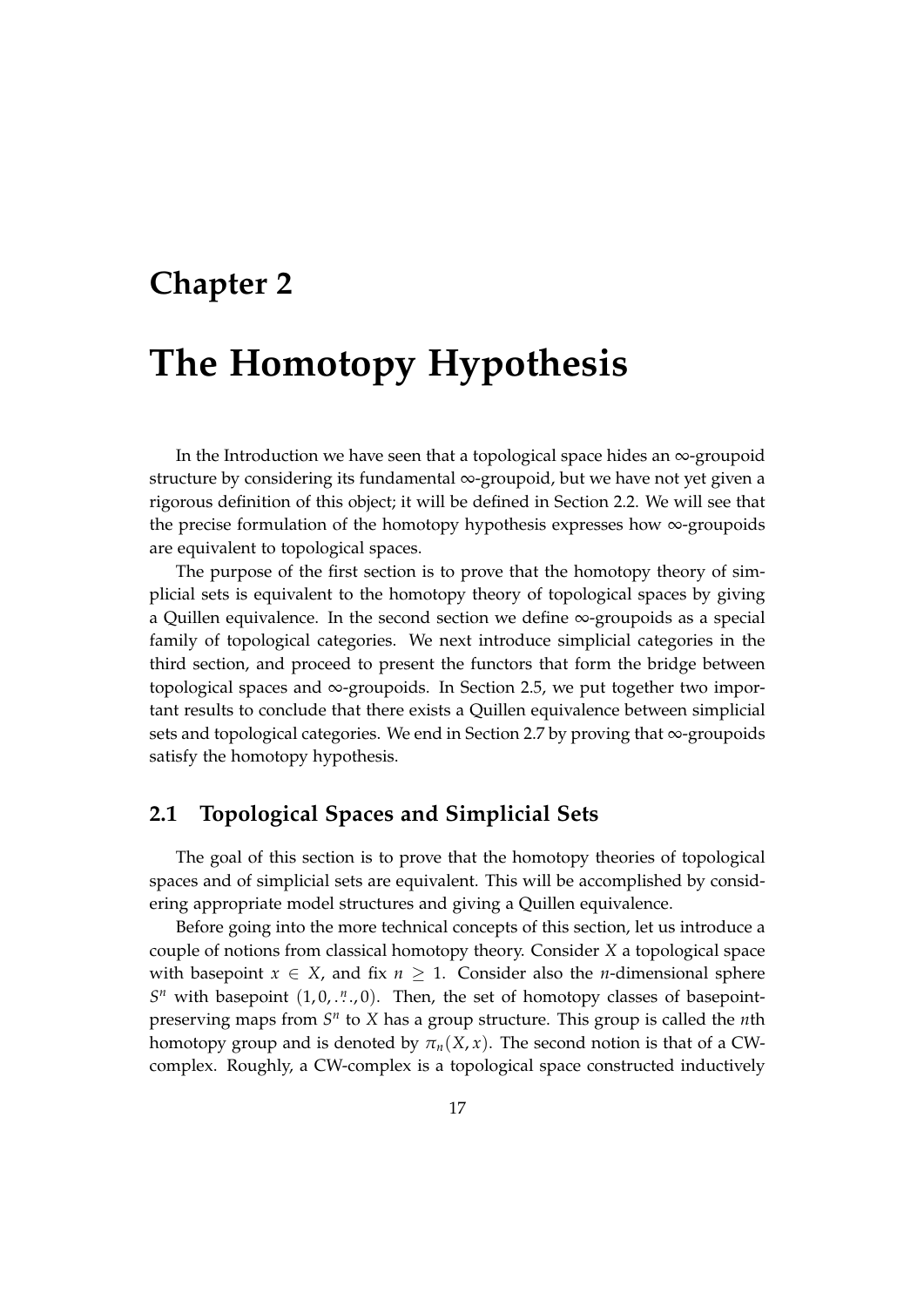by attaching *n*-dimensional disks  $D^n$  (also called *cells*) along their boundary (see [11, Appendix] for details).

**Definition 2.1.** A map of topological spaces  $f: X \rightarrow Y$  is said to be a *weak homotopy equivalence* if it induces a bijection between sets of path components and isomorphisms  $\pi_n(X, x) \cong \pi_n(Y, f(x))$  for all  $n \ge 1$  and all  $x \in X$ .

**Definition 2.2.** A map of topological spaces  $p: X \rightarrow Y$  is called a *Serre fibration* if for each CW-complex *A* and every commutative square of solid arrows



where  $A \times \{0\} \rightarrow A \times [0,1]$  is the canonical inclusion, there exists a dotted arrow rendering the diagram commutative. The map *p* is said to have the *right lifting property* with respect to the map  $A \times \{0\} \rightarrow A \times [0,1]$ .

The category of topological spaces admits a model structure in which the weak equivalences are weak homotopy equivalences, fibrations are Serre fibrations, and cofibrations are *retracts* of inclusions given by *cell attachments* ([7, Section 8]). A proof goes back to Quillen in [21, Chapter II, Section 3]. Even more details can be found in [12, Section 2.4]. Henceforth, we will consider **Top** as a model category, with the structure we have just described. All objects are fibrant in this model category, and the cofibrant objects are *retracts* of CW-complexes. In particular, CW-complexes are fibrant and cofibrant.

**Remark 2.3.** The category of topological spaces admits other model structures, such as the Hurewicz model structure. In this structure the weak equivalences are the homotopy equivalences and its homotopy category is the category of all topological spaces and homotopy classes of maps. The later is what is sometimes known as the *homotopy category* of topological spaces, and we now see that it is actually a homotopy category in the sense of model categories. However, it is not the homotopy category of **Top** with the model structure described above, but they are equivalent because every topological space *X* is weakly equivalent to a CW-complex, by the CW approximation theorem ([11, Proposition 4.13]).

**Definition 2.4.** A map of simplicial sets  $p: X \rightarrow Y$  is called a *Kan fibration* if it has the right lifting property with respect to the horn inclusions  $\Lambda^k[n] \to \Delta[n]$  for all  $0 \leq k \leq n$  and all  $n \geq 1$ .

**Theorem 2.5.** *The geometric realization of a Kan fibration is a Serre fibration.*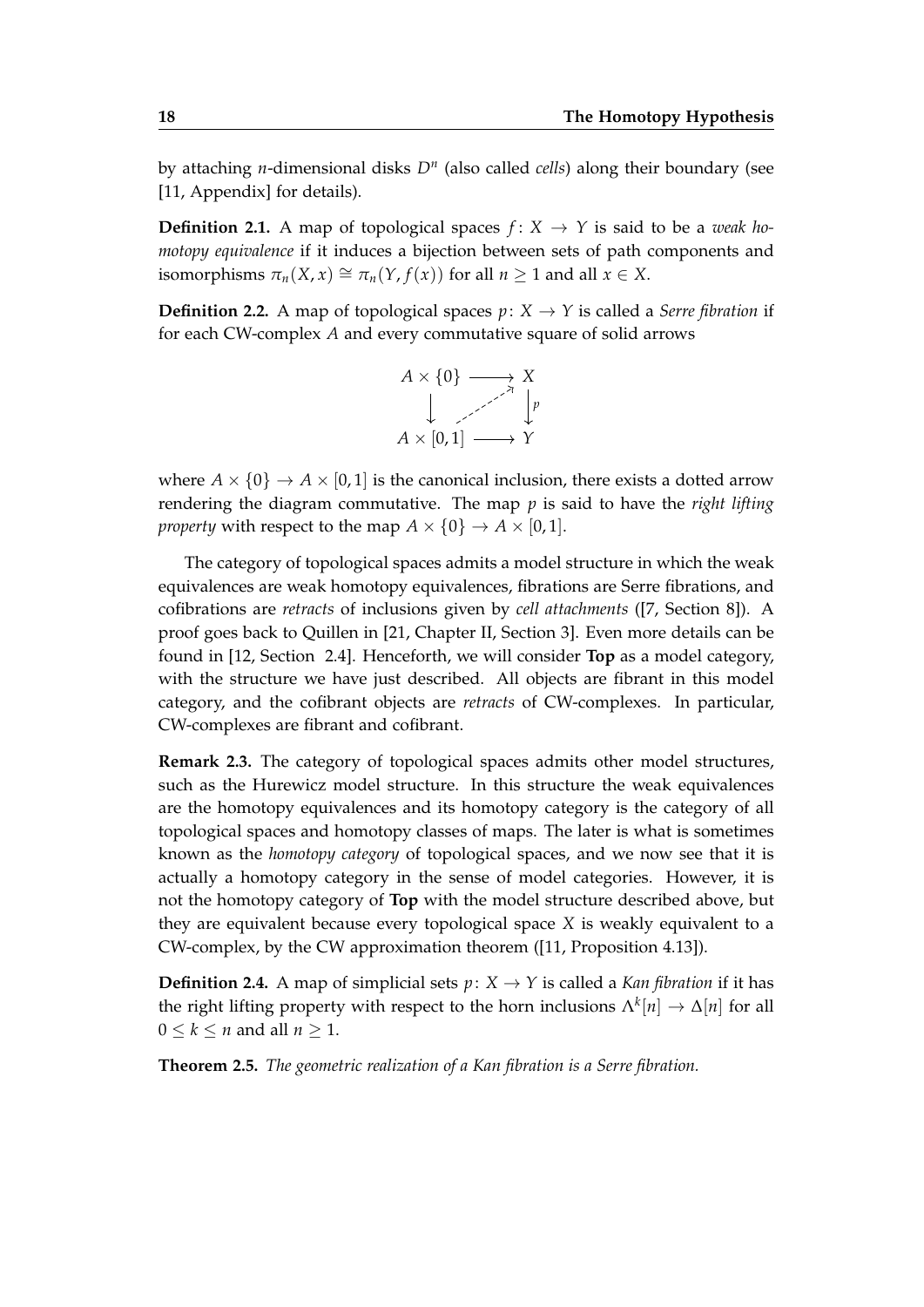*Proof.* See [9, Theorem 10.10] or [22].

The above is a technical result due to Quillen, which involves the theory of *minimal* Kan fibrations.

**Definition 2.6.** A map of simplicial sets  $f: X \rightarrow Y$  is a *weak homotopy equivalence* if  $|f|: |X| \to |Y|$  is a weak homotopy equivalence of topological spaces.

The category of simplicial sets admits a model structure in which the weak equivalences are weak homotopy equivalences, fibrations are Kan fibrations, and cofibrations are monomorphisms ([9, Theorem 11.3]). We will refer to this structure as the *Quillen model structure*. In this section, we will consider **sSet** as a model category with the Quillen model structure.

We now show two quick results, with which we will deduce that the adjunction | − | : **sSet Top** : Sing is a Quillen adjunction.

**Lemma 2.7.** Let  $p: X \to Y$  be a Serre fibration. Then, the simplicial map

 $Sing p: Sing X \rightarrow Sing Y$ 

*is a Kan fibration.*

*Proof.* We need to show that for every diagram in **sSet** as the one bellow at the right



where the outer square commutes, there exists a dotted arrow rendering the diagram commutative. By adjointness (Lemma 1.3), this is equivalent to finding a dotted arrow in the left hand square, which exists, by definition, because the geometric realization of a simplicial set carries a canonical *CW*-structure ([9, Proposition 2.3]), and *p* is a Serre fibration.  $\Box$ 

**Lemma 2.8.** Let  $f: X \to Y$  be a weak homotopy equivalence of topological spaces. Then, *the simplicial map*  $\text{Sing } f: \text{Sing } X \to \text{Sing } Y$  *is a weak homotopy equivalence of simplicial sets.*

*Proof.* It suffices to show that, for any topological space *X* and every basepoint  $x \in X$ , we have  $\pi_n(\text{Sing } X, x) \cong \pi_n(X, x)$  for all  $n \geq 1$ ; the sets of path components are clearly in bijective correspondence. We denote by  $S_{\text{simp}}^n$  the simplicial *n*-sphere ∆[*n*]/*∂*∆[*n*], which we consider with the vertex 1 as a base point. We have

 $\pi_n(\text{Sing } X, x) = [S^n_{\text{simp}}, \text{Sing } X]$ 

 $\Box$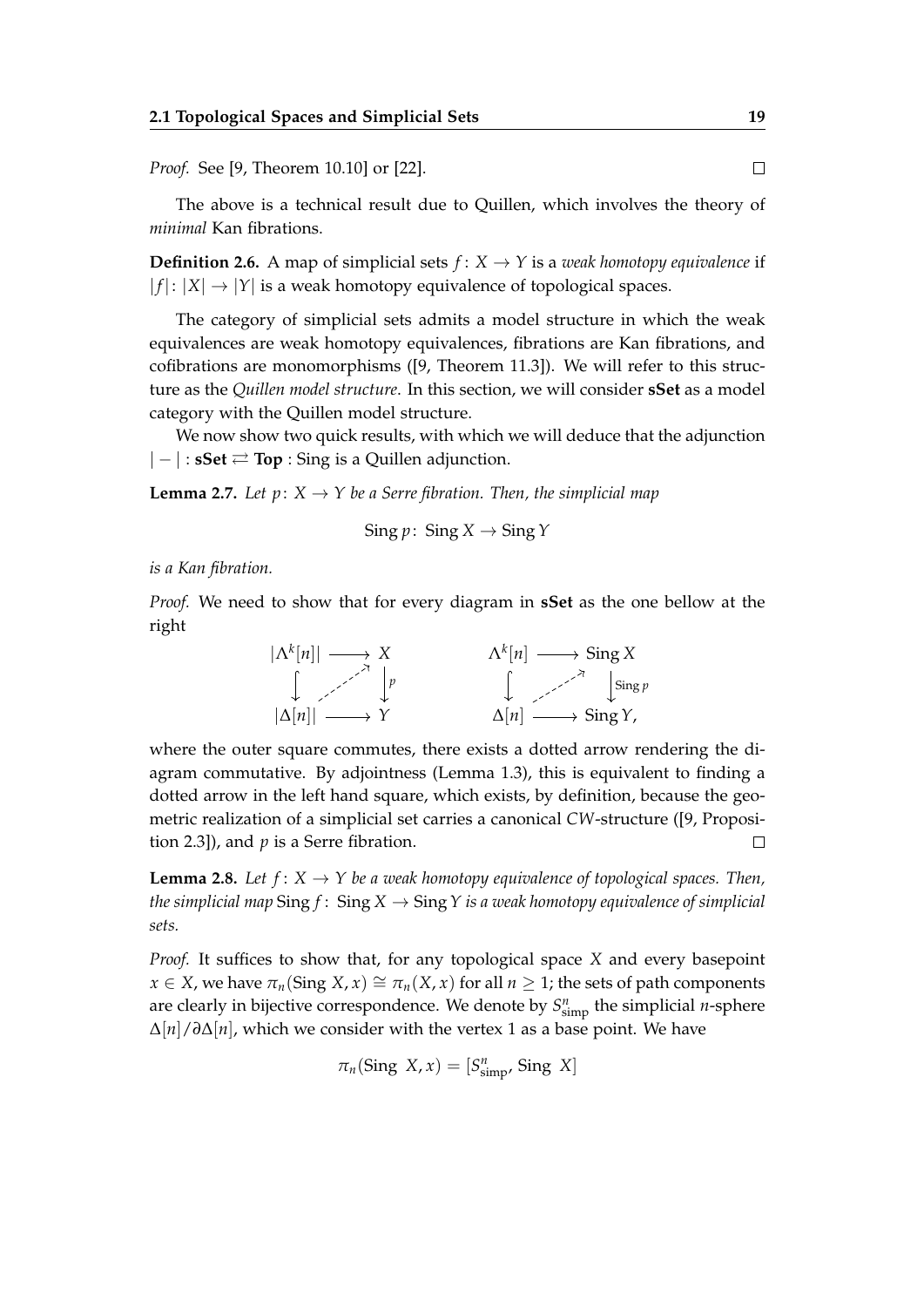where the right expression denotes the set of homotopy classes of base point preserving simplicial maps from  $S_{\text{simp}}^n$  to Sing *X*. By adjointness, we have a natural isomorphism  $\textbf{sSet}_*(S_{\text{simp}}^n, \text{Sing } X) \cong \textbf{Top}_*(|S_{\text{simp}}^n|, X)$ , and also, that a simplicial homotopy ∆[*n*] × ∆[1] → Sing *X* corresponds to a topological homotopy  $I^n \times I \to X$ , since  $|\Delta[n]| \simeq I^n$ . Hence,

$$
[|S_{\text{simp}}^n|, X] \cong [S^n, X] = \pi_n(X, x).
$$

**Corollary 2.9.** *The adjunction*  $|-|$  : *sSet*  $\rightleftarrows$  *Top* : Sing *is a Quillen adjunction.* 

*Proof.* The right adjoint functor Sing preserves fibrations, by Lemma 2.7. It also preserves weak equivalences, by Lemma 2.8.  $\Box$ 

We now proceed to prove that the components of the counit  $\epsilon$  of the adjunction (| − |, Sing) are weak homotopy equivalences of topological spaces. Before the proof, we recall a result from classical homotopy theory. Let  $p: E \rightarrow B$  be a fibration, where *E* and *B* are topological spaces. Consider a point  $b \in B$ , and  $F = p^{-1}(b)$ , which we call the *fiber* of *p* over *b*. Let *i*:  $F \rightarrow E$  be the natural inclusion. We will say we have a fibration

$$
F \xrightarrow{i} E \xrightarrow{p} B.
$$

Then for every  $x \in F$  there are induced morphisms  $p_* \colon \pi_n(E, x) \to \pi_n(B, b)$  and  $i_*: \pi_n(F, x) \to \pi_n(E, x)$  for all  $n \geq 0$ , and a morphism  $\partial: \pi_{n+1}(B, b) \to \pi_n(F, x)$  for all  $n > 0$ , such that we have the following long exact sequence([11, Theorem 4.41]):

$$
\cdots \pi_{n+1}(E,x) \stackrel{p_*}{\longrightarrow} \pi_{n+1}(B,b) \stackrel{\partial}{\longrightarrow} \pi_n(F,x) \stackrel{i_*}{\longrightarrow} \pi_n(E,x) \longrightarrow \cdots
$$

**Example 2.10.** Let (*X*, *x*) be a pointed topological space. We define the *space of paths* of *X* based at *x* as

 $PX = \{f : [0, 1] \rightarrow X \mid f \text{ continuous}, f(0) = x\}.$ 

The path space *PX* is a topological space equipped with the compact-open topology ([11, p. 529]). We consider  $(PX, c<sub>x</sub>)$  pointed, where we denote by  $c<sub>x</sub>$  the constant path. Then the map  $p: PX \to X$  which sends a path f to  $f(1)$  is a fibration. The fiber of *p* over *x* is the *loop space*

$$
\Omega X = \{ f : [0,1] \to X \mid f \text{ continuous, } f(0) = f(1) = x \}.
$$

Furthermore, the path space is contractible, hence  $\pi_n(PX, c_x) = 0$  for all  $n \ge 0$ . Thus the above exact sequence gives

$$
\pi_{n+1}(X,x) \xrightarrow[\partial]{\simeq} \pi_n(\Omega X,c_x)
$$

for all  $n > 0$ .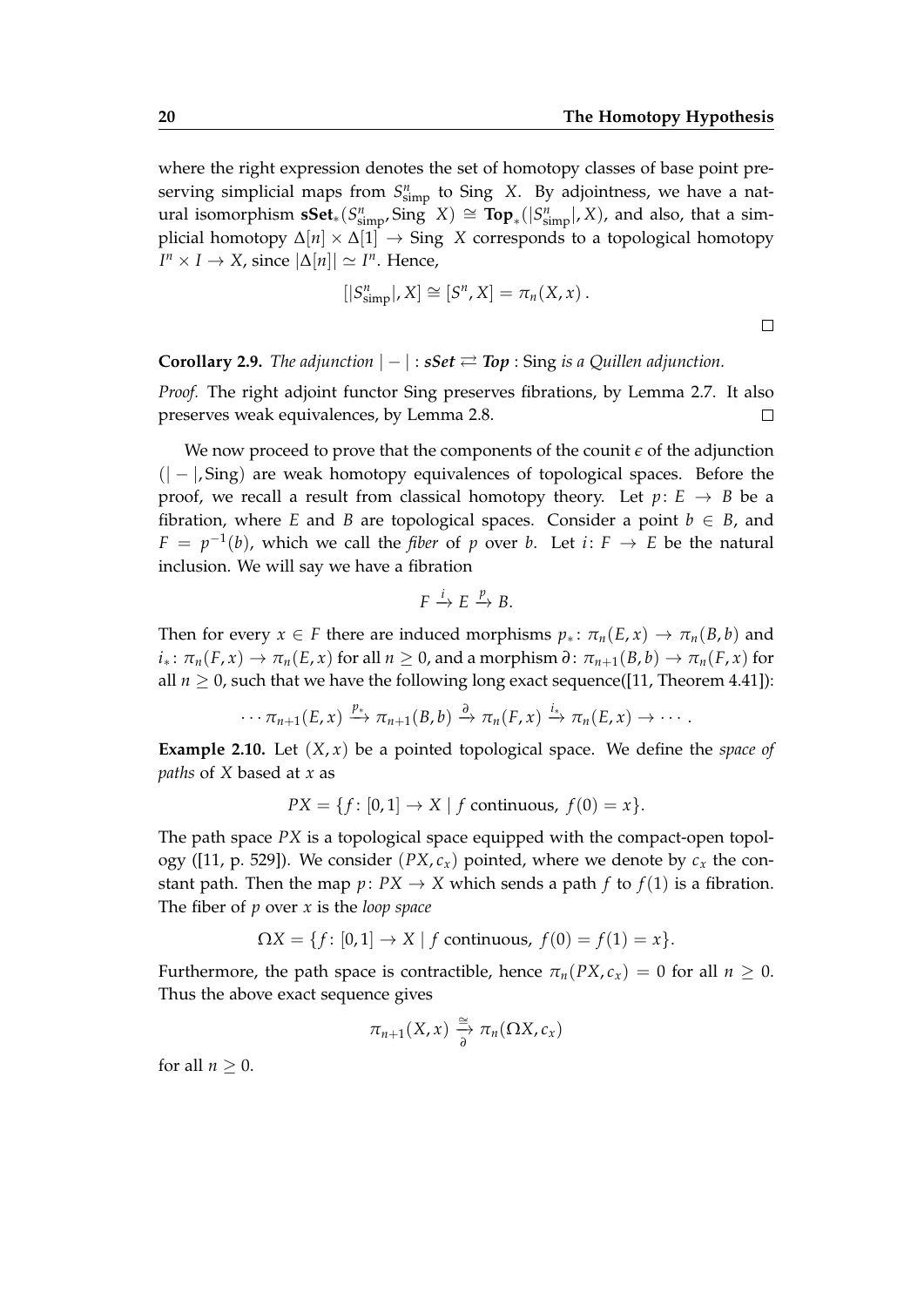**Proposition 2.11.** Let X be a topological space. Then the counit map  $\epsilon_X$ :  $|\text{Sing } X| \to X$ *is a weak homotopy equivalence of topological spaces.*

*Proof.* We will prove that for any topological space  $X$ ,  $\epsilon_X$  induces isomorphisms

$$
\pi_n(|\text{Sing }X|,x) \xrightarrow[\epsilon_X]{} \pi_n(X,\epsilon x)
$$

for every basepoint  $x \in X$  and for all  $n \geq 1$ ; it is clear that  $\epsilon_X$  induces a bijection between the sets of path components.

Consider a topological space *X*. We will now prove that

$$
\pi_{n+1}(|\text{Sing }X|,x) \xrightarrow[\epsilon_X]{} \pi_{n+1}(X,\epsilon x)
$$

assuming that  $\epsilon_Y$  induces isomorphisms between  $\pi_i(|\text{Sing } Y|, \psi)$  and  $\pi_i(Y, \epsilon_Y)$  for every topological space *Y* and all  $i \leq n$ . Since  $\epsilon$  is a natural transformation, we have a commutative diagram

$$
\pi_{n+1}(|\operatorname{Sing} X|, x) \xrightarrow{\epsilon_X} \pi_{n+1}(X, \epsilon x)
$$

$$
\partial \downarrow \qquad \qquad \partial \downarrow \cong
$$

$$
\pi_n(|\operatorname{Sing} \Omega X|, c_x) \xrightarrow[\epsilon_{\Omega X}]{} \pi_n(\Omega X, c_{\epsilon x}).
$$

The bottom arrow is an isomorphism because of the induction hypothesis. To show that the top arrow is an isomorphism, it suffices to show that the left vertical arrow is an isomorphism.

Now, we observe that we have a fibration  $|\text{Sing }\Omega X| \to |\text{Sing }P X| \to |\text{Sing }X|$ , since the functor Sing sends Serre fibrations to Kan fibrations, by Lemma 2.7, and the geometric realization sends Kan fibrations to Serre fibrations, by Theorem 2.5. Thus we get a long exact sequence of homotopy groups. Since *PX* retracts to its basepoint, so does | Sing *PX*|. Therefore, we have

$$
\pi_{n+1}(|\text{Sing }X|,x)\overset{\cong}{\underset{\partial}{\to}}\pi_n(|\text{Sing }\Omega X|,c_x).
$$

As a consequence of the result above, we can now show that the unit map  $\eta_S$ : *S*  $\rightarrow$  Sing |*S*| is a weak equivalence for every simplicial set *S*. Indeed, the map  $\eta_S$ :  $S \to \text{Sing } |S|$  is a weak equivalence of simplicial sets if, and only if,  $|\eta_S|: |S| \to |\text{Sing}|S||$  is a weak equivalence of topological spaces. The triangle identity of the adjunction (Lemma 1.6) gives a commutative diagram

$$
|S| \xrightarrow{|\eta_S|} |{\text{Sing }|S||}
$$
  

$$
\downarrow_{\epsilon_{|S|}} |S||
$$
  

$$
|S|
$$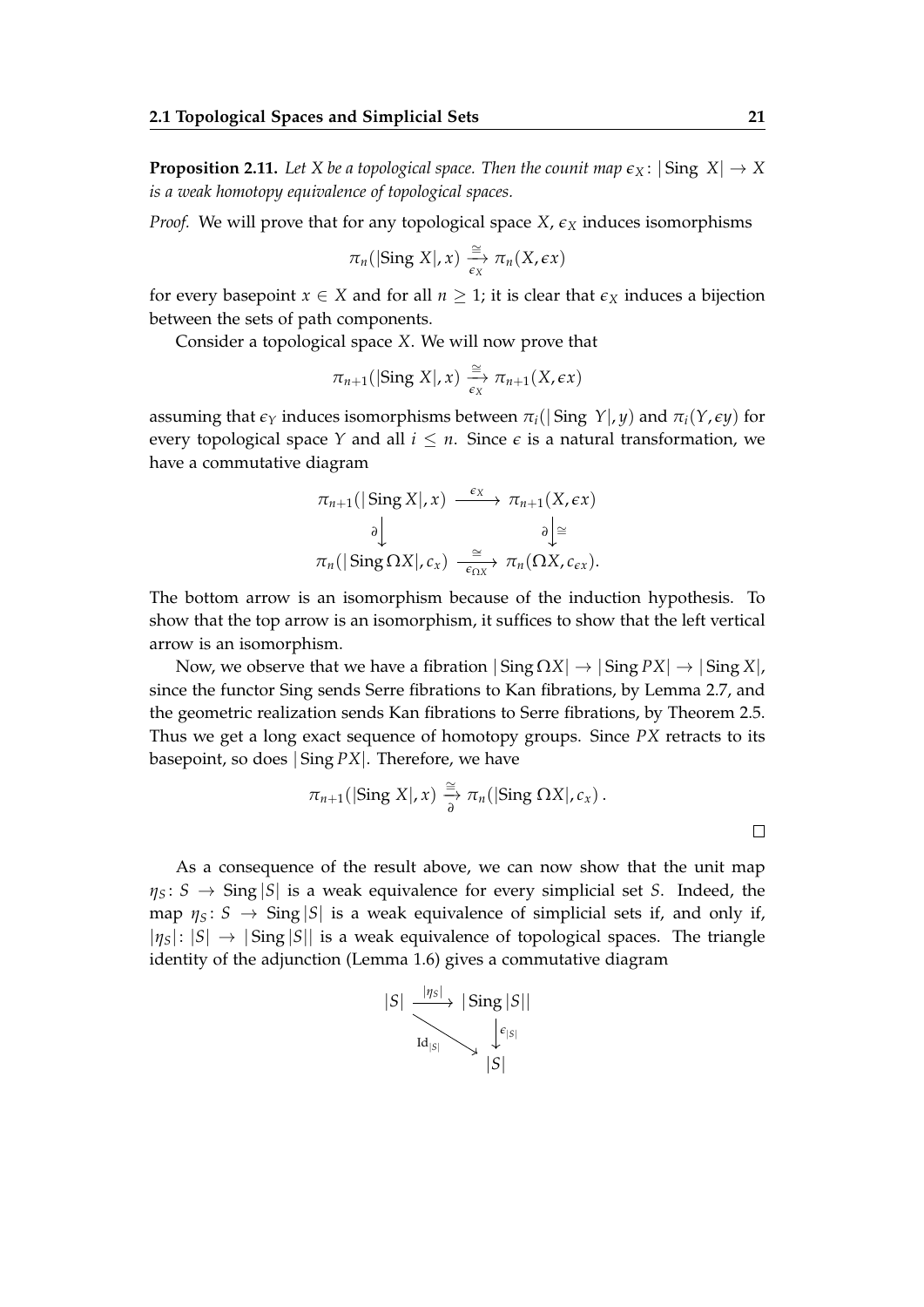where Id<sub>S</sub> is obviously a weak equivalence; the counit  $\epsilon_{|S|}$  is a weak equivalence, by Proposition 2.11. Since weak equivalences satisfy the two-out-of-three property, it follows that the unit  $\eta_s$ :  $S \to \text{Sing } |S|$  is a weak equivalence of simplicial sets.

Finally, we reach a great milestone in the comparison between simplicial sets and topological spaces, which proves, as we promised, that the homotopy theory of topological spaces is equivalent to the homotopy theory of simplicial sets.

**Theorem 2.12.** *The adjunction*  $|-|$  :  $\mathbf{sSet} \rightleftarrows \mathbf{Top}$  : Sing *is a Quillen equivalence.* 

*Proof.* We must show that for every simplicial set *X* and every topological space *Y*, a map  $f: X \to \text{Sing } Y$  is a weak equivalence in **sSet** if and only if the adjoint map  $g: |X| \to Y$  is a weak equivalence in **Top**. Observe that *g* factors as a composition

$$
|X| \xrightarrow{|f|} |\operatorname{Sing} Y| \xrightarrow{\epsilon_Y} Y
$$

(see discussion after Lemma 1.5), where  $\epsilon_Y$  is a weak equivalence (Proposition 2.11). By definition,  $f$  is a weak equivalence in **sSet** if and only if  $|f|$  is a weak equivalence in **Top**. By the two-out-of-three property, it follows that *f* is a weak equivalence if and only if *g* is a weak equivalence.  $\Box$ 

Consequently, the Quillen equivalence  $(| - |, Sing)$  induces an equivalence between the homotopy categories Ho(**sSet**) and Ho(**Top**). This is a result that was known in different ways since the late 1950s. Its origins go back to Kan, on his work introducing adjoint functors. This comparison between simplicial sets and topological spaces appears in work of Gabriel and Zisman [8], May [18], and Quillen [21], all published in 1967.

In the next section, we enter the context of higher category theory in order to present our definition of  $\infty$ -groupoid. Nevertheless, the results we have obtained in this section are crucial in what follows; using this passage to simplicial sets and back, we will be able to reach topological categories and prove that ∞-groupoids satisfy the homotopy hypothesis.

#### **2.2 Topological Categories**

We now consider especially "rich" categories, in which we have a notion of higher order morphisms. Two such families of categories are simplicial categories and topological categories; both can serve as a definition of ∞*-categories* and allow to develop a whole theory of higher categories. As we mentioned when introducing simplicial sets, quasicategories also provide an approach to higher category theory, and we will see in the following sections that these different approaches are actually equivalent (in an appropriate sense) and, in fact, give rise to the most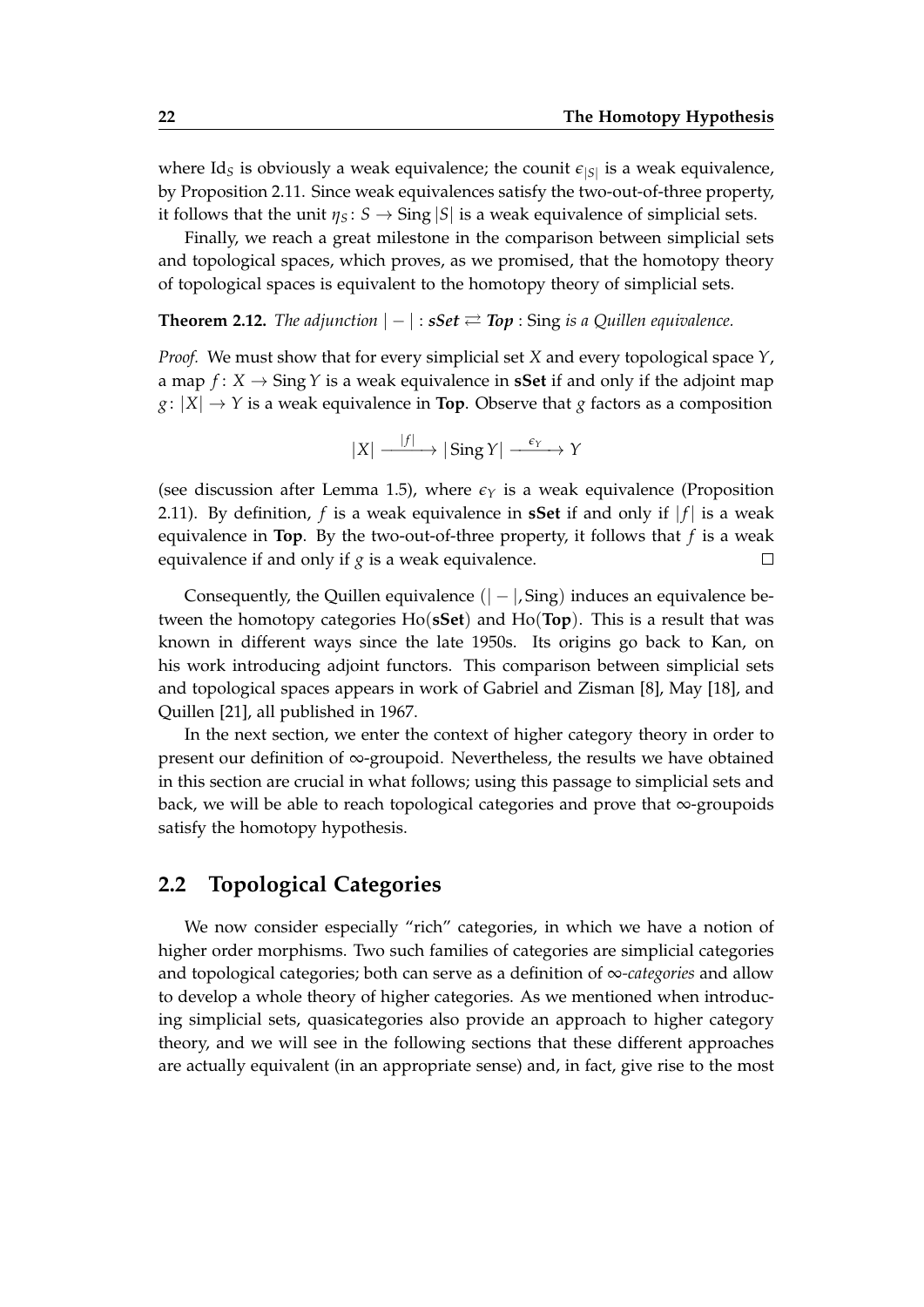complete theory of higher categories until now. However, our focus will be centered on the relationship between topological spaces and ∞-groupoids under this equivalence.

If C is a *monoidal* category with product  $\times$  and unit *I* (see [15, Appendix A.1.3] and A.1.4] for details of the present discussion), a C*-enriched category* D consists of:

- (1) a collection of objects;
- (2) for every pair of objects *X*,  $Y \in \mathcal{D}$ , a mapping object  $\text{Map}_{\mathcal{D}}(X, Y)$  of  $\mathcal{C}$ ;
- (3) for every triple of objects *X*, *Y*, *Z*  $\in$  *D*, an associative composition map

 $\mathrm{Map}_{\mathcal{D}}(X, Y) \times \mathrm{Map}_{\mathcal{D}}(Y, Z) \rightarrow \mathrm{Map}_{\mathcal{D}}(X, Z).$ 

(4) for every object  $X \in \mathcal{D}$ , a morphism  $I \to \mathrm{Map}_{\mathcal{D}}(X, X)$  acting as an identity element.

We also say that  $D$  is a category *enriched* over C. If  $D$  and  $D'$  are two categories enriched over a category C, then a C-enriched functor  $F: \mathcal{D} \to \mathcal{D}'$  consists of a map from the objects of  $D$  to the objects of  $D'$  and a collection of morphisms

$$
\text{Map}_{\mathcal{D}}(X,Y) \to \text{Map}_{\mathcal{D}'}(FX,FY)
$$

in  $\mathcal C$  preserving composition and identity elements. In general, an enriched category is not a category, since mapping objects need not have underlying sets of any kind. However, every enriched category has an underlying category, defined as follows. The *underlying* category  $\mathcal{D}_0$  of a C-enriched category  $\mathcal D$  has the same objects as  $D$  and

$$
\mathcal{D}_0(X, Y) = \mathcal{C}(I, \mathrm{Map}_{\mathcal{D}}(X, Y)).
$$

**Definition 2.13.** A *topological category* C is a category enriched over the category of (compactly generated and Hausdorff [11, p.523]) topological spaces.

**Remark 2.14.** The case of topological categories is a special one because mapping objects are topological spaces, hence sets with a topology. Thus, the underlying sets can be viewed as sets of morphisms in the underlying category admitting a topology. This does not happen in the case of simplicial categories.

**Remark 2.15.** We consider the enrichment over the category of compactly generated Hausdorff spaces (denoted **CGHaus**), rather than arbitrary topological spaces, so that the geometric realization commutes with finite products; that is,  $|X \times Y| \cong |X| \times |Y|$ , where we take the product in **CGHaus** ([8, Section 3]). This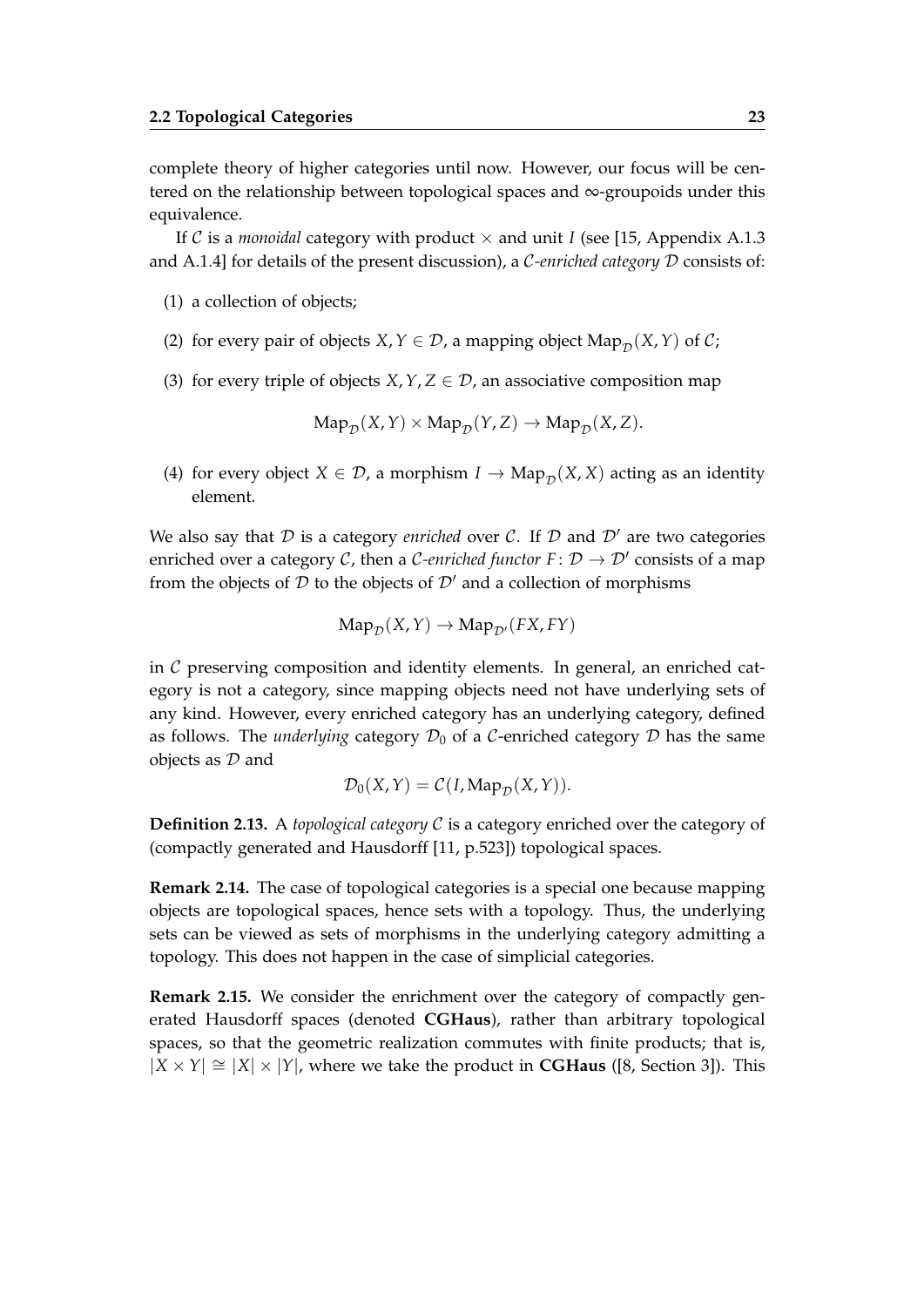will allow us to define a functor from simplicial categories to topological categories, as we will see in the next section. We do not lose any homotopic information by restricting ourselves to these "nice" spaces, because every topological space is weakly equivalent to one of them; namely, to a CW-complex, by the CW approximation theorem [11, Proposition 4.13].

The category of topological categories and topologically enriched functors will be denoted by **tCat**. If we say  $F: \mathcal{D} \to \mathcal{D}'$  is a functor between topological categories, we assume it is a topologically enriched functor. The next thing we want is to find a good notion of equivalence between topological categories for our purpose. One may at first consider an enriched version of the notion of equivalence of categories by demanding the existence of homeomorphisms between mapping spaces. However, this is too restrictive for us because we want the notion of "sameness" between mapping spaces to be that of homotopy equivalence. With this in mind, we give the following two definitions.

**Definition 2.16.** Let C be a topological category. The *homotopy category* hC is defined as follows:

- The objects of  $hC$  are the objects of  $C$ .
- If *X*, *Y*  $\in \mathcal{C}$ , we define  $Hom_{h\mathcal{C}}(X,Y) = \pi_0 Map_{\mathcal{C}}(X,Y)$ .
- Composition in  $h\mathcal{C}$  is induced from the composition of morphisms in  $\mathcal{C}$  by applying the functor  $\pi_0$ .

The following should be reminiscent of the characterization of a functor giving an equivalence of categories as a fully faithful and essentially surjective functor. However, our goal requires to introduce a weakened (and topologically enriched) version of this notion.

**Definition 2.17.** Let  $F: \mathcal{C} \to \mathcal{D}$  be a functor between topological categories. We say that *F* is a *weak equivalence* if the following hold:

• For every pair of objects *X*,  $Y \in \mathcal{C}$ , the induced map

$$
Map_{\mathcal{C}}(X,Y) \to Map_{\mathcal{D}}(FX,FY)
$$

is a weak homotopy equivalence of topological spaces.

• Every object of  $D$  is isomorphic in h $D$  to *FX*, for some  $X \in \mathcal{C}$ .

Topological categories admit a model structure [2] in which weak equivalences are the ones defined in 2.17. All objects are fibrant in this model structure, and the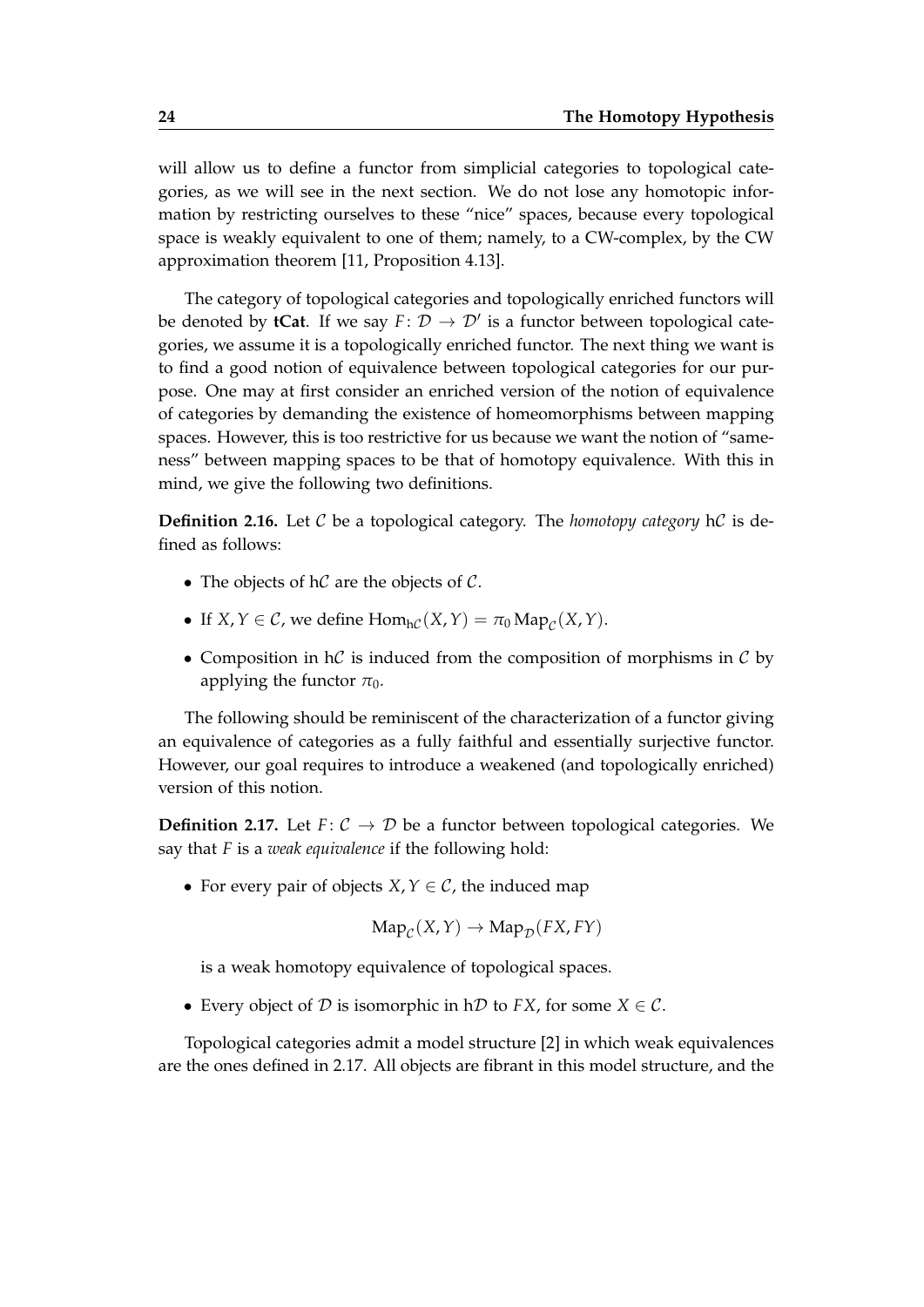cofibrant objects are the topological categories in which each mapping space is a *retract* of a CW-complex (a cofibrant object in **Top**).

Finally, we give the expected definition of an  $\infty$ -groupoid. The definition we now present captures the idea of an algebraic object with a strictly associative composition, in which every morphism is invertible up to a higher order morphism.

**Definition 2.18.** Let C be a topological category. We say that C is an  $\infty$ -groupoid if  $h\mathcal{C}$  is a groupoid.

Let us help to illustrate this definition by characterizing the condition that hC is a groupoid. Consider an  $\infty$ -groupoid G and  $f: X \to Y$  a morphism in G. The assumption that  $h\mathcal{G}$  is a groupoid garanties that there exists a morphism  $g: Y \to X$  in G such that  $gf$  and Id<sub>X</sub> lie in the same path-connected component of  $\text{Map}_{\mathcal{G}}(X,X)$ , and, in the same way, that  $fg$  equals  $\text{Id}_Y$  in  $\text{h}\mathcal{G}$ . In other words,  $f$ and  $g$  are mutual inverses in  $G$  up to *homotopy*.

The category of  $\infty$ -groupoids and topologically enriched functors will be denoted by ∞**-Grpd**. Its *homotopy category* is the full subcategory of Ho(**tCat**) formed by all ∞-groupoids, and will be denoted by Ho(∞**-Grpd**).

The next step is to study the functors permitting passage between topological spaces and  $\infty$ -groupoids, and that will give the desired equivalence. In particular, we will obtain a functor that associates an  $\infty$ -groupoid to each topological space. We can think of this assignation as "strictifying" the composition of the fundamental ∞-groupoid.

### **2.3 Simplicial Categories**

The way in which we will prove that the homotopy categories of topological spaces and ∞-groupoids are equivalent will be through an equivalence with simplicial sets, then simplicial categories, and finally, we will reach topological categories, and in particular, ∞-groupoids.

**Definition 2.19.** A *simplicial category* is a category which is enriched over the category of simplicial sets.

**Remark 2.20.** This definition of simplicial category should not be confused with the more general notion of a *simplicial object* in the category of categories. The second notion does correspond to the first if one imposes that faces and degeneracies induce identities on objects, but we will not use this fact.

The category of simplicial categories and simplicially enriched functors will be denoted by **sCat**. A diagram of the plan outlined in the introductory paragraph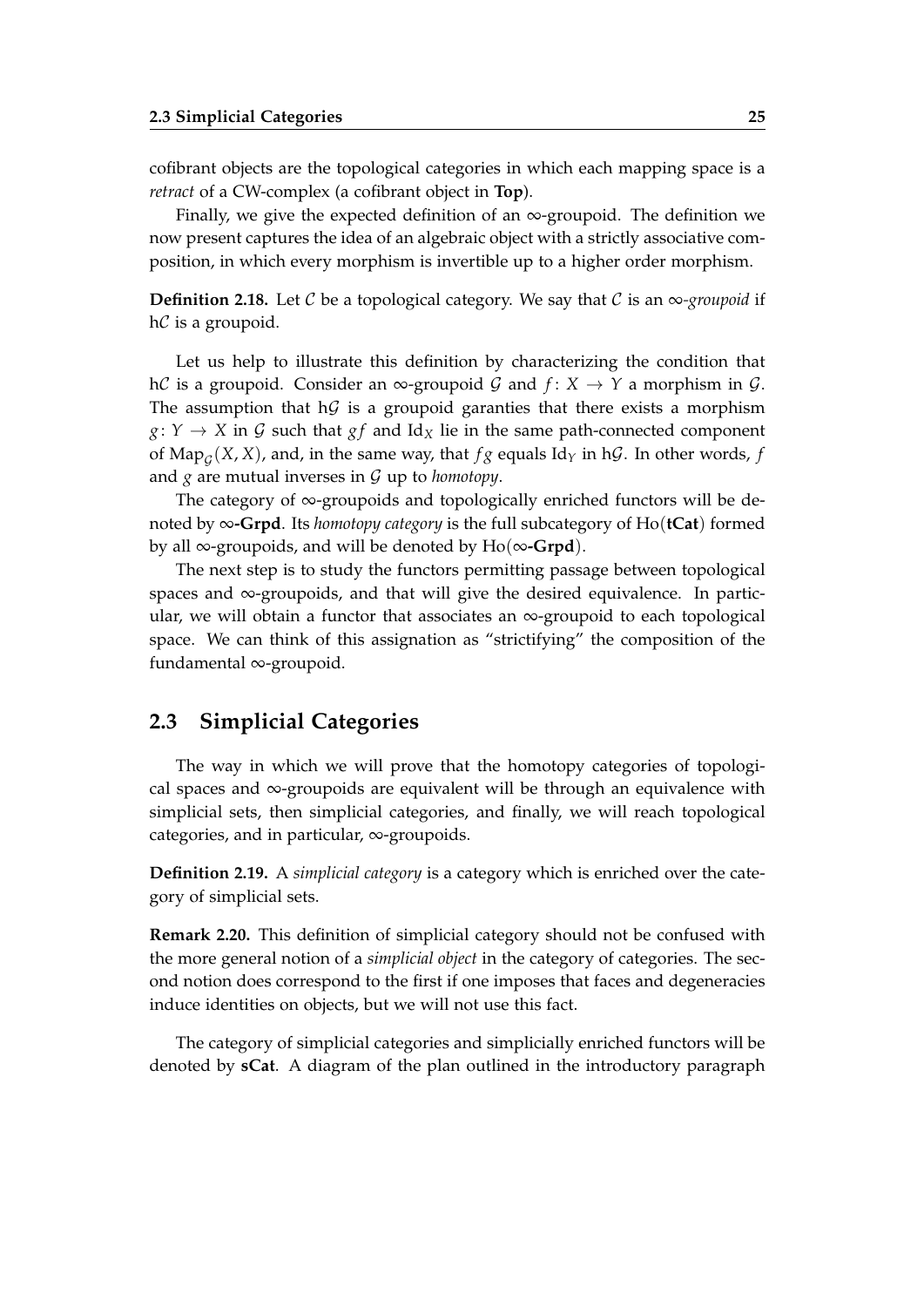above is:

 $Top \nightharpoonup$  **sSet**  $\rightleftarrows$  **sCat**  $\rightleftarrows$  **tCat**.

A Quillen equivalence between topological spaces and simplicial sets has been studied in Section 2.1; a Quillen equivalence between simplicial sets and simplicial categories is presented in this section; and a Quillen equivalence between simplicial categories and topological categories will be given in Section 2.5. The two latter equivalences will be composable in order to give a Quillen equivalence between simplicial sets and topological categories. To prove the homotopy hypothesis, we will have to argue accordingly in order to put together the above equivalences when taking into consideration the model structures. First, let us briefly compare simplicial categories with topological categories.

Let  $\mathcal C$  be a simplicial category. We define the topological category  $|\mathcal C|$  as follows:

- The objects of  $|\mathcal{C}|$  are the objects of  $\mathcal{C}$ .
- If  $X, Y \in \mathcal{C}$ , then  $\mathrm{Map}_{|\mathcal{C}|}(X, Y) = |\mathrm{Map}_{\mathcal{C}}(X, Y)|$ .
- The composition law for morphisms in  $|\mathcal{C}|$  is induced from the composition law on  $C$  by applying the geometric realization.

Observe that the composition law is well defined because of Remark 2.15. The functor Sing commutes with products because it is a right adjoint functor. Hence, given a topological category  $D$ , we define a simplicial category Sing  $D$  analogously. After the results of Section 2.1 it is not surprising that the functors we have just defined give an equivalence between simplicial categories and topological categories. This equivalence is precisely a Quillen equivalence, as we will see later on. However, we will now be able to see the first manifestations of it. First, we give two definitions which are analogous to the case of topological categories.

**Definition 2.21.** Let C be a simplicial category. We define the *homotopy category* hC as  $h|\mathcal{C}|$ .

**Definition 2.22.** Let  $F: \mathcal{C} \to \mathcal{D}$  be a functor between simplicial categories. We say that *F* is a *weak equivalence* if  $|F|: |C| \to |D|$  is a weak equivalence of topological categories.

Observe how the above definition reminds of that of a weak homotopy equivalence of simplicial sets and of an equivalence of categories. Indeed, a map of simplicial sets is a weak homotopy equivalence if its geometric realization is a weak homotopy equivalence of spaces. Thus, a simplicially enriched functor  $F: \mathcal{C} \to \mathcal{D}$ is a weak equivalence if and only if the following hold: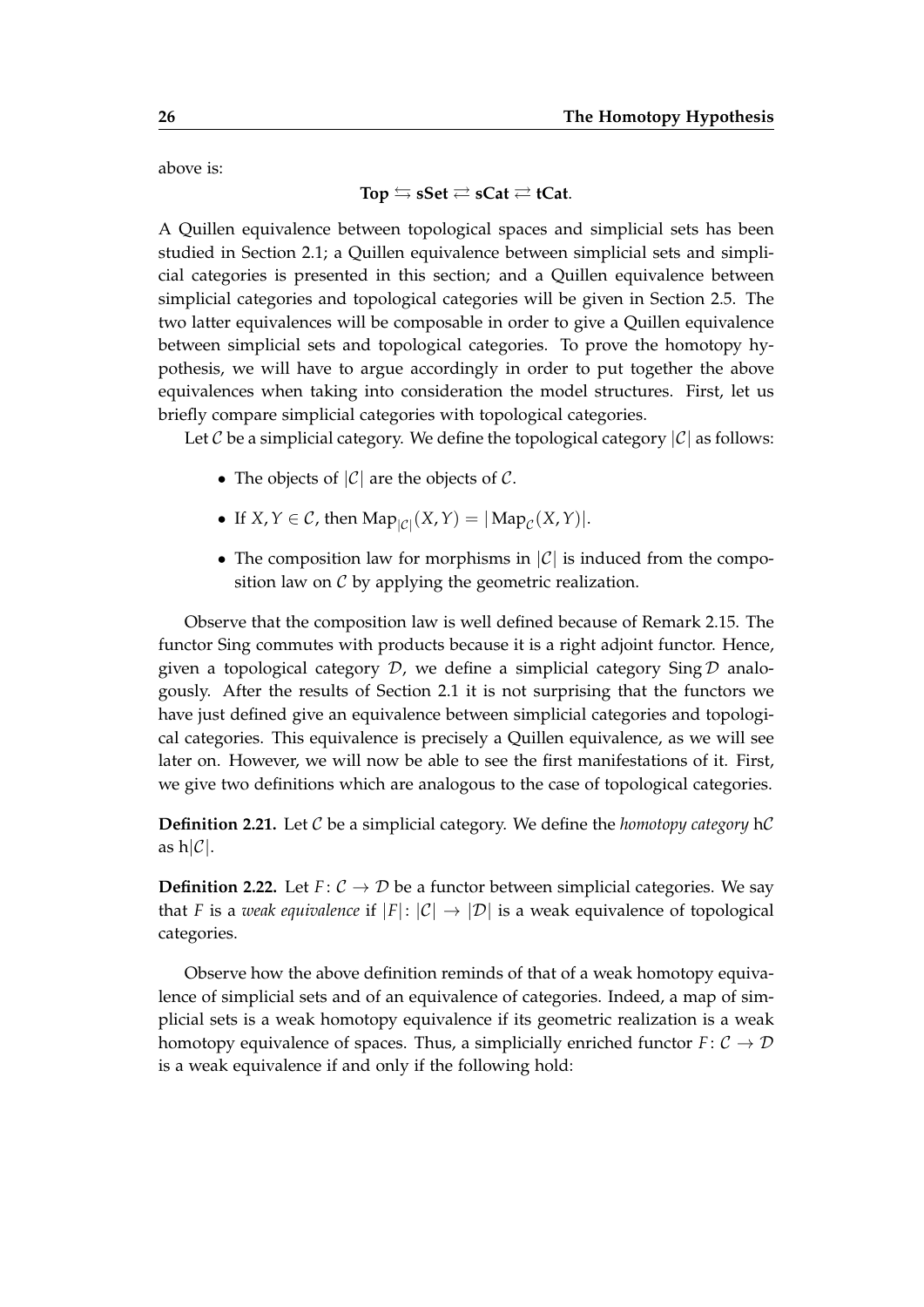• For every pair of objects *X*,  $Y \in \mathcal{C}$ , the induced map

$$
\text{Map}_{\mathcal{C}}(X, Y) \to \text{Map}_{\mathcal{D}}(FX, FY)
$$

is a weak homotopy equivalence of simplicial sets.

• Every object of  $D$  is isomorphic in h $D$  to *FX*, for some  $X \in \mathcal{C}$ .

A weak equivalence as we have just defined it is also known as a *Dwyer-Kan equivalence*. Like in the analogous case of topological categories, this is the good notion of equivalence between simplicial categories for our purpose. For this reason, Dwyer-Kan equivalences are the weak equivalences of the model structure on simplicial categories known as the Bergner model structure, and which we will soon describe with more detail.

It follows that | − | and Sing determine an adjunction between **sCat** and **tCat**. In fact, the unit and counit maps

$$
\mathcal{C} \to \text{Sing} \, |\mathcal{C}|, \qquad |\text{Sing} \, \mathcal{D}| \to \mathcal{D}
$$

are weak equivalences, because they are the identity on objects and the induced maps between morphism spaces are weak equivalences, by Proposition 2.11 and the discussion following it. Thus, they induce bijections between the sets of morphisms in the homotopy categories, and, consequently, induce isomorphisms of categories

 $h\mathcal{C} \stackrel{\cong}{\to} h\operatorname{Sing} |\mathcal{C}|$ , h $|\operatorname{Sing} \mathcal{D}| \stackrel{\cong}{\to} h\mathcal{D}$ .

#### **2.3.1 From Simplicial Sets to Simplicial Categories**

In this section, a functor from the category of simplicial sets to the category of simplicial categories is introduced. This functor will happen to be left adjoint to the homotopy coherent nerve (Section 2.3.2); together, they yield a Quillen equivalence between simplicial sets and simplicial categories.

The homotopy coherent nerve was introduced by Cordier [6], and is a variant of the *nerve* of an ordinary category. The latter is a functor which assigns to every category C a simplicial set *N*C given by the formula

$$
(N\mathcal{C})_n = \mathbf{Cat}([n], \mathcal{C}).
$$

More precisely,  $(N\mathcal{C})_n$  is the set of all composable sequences of morphisms

$$
X_0 \xrightarrow{f_1} X_1 \xrightarrow{f_2} \cdots \xrightarrow{f_n} X_n
$$

of length  $n$  in  $C$ . The face map  $d_i^n$  sends such a sequence to the one obtained by composing the *i*th and  $(i + 1)$ <sup>th</sup> morphisms; the degeneracy map  $s_i^n$  sends it to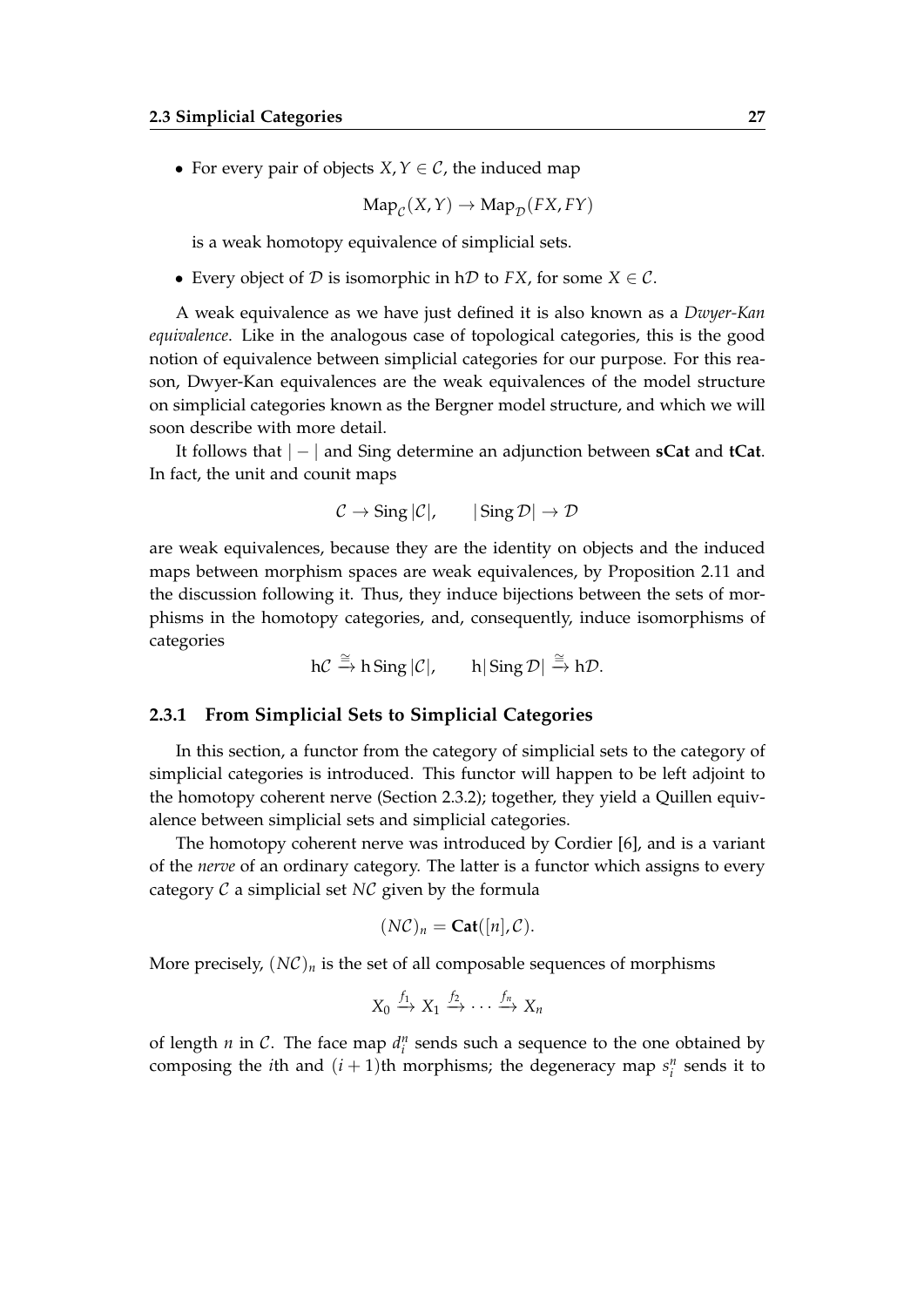the sequence obtained by including the identity as the  $(i + 1)$ th morphism in the sequence.

But by only considering the ordinary nerve functor we would not obtain the desired equivalence, because we would not be making use of the additional richness of simplicial categories. Therefore, we next consider a functor which will give an appropriate substitute for  $[n]$  in the formula defining the nerve of a category. However, absorbing its definition will require some work.

**Definition 2.23.** The simplicial category  $\mathfrak{C}(\Delta[n])$  is defined as follows:

- The objects of  $\mathfrak{C}(\Delta[n])$  are the elements of  $[n]$ .
- If  $i, j \in [n]$ , then

$$
\mathrm{Map}_{\mathfrak{C}(\Delta[n])}(i,j) = \left\{ \begin{array}{ll} \varnothing & \text{if } j < i \\ NP_{i,j} & \text{if } i \leq j \end{array} \right.
$$

where  $P_{i,j}$  is the partially ordered set  $\{I \subseteq J \mid (i,j \in I)$ ,  $\forall k \in I \ (i \le k \le j)\}.$ 

• If  $i_0 \leq i_1 \leq \cdots \leq i_n$ , then the composition

$$
\mathrm{Map}_{\mathfrak{C}(\Delta[n])}(i_0,i_1)\times\cdots\times\mathrm{Map}_{\mathfrak{C}(\Delta[n])}(i_{n-1},i_n)\to\mathrm{Map}_{\mathfrak{C}(\Delta[n])}(i_0,i_n)
$$

is induced by the map of partially ordered sets

$$
P_{i_0,i_1} \times \cdots \times P_{i_{n-1},i_n} \to P_{i_0,i_n}
$$

$$
(I_1,\ldots,I_n) \mapsto I_1 \cup \ldots \cup I_n.
$$

If  $i \leq j$ , we have a vertex in  $\text{Map}_{\mathfrak{C}(\Delta[n])}(i,j)$  given by  $\{i,j\} \in P_{i,j}$ . We will denote this vertex by  $p_{i,j}$ . All the vertices in each mapping space of  $\mathfrak{C}(\Delta[n])$  are a composition of vertices of the kind *pi*,*<sup>j</sup>* .

**Example 2.24.** The simplicial category  $\mathfrak{C}(\Delta[2])$  can be described as follows: the objects are 0, 1 and 2; the mapping spaces  $\text{Map}_{\mathfrak{C}(\Delta[2])}(0, 1)$  and  $\text{Map}_{\mathfrak{C}(\Delta[2])}(1, 2)$ each have, as non-degenerate simplices, the vertices  $p_{0,1}$  and  $p_{1,2}$  respectively; the non-degenerate simplices of Map<sub>C( $\Delta$ [2])</sub>(0, 2) are the two vertices  $p_{0,2}$  and  $p_{1,2} \circ p_{0,1}$ , and one edge from the first to the second. See the figure at the right:

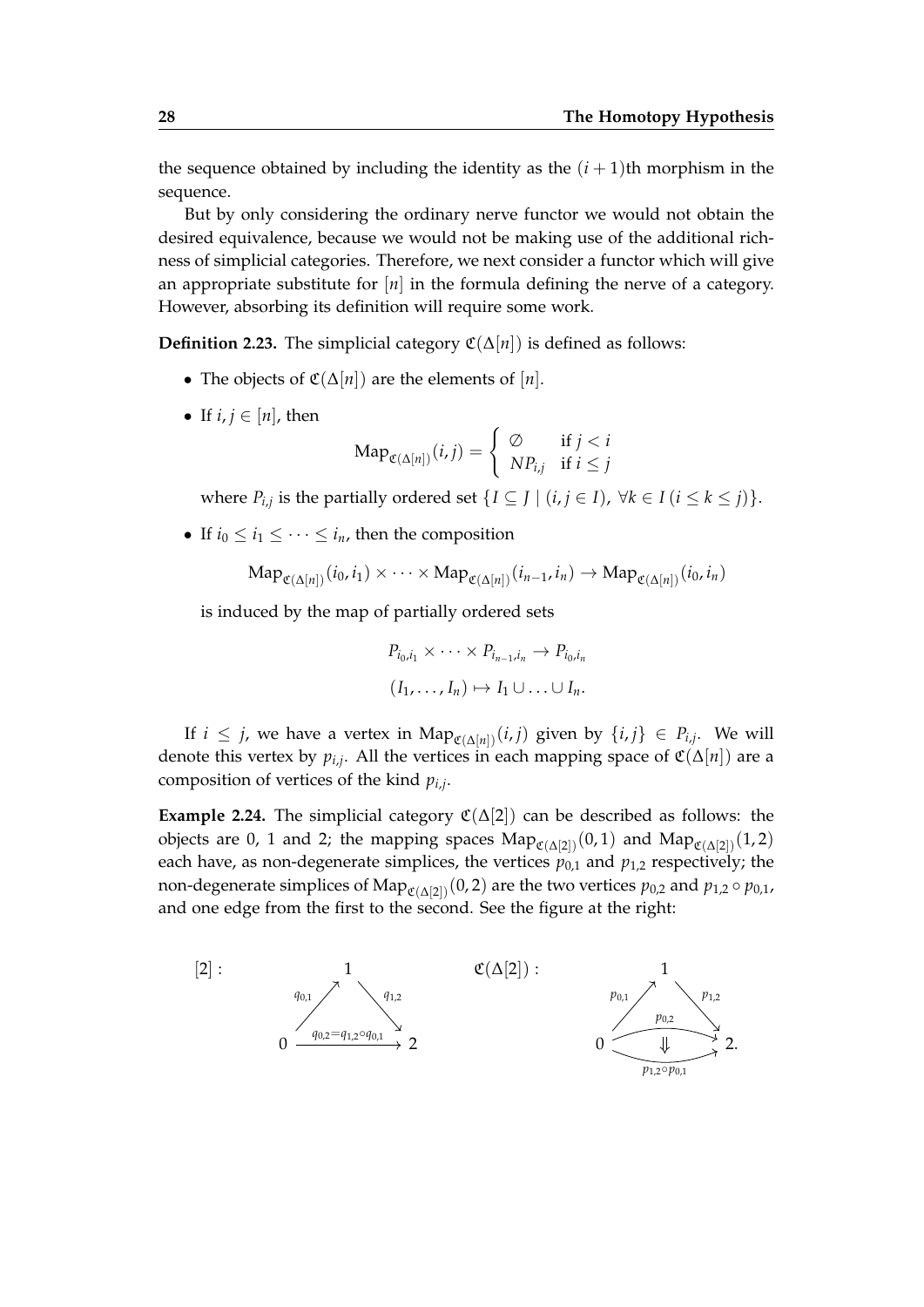Let us continue with some descriptions of the simplicial categories  $\mathfrak{C}(\Delta[n])$ . If  $0 \leq i \leq j \leq n$ , then

$$
|\operatorname{Map}_{\mathfrak{C}(\Delta[n])}(i,j)| = I^{j-i-1}
$$

the  $(j - i - 1)$ -dimensional cube, where *I* is the unit interval. We now compare the categories  $\mathfrak{C}(\Delta[n])$  and [*n*]. Both categories have the same objects. The totally ordered set [*n*], viewed as a category in the usual way, has a unique morphism  $q_{i,j}: i \to j$  for each pair  $i \leq j$ . In particular, these satisfy  $q_{j,k} \circ q_{i,j} = q_{i,k}$ , whenever *i* ≤ *j* ≤ *k*. In  $\mathfrak{C}(\Delta[n])$ , in contrast,  $p_{i,k} \circ p_{i,j} \neq p_{i,k}$  whenever *i* < *j* < *k*, and instead, we have an edge from  $p_{i,k}$  to  $p_{j,k} \circ p_{i,j}$  in the simplicial set  $\text{Map}_{\mathfrak{C}(\Delta[n])}(i,k)$ . In other words, the vertices  $p_{i,k}$  and  $p_{i,k} \circ p_{i,j}$  are equal up to homotopy. We may paraphrase this comparison as follows:  $\mathfrak{C}(\Delta[n])$  is an "inflated" version of [*n*]. (Compare the two figures above.)

**Definition 2.25.** Let *f* :  $[n]$  →  $[m]$  be a map in  $\Delta$ . We define the simplicial functor  $\mathfrak{C}(f): \mathfrak{C}(\Delta[n]) \to \mathfrak{C}(\Delta[m])$  as follows:

- For each object  $i \in \mathfrak{C}(\Delta[n])$ ,  $\mathfrak{C}(f)(i) = f(i) \in \mathfrak{C}(\Delta[m])$ .
- If  $i \leq j$  in [*n*], then the map  $\text{Map}_{\mathcal{C}(\Delta[n])}(i,j) \to \text{Map}_{\mathcal{C}(\Delta[m])}(f(i), f(j))$  induced by *f* is the nerve of the map

$$
P_{i,j} \to P_{f(i),f(j)}
$$

$$
I \mapsto f(I).
$$

It follows that  $\mathfrak C$  is a functor

$$
\Delta \to \mathbf{sCat}
$$

$$
[n] \mapsto \mathfrak{C}(\Delta[n]).
$$

For the same reasons as the geometric realization, the functor  $\mathfrak{C}: \Delta \to \mathbf{sCat}$  extends to a functor  $sSet \rightarrow sCat$ . We will also denote this extension by  $\mathfrak{C}$ . Then, for a simplicial set *X*,

$$
\mathfrak{C}(X) = \underset{(\Delta \downarrow X)}{\text{colim }} \mathfrak{C}(\Delta[n])\,.
$$

Consequently, we may think of  $\mathfrak{C}(X)$  as the simplicial category "freely generated" by *X*. Consider the simple case in which *X* has no simplices of order *n* ≥ 2. Then  $\mathfrak{C}(X)$  is the free simplicial category on the graph with  $X_0$  as the set of vertices, and the non-degenerate 1-simplices of *X* as the set of edges.

**Remark 2.26.** In general, a vertex f in a mapping space of  $\mathfrak{C}(X)$  is a composition

$$
X = Z_0 \xrightarrow{f_1} Z_1 \xrightarrow{f_2} \cdots Z_n = Y
$$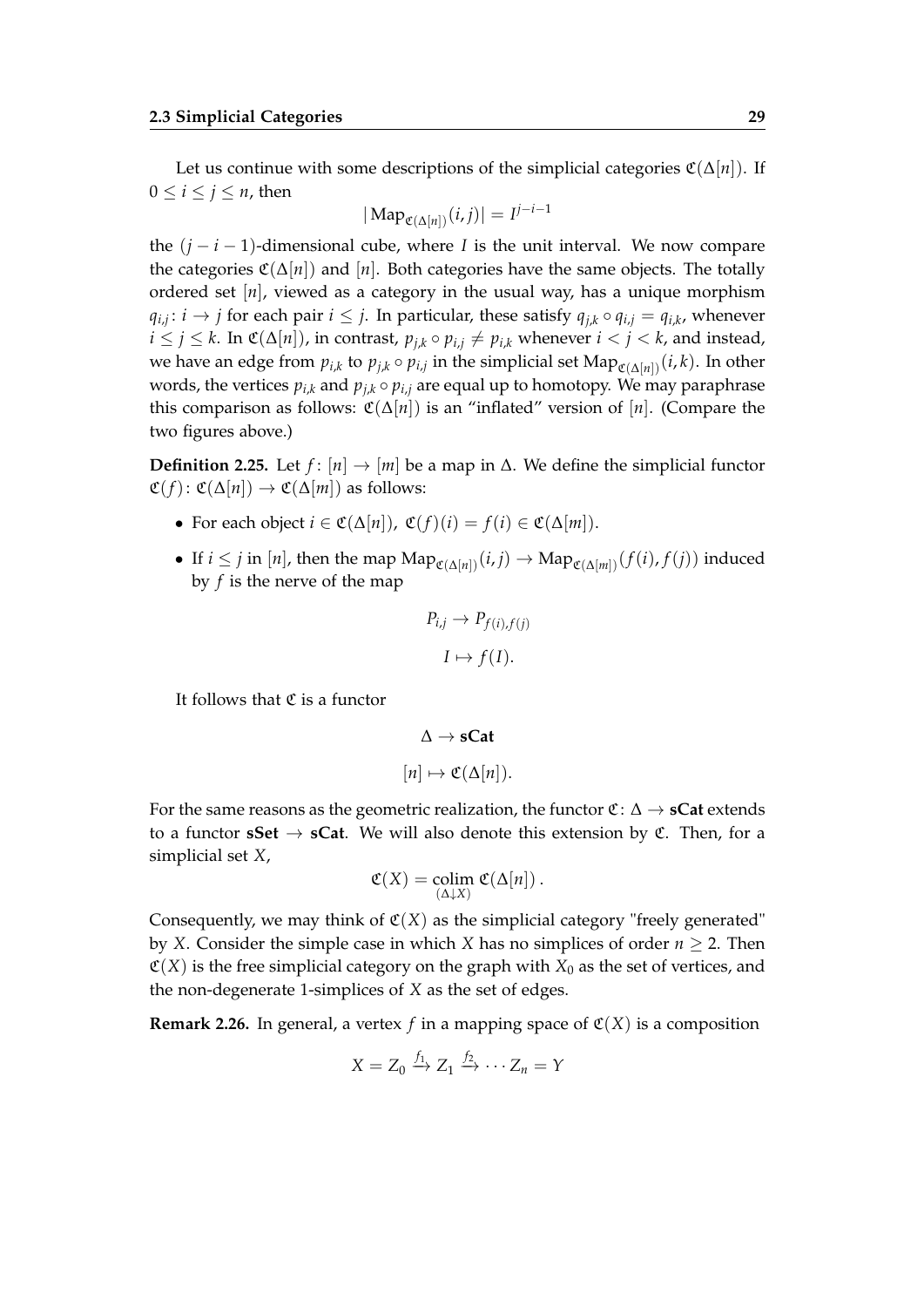where each  $f_i$  is a vertex of a copy of  $\mathfrak{C}(\Delta[1])$  corresponding to a 1-simplex in *X*. In particular, each *f<sup>i</sup>* corresponds to an edge in *S*. In other words, each vertex in a mapping space of  $\mathfrak{C}(X)$  corresponds to a path in *X*.

**Remark 2.27.** If we have a 2-simplex  $\sigma$  in *X*, with faces  $f$ ,  $g$  and  $h$  as shown in the diagram



then, in  $\mathfrak{C}(X)$ , we have two vertices  $g \circ f$  and *h*, and an edge from *h* to  $g \circ f$  in Map( $x, z$ ), given by the 2-simplex  $\sigma$ .

Taking the two remarks above into account, we see that if *X* is a quasicategory, then the simplices of orders 0, 1 and 2 of *X* determine  $h\mathfrak{C}(X)$ . This is an immediate consequence of the extension property of quasicategories for 2-inner-horns  $\Lambda^1[2]\,\to\, X.$  In fact, when  $X$  is a quasicategory, the category  $h\mathfrak{C}(X)$  has a nice description, which we next present.

For a quasicategory *X*, we will define a category  $\pi(X)$ , which we will call the *homotopy category* of the quasicategory *X*. This category will actually be isomorphic to the category  $h\mathfrak{C}(X)$ . Therefore, we will refer to both  $h\mathfrak{C}(X)$  and  $\pi(X)$  as the homotopy category of *X*. (We refer the reader to [15, Section 1.2.3] for the omitted details on this construction.)

If *X* is a quasicategory, we call *objects* of *X* its vertices, and *morphisms* of *X* the 1-simplices. The face  $d_1^1: X_1 \to X_0$  is called *source map* and  $d_0^0: X_1 \to X_0$  is the *target map*. We denote by  $f: x \rightarrow y$  a morphism with source *x* and target *y*. For each object  $x \in X_0$ , we let  $\mathrm{id}_x$  denote the degenerate 1-simplex  $s_0^0 x$ .

If  $f, g: x \rightarrow y$  are morphisms in *X*, we say that *f* is *homotopic* to *g* if there exists a 2-simplex *σ* ∈ *X*<sup>2</sup> (called a *homotopy* between *f* and *g*) which has, as its faces, the following 1-simplices:



The homotopy relation is an equivalence relation. The homotopy class of *f* is denoted by [f]. The homotopy category  $\pi(X)$  has  $X_0$  as its set of objects and  $\text{Hom}_{\pi(X)}(x,y) = \{ [f] \mid f: x \to y \}.$  Composition  $[g] \circ [f]$  is well defined and unique, namely  $[g] \circ [f] = [h]$  where *h* is any filler for

$$
x \xrightarrow{f} y \xrightarrow{g} z.
$$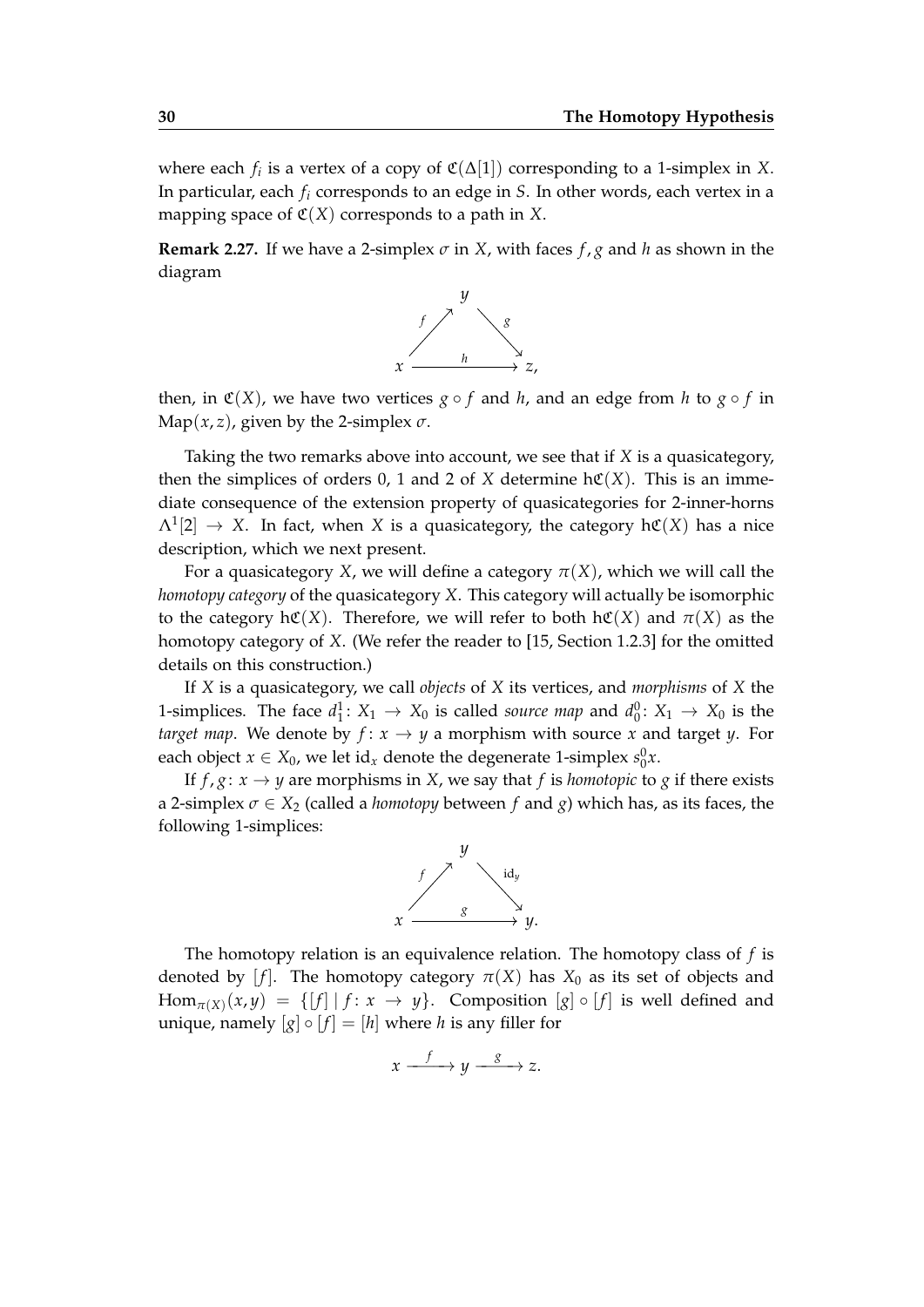The extension property for  $\Lambda^1[3]\hookrightarrow \Delta[3]$  yields uniqueness of *h* up to homotopy.

If *K* is a Kan complex, then  $\pi(K) \cong$  hC(*K*) is the fundamental groupoid of *K*. Equivalently, given a topological space *X*, the category  $h\mathfrak{C}(Sing X)$  is the fundamental groupoid of the space *X*. In particular, we are saying that  $|\mathfrak{C}(K)|$  is an ∞-groupoid. By now, we should be convinced about the veracity of the previous assertion. Nevertheless, we will give a formal proof in terms of  $\mathfrak C$  in Section 2.6 (Proposition 2.37).

#### **2.3.2 The Homotopy Coherent Nerve**

**Definition 2.28.** Let C be a simplicial category. The *homotopy coherent nerve* (or *coherent nerve*) *N*C is the simplicial set defined by

$$
(N\mathcal{C})_n = \mathbf{sCat}(\mathfrak{C}(\Delta[n]), \mathcal{C}).
$$

From now on, *N* will always symbolize the coherent nerve. It should not bring confusion because we will not be making use of the ordinary nerve, unless otherwise stated.

**Remark 2.29.** The coherent nerve of a simplicial category differs, in general, from the ordinary nerve of a category. However, both notions coincide if the mapping spaces of the simplicial category are discrete. The reason is that, in such case, there are no non-constant edges in the mapping spaces. Thus, giving a functor  $\mathfrak{C}(\Delta[n]) \to \mathcal{C}$  is equivalent to giving a functor  $[n] \to \mathcal{C}$  (cf. Example 2.24).

**Lemma 2.30.** *The coherent nerve is right adjoint to* C*.*

*Proof.* The proof is analogous to Lemma 1.16.

We are finally prepared to be specific about the equivalence between simplicial sets and simplicial categories. This equivalence is better understood in the context of the comparison between the approach to higher category theory using quasicategories and the approach using simplicial categories, which can be formalized in the language of model categories.

The category of simplicial sets admits a model strucutre in which the weak equivalences are a subclass of the weak homotopy equivalences (definitions and more details will be given in Section 2.4). The model structure to which we refer is known as the *Joyal model structure* [14, Theorem 6.12]. What we would like to remark for now is that the objects that are both fibrant and cofibrant in Joyal's structure are the quasicategories.

On the other hand, the category of simplicial categories can be equipped with a model structure in which the weak equivalences are the Dwyer-Kan equivalences.

 $\Box$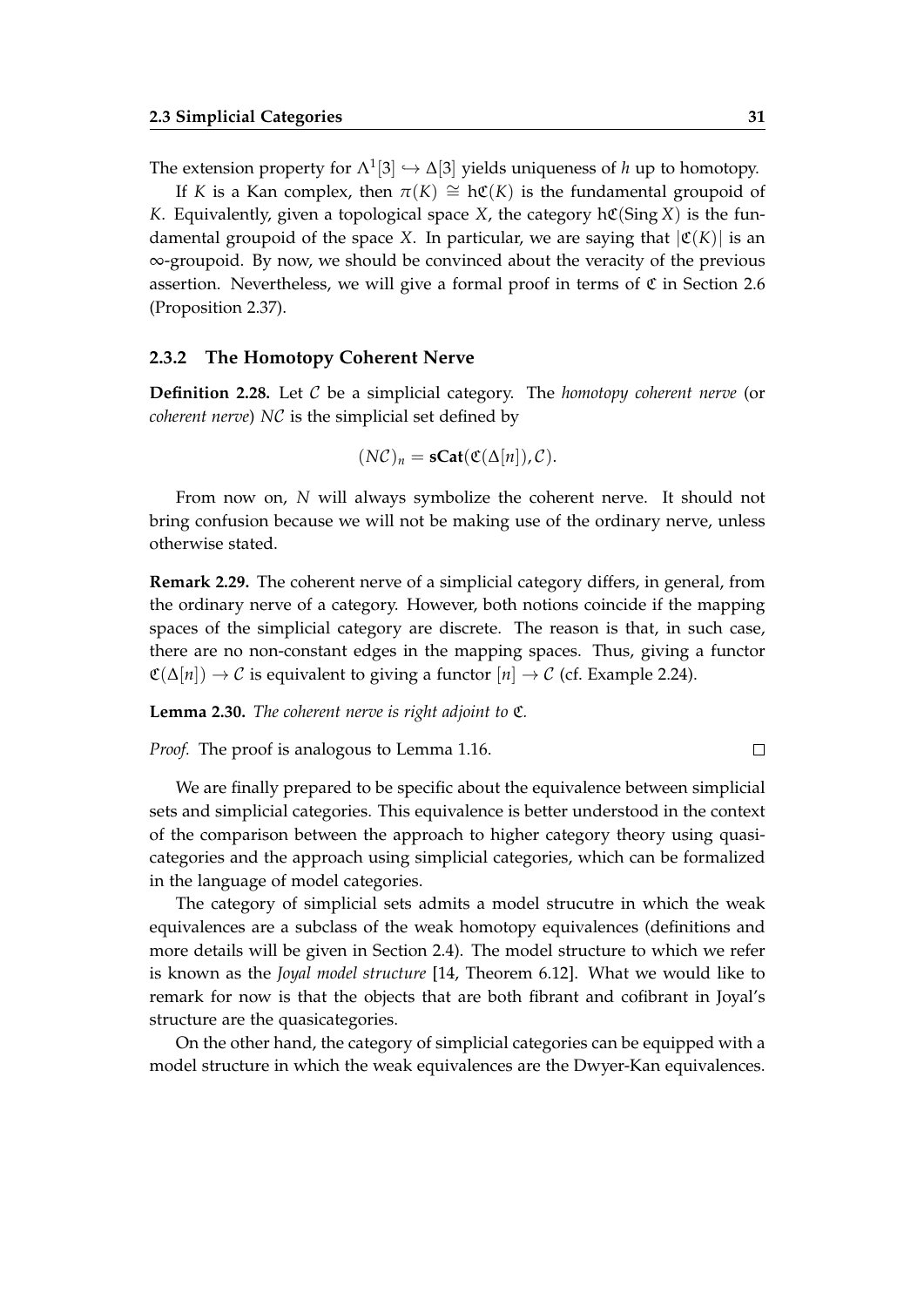The objects that are both fibrant and cofibrant in this structure are simplicial categories in which all the mapping spaces are Kan complexes. The alluded structure is called the *Bergner model structure* [3]. It is worth remarking that the fibrant simplicial categories are precisely the categories in which every morphism of order higher than two is invertible, because the mapping spaces are Kan complexes (recall the discussion after Definition 1.18). Thus, this is what is known as an (∞, 1)*-category* or ∞*-category* in the modern language of higher category theory.

**Remark 2.31.** The coherent nerve carries fibrant simplicial categories to quasicategories. A direct proof can be found in [15, Theorem 1.1.5.10]. However, we will later be able to deduce this because *N* is in fact a right Quillen adjoint.

We reach the result that formalizes the equivalence between these two approaches, and is a pilar of the foundations of higher category theory:

**Theorem 2.32.** [15, Theorem 2.2.5.1]*. The adjoint functors* (C, *N*) *determine a Quillen equivalence between* **sSet** *(with the Joyal model structure) and* **sCat** *(with Bergner's model structure).*

The reference given is for a proof by Lurie; a different proof was given by Joyal in [13]. A result that plays a very important role in the proof of the equivalence above is the one coming up next, and which we present because it will be specifically useful for our goal; it shows that the counit of the adjunction  $(\mathfrak{C}, N)$ is a weak equivalence of simplicial categories, because it induces weak homotopy equivalences between the mapping spaces, and the categories  $\mathfrak{C}(N\mathcal{C})$  and  $\mathcal C$  have the same objects.

**Theorem 2.33.** *Let* C *be a fibrant simplicial category (that is, a simplicial category in* which each mapping space  $\mathrm{Map}_{\mathfrak{C}(N\mathcal{C})}(x,y)$  is a Kan complex) and let  $x,y\in\mathcal{C}$  be a pair of *objects. The counit map*

$$
\mathrm{Map}_{\mathfrak{C}(NC)}(x,y) \to \mathrm{Map}_{\mathcal{C}}(x,y)
$$

*is a weak homotopy equivalence of simplicial sets.*

*Proof.* See [15, Theorem 2.2.0.1].

#### $\Box$

### **2.4 Comparing Model Structures on Simplicial Sets**

At this point, we have shown that **Top** and **sSet** are Quillen equivalent, where we consider **sSet** with Quillen's model structure; and that **sSet** and **sCat** are Quillen equivalent, with **sSet** considered with Joyal's model structure. To assemble these equivalences together we should be careful, because Quillen's and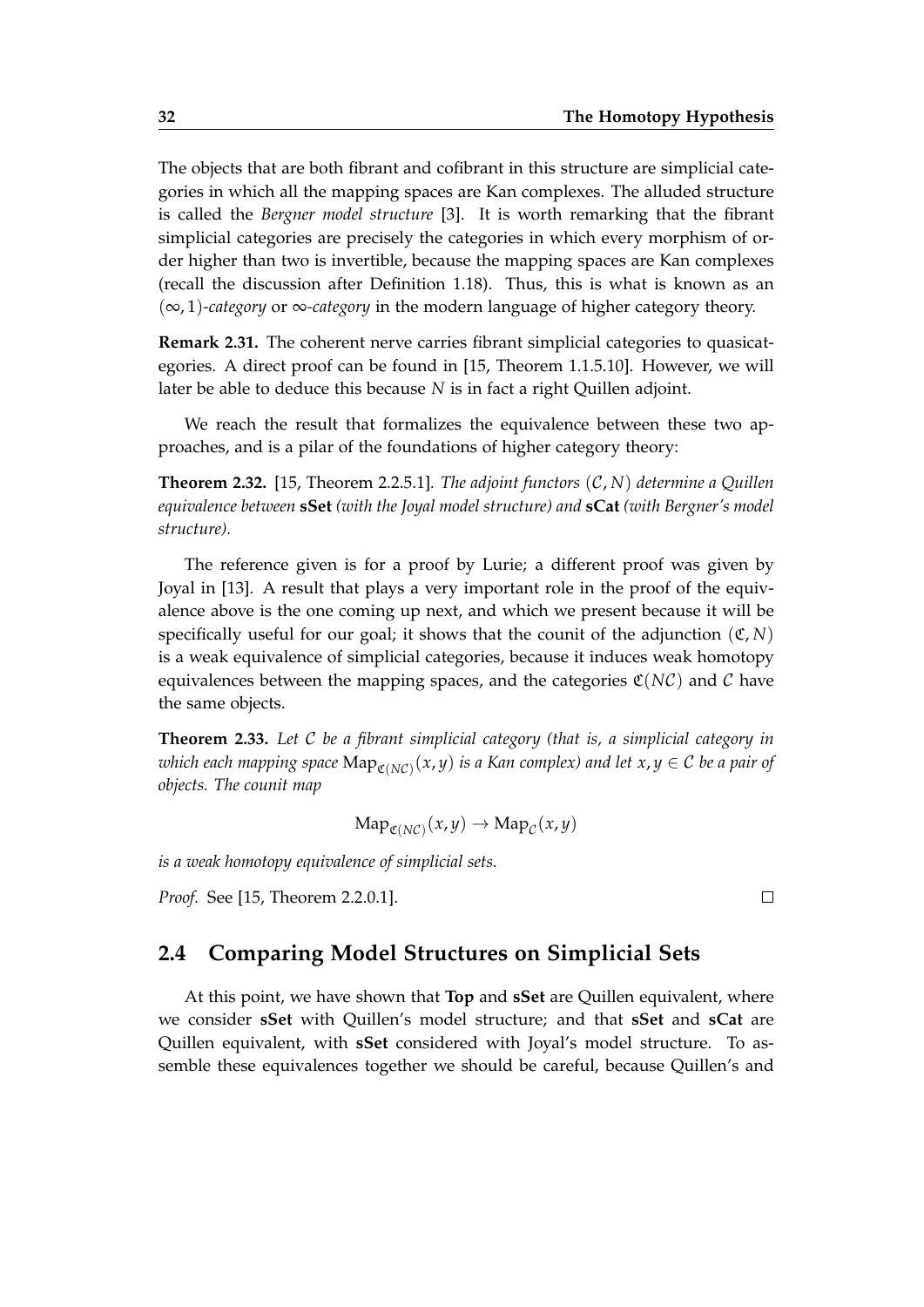Joyal's model categories are not Quillen equivalent. However, our goal is to show that, for Kan complexes, they are sufficiently similar. The weak equivalences in the Joyal model structure are the following:

**Definition 2.34.** Let  $f: X \rightarrow Y$  be a map of simplicial sets. We say f is a *weak categorical equivalence* if  $\mathfrak{C}(f)$ :  $\mathfrak{C}(X) \to \mathfrak{C}(Y)$  is a weak equivalence of simplicial categories.

**Remark 2.35.** Recall that  $\mathfrak{C}(f)$  is a weak equivalence of simplicial categories if  $|\mathfrak{C}(f)|$  is a weak equivalence of topological categories.

Every weak categorical equivalence is a weak homotopy equivalence of simplicial sets, and the converse is true for maps between Kan complexes ([14, Corollary 6.16]). Furthermore, the cofibrations in Joyal's model structure are the same as in Quillen's model structure on simplicial sets. Consequently, the fibrant objects in Joyal's structure (quasicategories) include the fibrant objects in Quillen's structure (Kan complexes); all simplicial sets are cofibrant with both structures. From now on, the category of simplicial sets with Joyal's model structure will be denoted by **sSet***<sup>J</sup>* , and when equipped with Quillen's model structure, it will be written as **sSet***Q*. Let us describe the relationship between their homotopy categories.

The identity functor Id:  $\textbf{sSet}_I \rightarrow \textbf{sSet}_O$  preserves cofibrations and trivial cofibrations, by the description above. Hence, the functors

$$
\mathrm{Id}\colon \mathbf{sSet}_J \rightleftarrows \mathbf{sSet}_Q:\mathrm{Id}
$$

form a Quillen adjunction. Since every Kan complex is a quasicategory, the right Quillen functor induces a functor

$$
Id_*\colon \text{Ho}(\textbf{sSet}_{Q}) \to \text{Ho}(\textbf{sSet}_{J})
$$

by Corollary 1.28. The left Quillen functor Id:  $\textbf{sSet}_I \rightarrow \textbf{sSet}_O$  takes fibrant values when restricted to Kan complexes. Therefore, if we denote by  $Ho(Kan<sub>I</sub>)$  the full subcategory of Ho(**sSet***J*) formed by Kan complexes, again by Corollary 1.28, we have an induced functor

$$
\mathrm{Id}_*\colon \mathrm{Ho}(\mathbf{Kan}_J)\to \mathrm{Ho}(\mathbf{sSet}_Q).
$$

All in all, we have functors  $Id_*$ :  $Ho(Kan<sub>J</sub>)$   $\rightleftarrows$   $Ho(sSet<sub>O</sub>)$  :  $Id_*$  which clearly induce bijections between the sets of maps. Since both categories have the same objects, the above is an isomorphism of categories. Consequently, from now on, we will write Ho(**Kan**) to denote either of these two isomorphic categories, and call it the *homotopy category* of Kan complexes.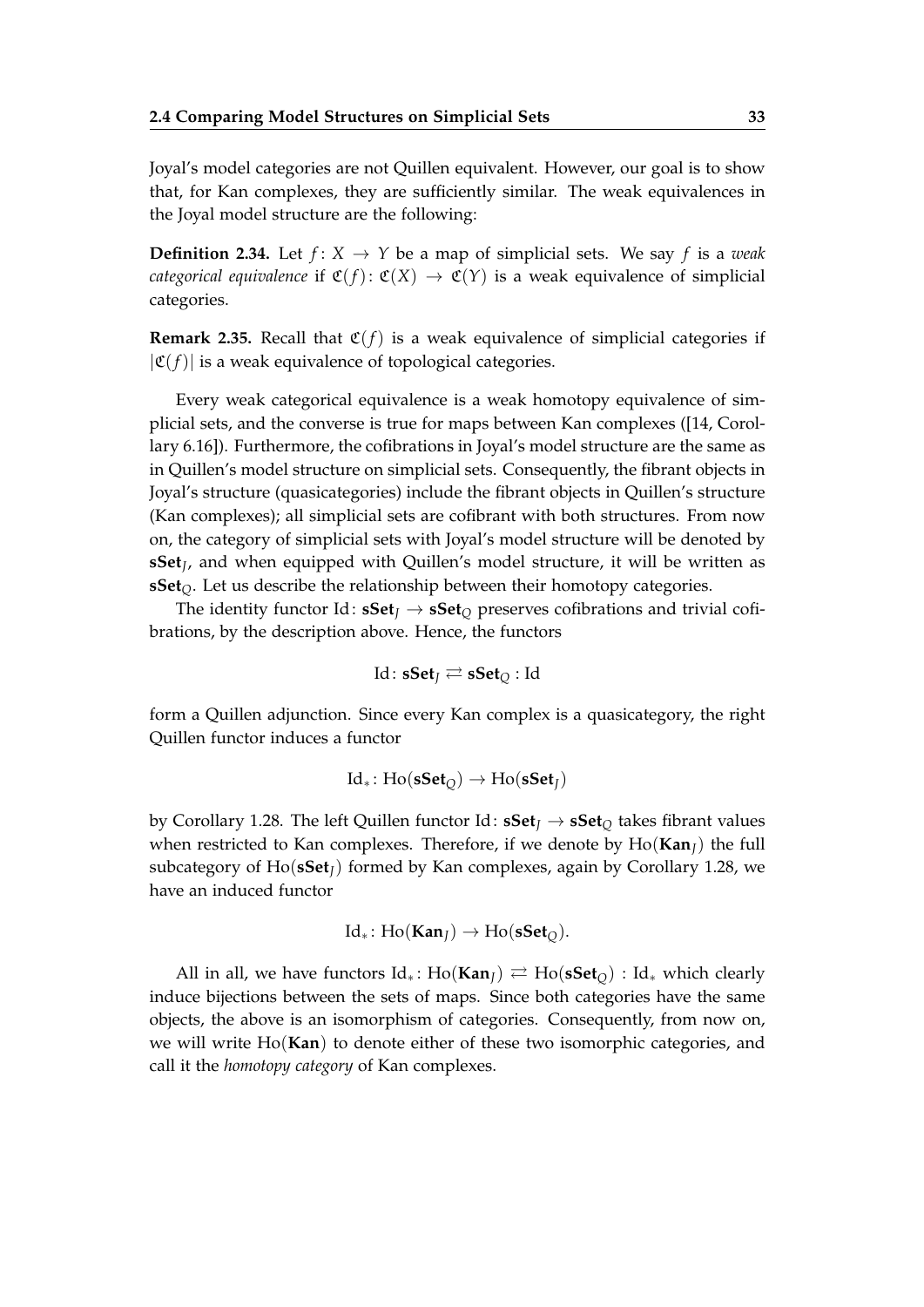### **2.5 Simplicial Sets and Topological Categories**

At the beginning of Section 2.3, we outlined an equivalence between simplicial sets and topological categories. After all the technicalities introducing the functors C and *N* in the previous sections, we can formalize and shape this equivalence. Precisely, that the adjoint pair  $(|\mathfrak{C}|, N \text{Sing})$  yields a Quillen equivalence between **sSet***<sup>J</sup>* and **tCat**. The remaining ingredient is the result that follows, which was proved by Amrani in [2].

**Theorem 2.36.** [2]*. The adjoint functors* (| − |, Sing) *determine a Quillen equivalence between* **sCat** *and* **tCat***.*

We recall that  $(\mathfrak{C}, N)$  is a Quillen equivalence between the model categories **sSet***<sup>J</sup>* and **sCat**. Hence, the composition

$$
|\mathfrak{C}|: \textbf{sSet}_J \rightleftarrows \textbf{tCat}: N\, \text{Sing}
$$

is a Quillen equivalence. These functors induce an equivalence between homotopy categories as in 1.28. Indeed,  $|\mathfrak{C}|$  takes fibrant values because every topological category is fibrant, and *N* Sing takes cofibrant values because every simplicial set is cofibrant.

To focus on the relationship between topological spaces and ∞-groupoids under this equivalence, we need to show that it restricts to an equivalence between the homotopy categories of Kan complexes and of ∞-groupoids; the equivalence between the homotopy categories of Kan complexes and of topological spaces is assured by the first section of this chapter.

#### **2.6 Kan Complexes and** ∞**-Groupoids, back and forth**

The goal of this section is to show that the pair of functors  $(|\mathfrak{C}|, N \text{Sing})$  between simplicial sets and topological categories restrict to functors between Kan complexes and ∞-groupoids. After this, we will be ready to prove the homotopy hypothesis.

#### **Proposition 2.37.** If K is a Kan complex, then  $|C(K)|$  is an  $\infty$ -groupoid.

*Proof.* We have to prove that  $h | \mathfrak{C}(K) |$  is a groupoid. Since morphisms in the same path-component of  $|C(K)|$  are identified in  $h|C(K)|$ , it suffices to prove that every vertex in every mapping space of  $\mathfrak{C}(K)$  becomes invertible in  $h|\mathfrak{C}(K)|$ . Recall that a vertex in  $\mathfrak{C}(K)$  corresponds to a path in  $K$ , in the sense of Remark 2.26. Hence, we will be done if we show that every 1-simplex in *X* yields an invertible morphism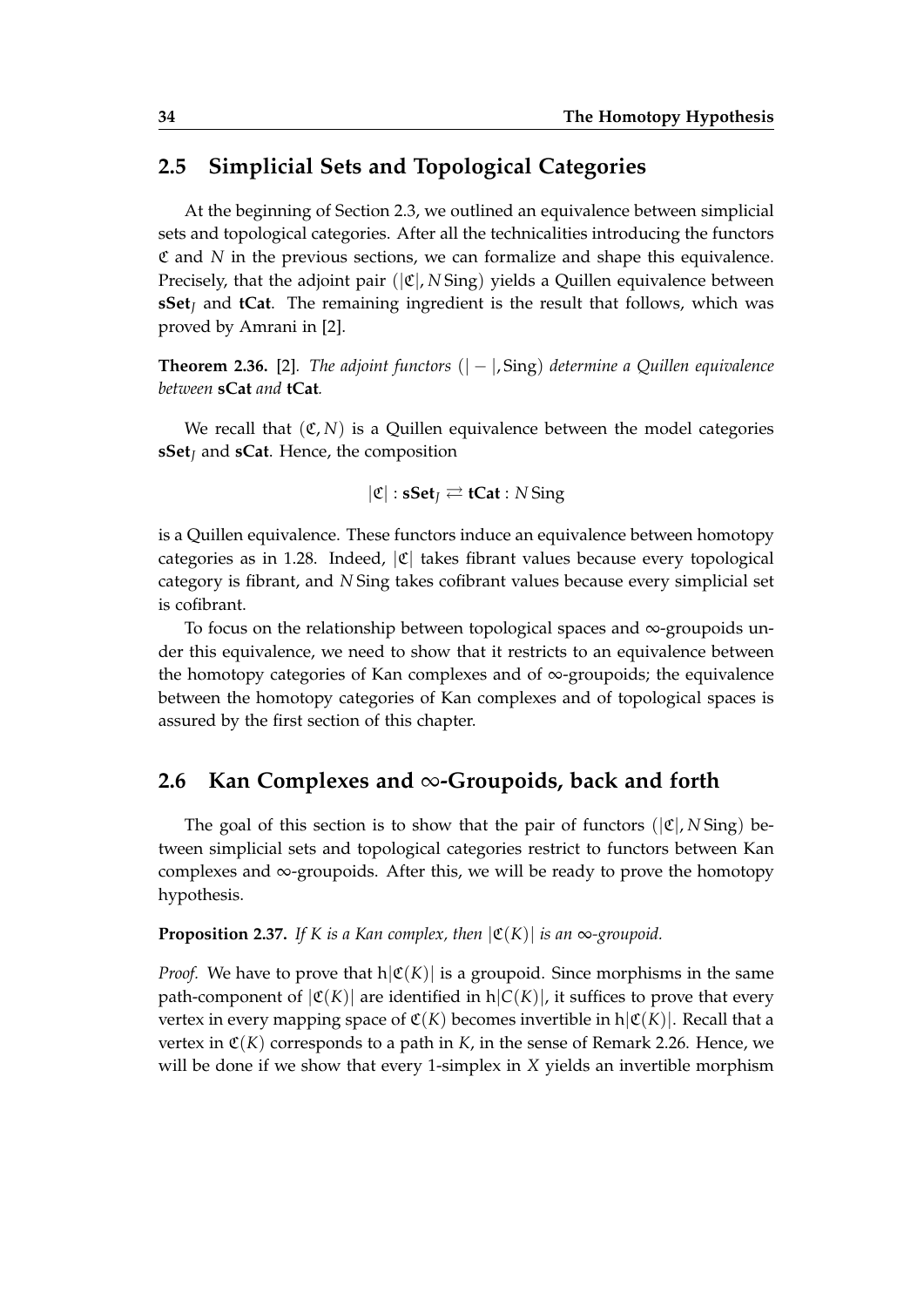(up to homotopy) in  $|C(K)|$ . We consider a 1-simplex  $\alpha: \Delta[1] \to K$  of K, which determines a functor

$$
F\colon \mathfrak{C}(\Delta[1]) \to \mathfrak{C}(K)
$$

that sends the objects 0 and 1, to objects *x* and *y*, and the vertex  $p_{0,1}$  to a vertex  $f \in \mathrm{Map}_{\mathfrak{C}(K)}(x,y).$  In other words,  $F(\mathfrak{C}(\Delta[1]))$  is the copy of  $\mathfrak{C}(\Delta[1])$  in  $\mathfrak{C}(K)$  which corresponds to the 1-simplex *α*. We prove that *f* becomes invertible in  $h | E(K) |$ .

Consider the degenerate 1-simplex  $s_0^0 \alpha(0) = \mathrm{id}_{\alpha(0)}$  of *K*, which determines another functor

$$
\mathfrak{C}(\Delta[1]) \to \mathfrak{C}(K)
$$

that sends both 0 and 1 to *x*, and the vertex  $p_{0,1}$  to Id<sub>*x*</sub>. Note that *α* and  $id_{\alpha(0)}$ , joined at their initial vertex  $\alpha(0)$ , form a 2-horn  $\Lambda^0[2]\to K$ :



Consider the following extension problem in **sSet** at the left:



Since, by assumption, *K* is a Kan complex, there exists a map of simplicial sets  $\Delta[2] \rightarrow K$  rendering the above diagram commutative. By applying  $\mathfrak{C}$ , we obtain the commutative diagram above at the right. The extension  $\mathfrak{C}(\Delta[2]) \to \mathfrak{C}(K)$  gives the following in  $\mathfrak{C}(K)$ :



That is,  $g \circ f$  and Id<sub>*x*</sub> lie in the same path-component of  $\pi_0 \text{Map}_{\mathfrak{C}(K)}(x, x)$ . Similarly, by considering a degenerate 1-simplex at the end vertex of *α*, we get that there exists a vertex *h* of  $\text{Map}_{\mathfrak{C}(K)}(y, x)$  such that  $f \circ h$  and Id<sub>y</sub> lie in the same  $\mathsf{path\text{-}component\ of\ } \pi_0\mathsf{Map}_{\mathfrak{C}(K)}(y,y).$  This means that  $f$  has both a right and left inverse in  $h | \mathfrak{C}(K) |$ , and it follows that *f* becomes an isomorphism in the homotopy category  $h|\mathfrak{C}(K)|$ . We conclude that  $h|\mathfrak{C}(K)|$  is a groupoid.  $\Box$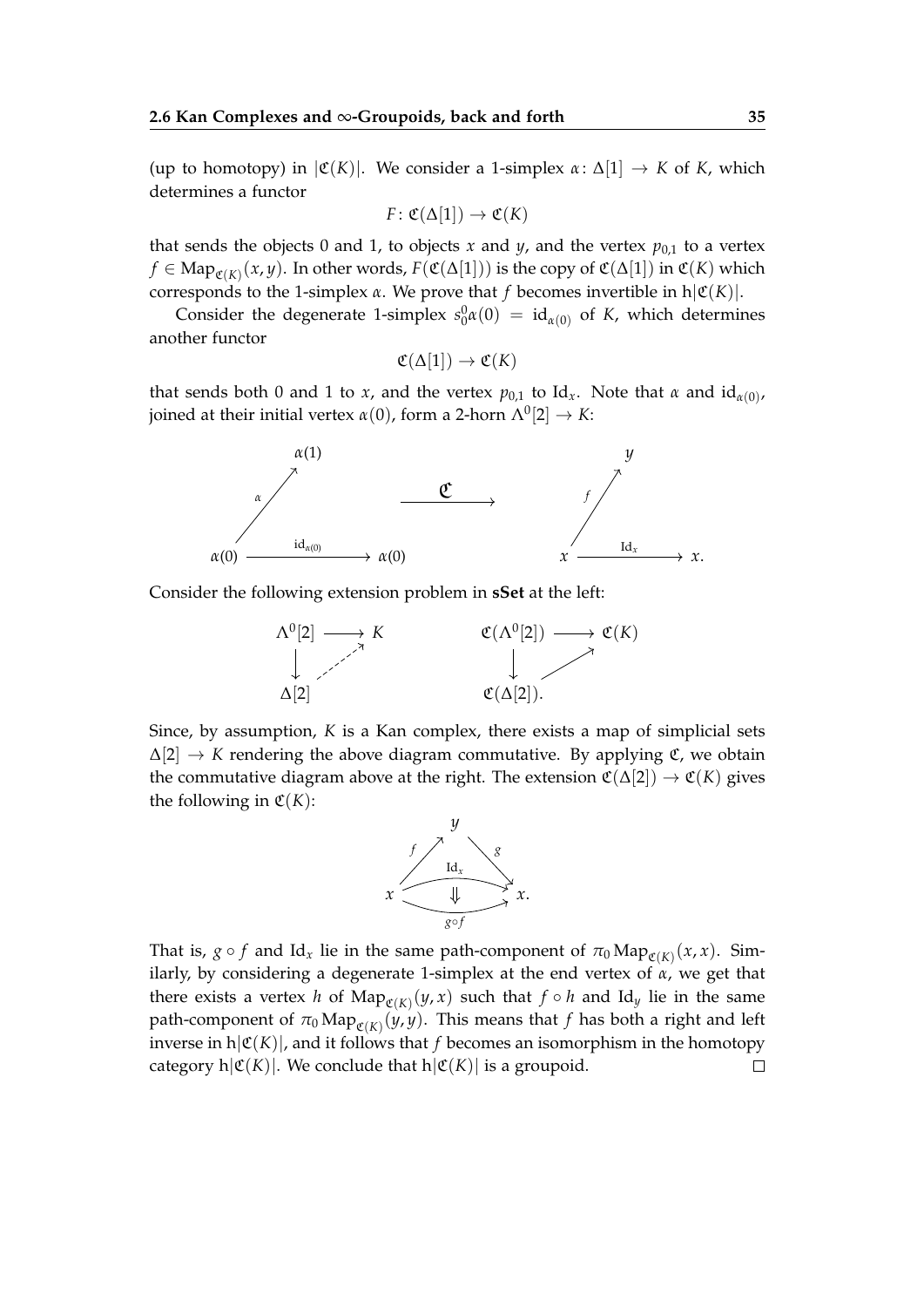**Theorem 2.38.** *A quasicategory X is a Kan complex if, and only if, the homotopy category of X is a groupoid.*

*Proof.* We have proven the left to right implication in 2.37. The right to left implication is due to Joyal ([14, Theorem 4.14]).  $\Box$ 

**Proposition 2.39.** *Let* C *be a fibrant simplicial category. If* hC *is a groupoid, then N*C *is a Kan complex.*

*Proof.* We know that *N*C is a quasicategory (Remark 2.31). We will prove that  $h\mathfrak{C}(NC)$  is a groupoid, and then, by Theorem 2.38, we will be able to conclude that *N*C is a Kan complex.

In order to prove that the assumptions in the statement imply that  $h\mathfrak{C}(NC)$  is a groupoid, we will prove that this category is isomorphic to  $hC$ ; this will suffice.

By Theorem 2.33, the counit  $\epsilon_{\mathcal{C}}: \mathfrak{C}(N\mathcal{C}) \to \mathcal{C}$  is a weak equivalence of simplicial categories. In particular, for every pair of objects *X* and *Y* of  $\mathfrak{C}(NC)$ , the following induced map is a weak homotopy equivalence of simplicial sets

$$
Map_{\mathfrak{C}(N\mathcal{C})}(X,Y) \to Map_{\mathcal{C}}(X,Y).
$$

Thus, it induces a bijection between their sets of path components. That is,

$$
\mathrm{Map}_{h\mathfrak{C}(N\mathcal{C})}(X,Y) \cong \mathrm{Map}_{h\mathcal{C}}(X,Y).
$$

Both categories have the same objects. We conclude that  $hC$  and  $hC(NC)$  are isomorphic categories.  $\Box$ 

**Corollary 2.40.** *Let* C *be an* ∞*-groupoid. The simplicial set N* Sing C *is a Kan complex.*

*Proof.* The mapping spaces of the simplicial category  $\text{Sing } C$  are Kan complexes (Example 1.17). Also, hC is a groupoid if and only if  $h\operatorname{Sing}\mathcal{C} = h|\operatorname{Sing}\mathcal{C}|$  is a groupoid, because these two categories are isomorphic (see the discussion before Section 2.3.1). The result follows from the previous proposition.  $\Box$ 

### **2.7 Proof of the Homotopy Hypothesis**

We end this chapter with a proof that the study of topological spaces, up to weak homotopy equivalence, is equivalent to the study of  $\infty$ -groupoids, up to weak equivalence. Precisely, we will give an equivalence between the homotopy categories of topological spaces and of ∞-groupoids. This will prove the homotopy hypothesis.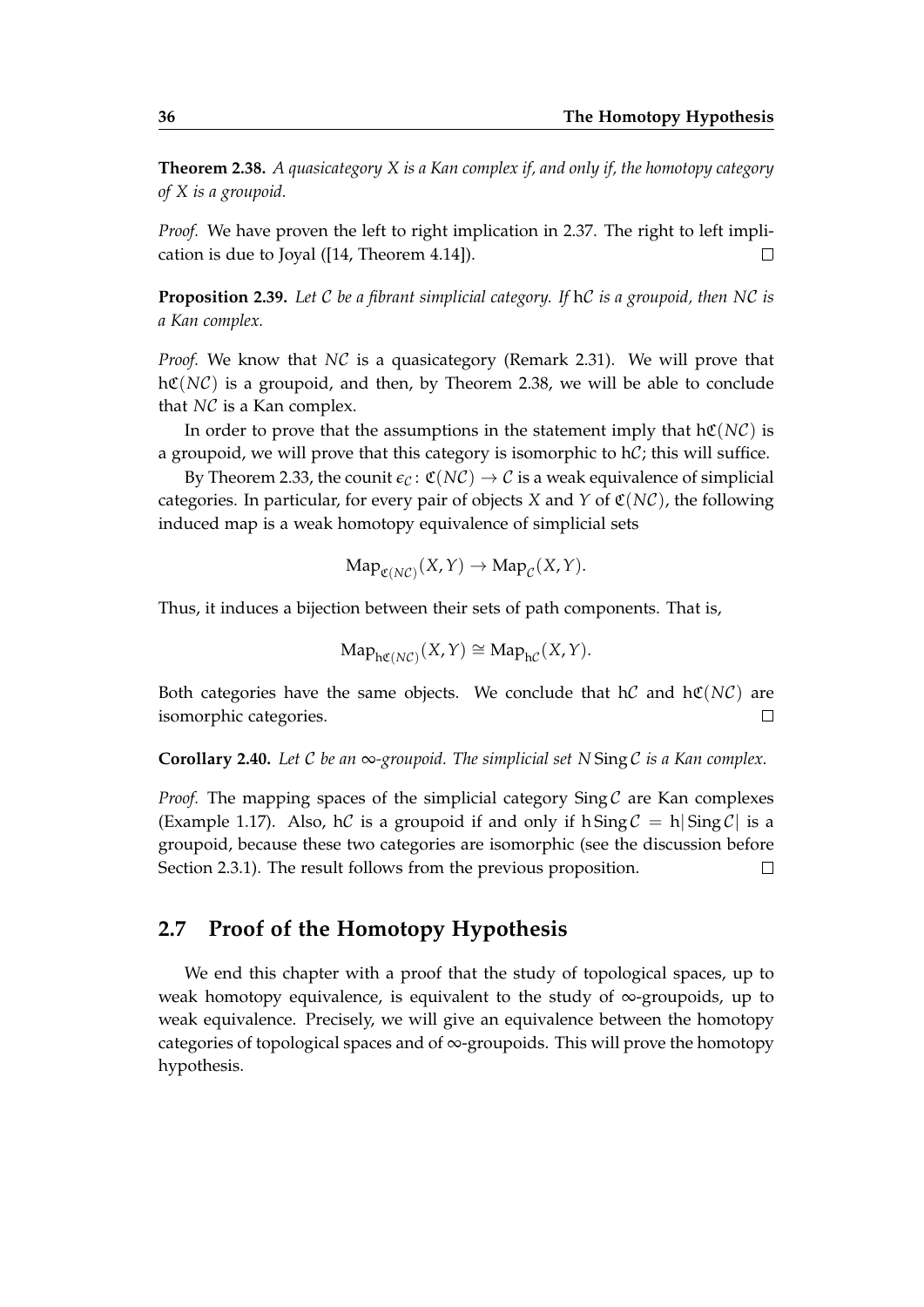In the previous section, we saw that the adjunction  $|\mathfrak{C}|$  : **sSet**  $\rightleftarrows$  **tCat** : *N* Sing restricts to an adjunction

$$
|\mathfrak{C}| : \textbf{Kan} \rightleftarrows \infty\textbf{-Grpd} : N\, \textbf{Sing} \, .
$$

 $\text{Consequently, the induced adjunction } |\mathfrak{C}|_* : \text{Ho}(\textbf{sSet}_J) \rightleftarrows \text{Ho}(\textbf{tCat}) : N \text{Sing}_* \text{ from } \mathfrak{C}$ Section 2.5 also restricts to an adjunction

$$
|\mathfrak{C}|_*:\text{\rm Ho}({\bf Kan})\rightleftarrows \text{\rm Ho}(\text{\rm \small \infty}\text{-}{\bf Grpd}):N\,\text{\rm Sing}_*\,.
$$

In order to conclude that the later is an equivalence of categories, we will show that the components of both the unit and counit of the adjunction  $(|\mathfrak{C}|, N \text{Sing})$  are weak equivalences, and thus, isomorphisms in the homotopy categories (Corollary 1.28).

**Proposition 2.41.** Let G be an  $\infty$ -groupoid. The counit map  $\epsilon_G$ :  $|\mathfrak{C}(N\text{Sing}\mathcal{G})| \to G$  is *a weak equivalence of topological categories.*

*Proof.* The map  $\epsilon_G$  is the composition

$$
|\mathfrak{C}(N\operatorname{Sing} \mathcal{G})| \to |\operatorname{Sing} \mathcal{G}| \to \mathcal{G}
$$

where the first is given by the counit of  $({\mathfrak C}, N)$  and the second is given by the counit of  $(| - |$ , Sing). Note that Sing G is a simplicial category in which each mapping space is a Kan complex. Hence, by Theorem 2.33, the first map is a weak equivalence. We have also seen, before starting Section 2.3.1, that the second map is a weak equivalence. We conclude that the counit map  $|C(N\text{Sing }\mathcal{G})| \to G$  is a weak equivalence.  $\Box$ 

Now, we can deduce that the components of the unit of the adjunction are weak categorical equivalences. By definition, the unit map  $X \to N \operatorname{Sing} |C(X)|$  is a weak categorical equivalence if  $|C(X)| \to |C(N) \text{Sing } |C(X)|$  is a weak equivalence of topological categories. From the triangle identity of the adjunction (|C|, *N* Sing) (Lemma 1.6), we have a commutative diagram



where Id $_{\vert \mathfrak{C}(X) \vert}$  is clearly a weak equivalence; the counit map  $\epsilon_{\vert \mathfrak{C}(X) \vert}$  is also a weak equivalence, as we have shown above. By the two-out-of-three property, it follows that the top arrow is a weak equivalence, like we wanted to show.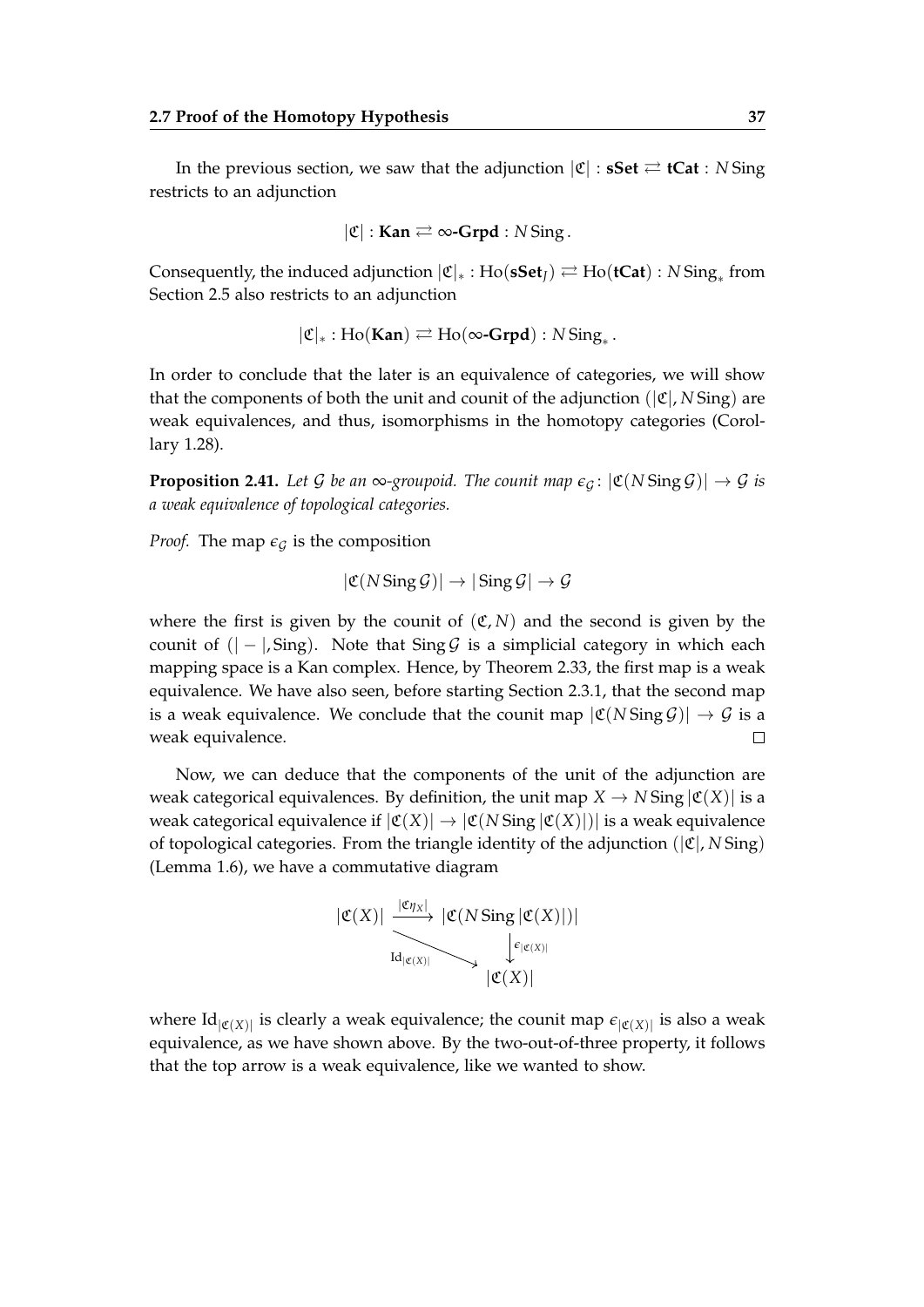**Proposition 2.42.** Let K be a Kan complex. The unit map  $K \to N \operatorname{Sing} |\mathfrak{C}(K)|$  is a weak *homotopy equivalence of simplicial sets.*

*Proof.* We have seen above that the unit map  $K \to N \operatorname{Sing} |\mathfrak{C}(K)|$  is a weak categorical equivalence. Recall, from Section 2.4, that every weak categorical equivalence is a weak homotopy equivalence.  $\Box$ 

Joining this with the results of Section 2.1, we have functors

$$
\text{Top} \xrightarrow[\text{Sing}]{|-|} \text{Kan} \xleftarrow[\text{R}]{|\mathfrak{C}|} \infty\text{-}\text{Grpd}
$$

which induce equivalences between the corresponding homotopy categories. This shows that ∞-groupoids satisfy the homotopy hypothesis.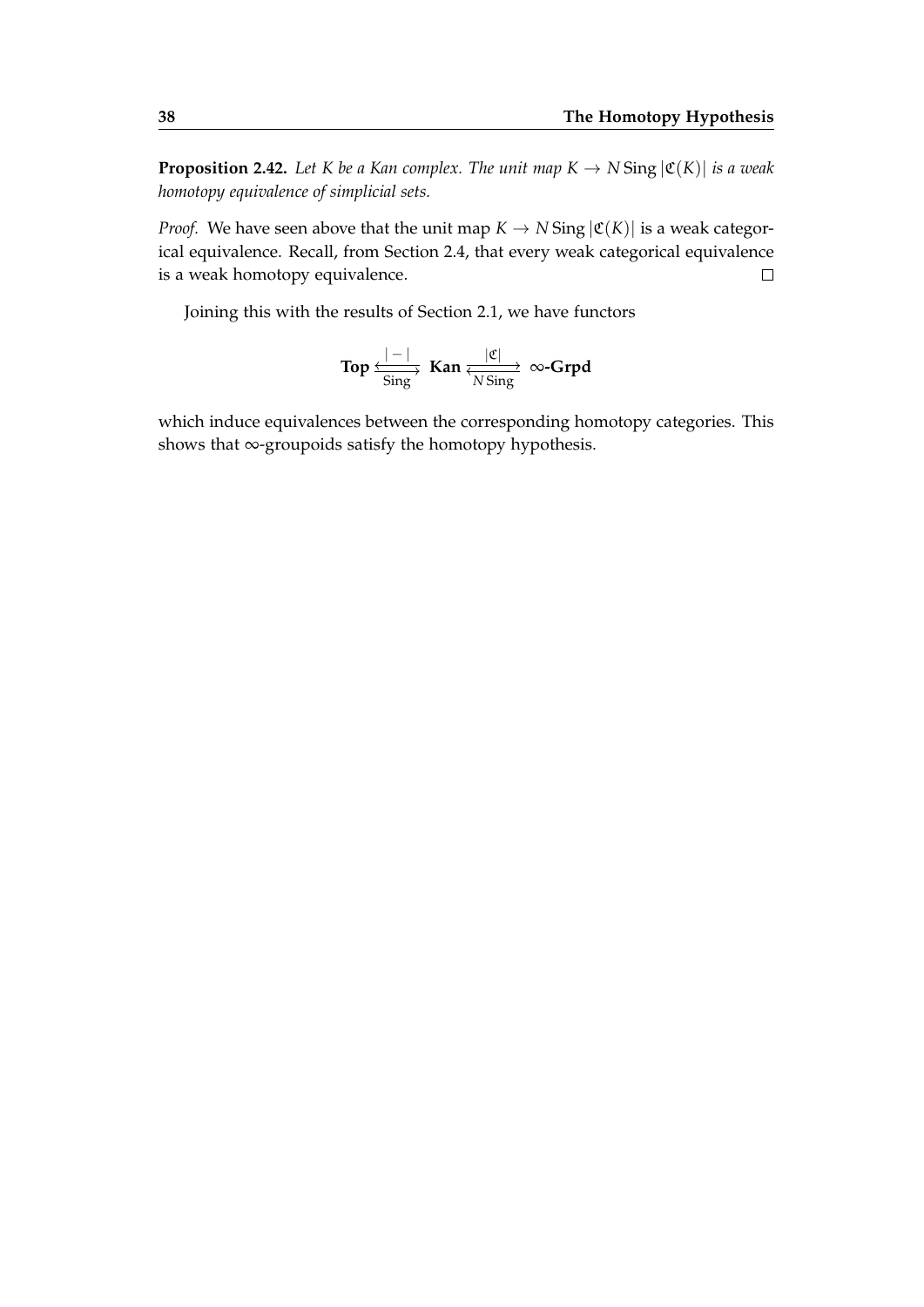### **Chapter 3**

# **The Fundamental** ∞**-Groupoid as a Topological Category**

In the previous section, we described a way to associate to a topological space *X* an  $\infty$ -groupoid  $|C(Sing X)|$  that gets very close to our idea of what  $\Pi_{\infty}(X)$ should be: it is an algebraic object with a strictly associative composition, and it encodes the homotopy type of the space *X*. Furthermore,  $h|\mathfrak{C}(\text{Sing }X)|$  is the fundamental groupoid of *X*. Consequently, we could define the fundamental ∞ groupoid of *X* as  $|\mathfrak{C}(\text{Sing }X)|$ . However, the topological category  $|\mathfrak{C}(\text{Sing }X)|$  is definitely not an easy object to handle.

### **3.1 Moore Paths**

The fundamental ∞-groupoid of a topological space *X* is a genuine example of an ∞-groupoid, which should admit a more manageable and accessible model. In this last chapter we propose such a model, which is a topological category that we denote by  $\Pi_{\infty}(X)$ .

**Definition 3.1.** Let *X* be a topological space and  $x \in X$  a point. We define the space of *Moore paths* based at *x* as the topological space

$$
P'_xX = \{(f,r) \in X^{\mathbb{R}_+} \times \mathbb{R}_+ \mid f(0) = x, \ f(s) = f(r) \text{ for } s \ge r\}
$$

with the product topology, where  $\mathbb{R}_+$  has the Euclidean topology and  $X^{\mathbb{R}_+}$  has the compact-open topology ([11, p. 529]). Here,  $\mathbb{R}_+ = [0, \infty)$  and  $X^{\mathbb{R}_+}$  is the space of continuous maps from  $\mathbb{R}_+$  to *X*.

We call the real number *r* the *length* of the path *f* if it is the smallest such that  $f(s) = f(r)$  for all  $s \geq r$ . Observe that the ordinary space of paths  $P_xX$  based at *x*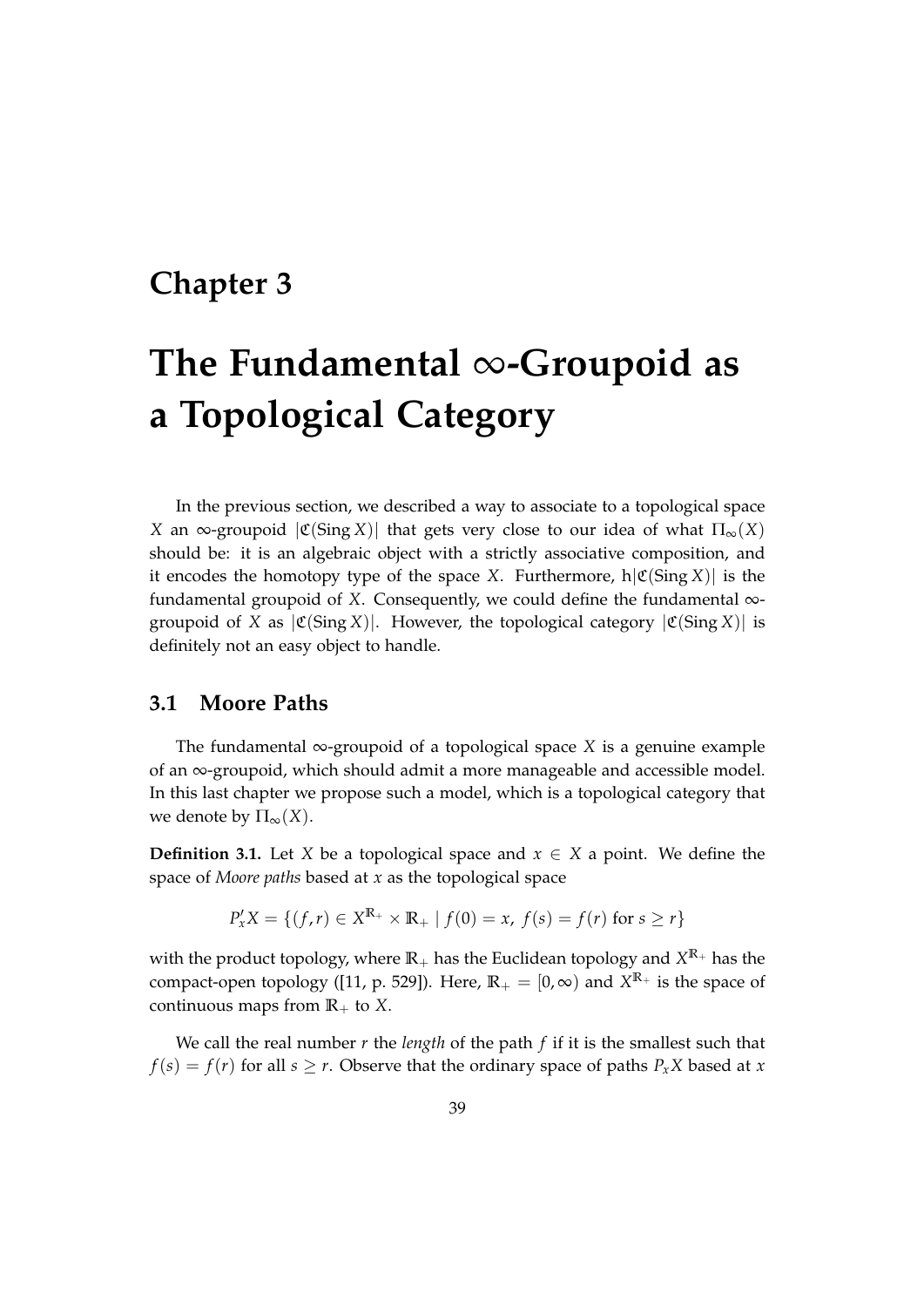embeds into  $P'_xX$  as the subspace of paths of length 1. The space of Moore paths  $P'_x X$  is homotopy equivalent to  $P_x X$ , since  $P_x X$  is a deformation retract of  $P'_x X$  ([5, Proposition 5.1.1]).

**Definition 3.2.** Let *X* be a topological space. We define a topological category  $\Pi_{\infty}(X)$  in the following way:

- The objects of  $\Pi_{\infty}(X)$  are the points of *X*.
- If *x* and *y* are two objects, we define  $\text{Map}_{\Pi_{\infty}(X)}(x,y)$  as

$$
\{(f,r) \in X^{\mathbb{R}_+} \times \mathbb{R}_+ \mid f(0) = x, \ f(r) = y, \ f(s) = f(r) \text{ for } s \ge r\}
$$

viewed as a subspace of  $P'_xX$ .

• Composition is given by the continuous map

$$
Map_{\Pi_{\infty}(X)}(x,y) \times Map_{\Pi_{\infty}(X)}(y,z) \longrightarrow Map_{\Pi_{\infty}(X)}(x,z)
$$

sending  $((f,r),(g,s))$  to  $(f * g, r + s)$ , where  $f * g$  denotes concatenation of paths, that is,

$$
(f * g)(t) = \begin{cases} f(t) & \text{if } 0 \le t \le r \\ g(t - r) & \text{if } t \ge r. \end{cases}
$$

• For every object  $x \in \Pi_{\infty}(X)$ , the constant path  $(c_x, 0)$  of length 0 acting as an identity element.

Our choice of Moore paths instead of ordinary paths (i.e., paths parametrized by  $0 \le t \le 1$ ) makes composition strictly associative, and therefore  $\Pi_{\infty}(X)$  is indeed a topological category.

**Proposition 3.3.** *The topological category*  $\Pi_{\infty}(X)$  *is an*  $\infty$ *-groupoid for every space* X.

*Proof.* Let  $(f, r) \in \text{Map}_{\Pi_{\infty}(X)}(x, y)$  for some objects *x* and *y* of  $\Pi_{\infty}(X)$ . We claim that  $(f, r)$  becomes invertible in h $\Pi_{\infty}(X)$ . Indeed, any path that undoes the travel of  $f$  provides a homotopy inverse for  $(f, r)$ . To be specific, consider the morphism  $(g,r) \in \text{Map}_{\Pi_{\infty}(X)}(y,x)$  where *g* is defined by

$$
g(t) = \begin{cases} f(r-t) & \text{if } 0 \le t \le r \\ x & \text{if } t \ge r. \end{cases}
$$

We have that  $(f * g, r + r)$  lies in the same path component of  $\text{Map}_{\Pi_{\infty}(X)}(y, y)$  as the constant path  $(c_y, 0)$ . Similarly for  $(g * f, r + r)$  and  $(c_x, 0)$ . We conclude that  $(f, r)$  and  $(g, r)$  become mutual inverses in h $\Pi_{\infty}(X)$ .  $\Box$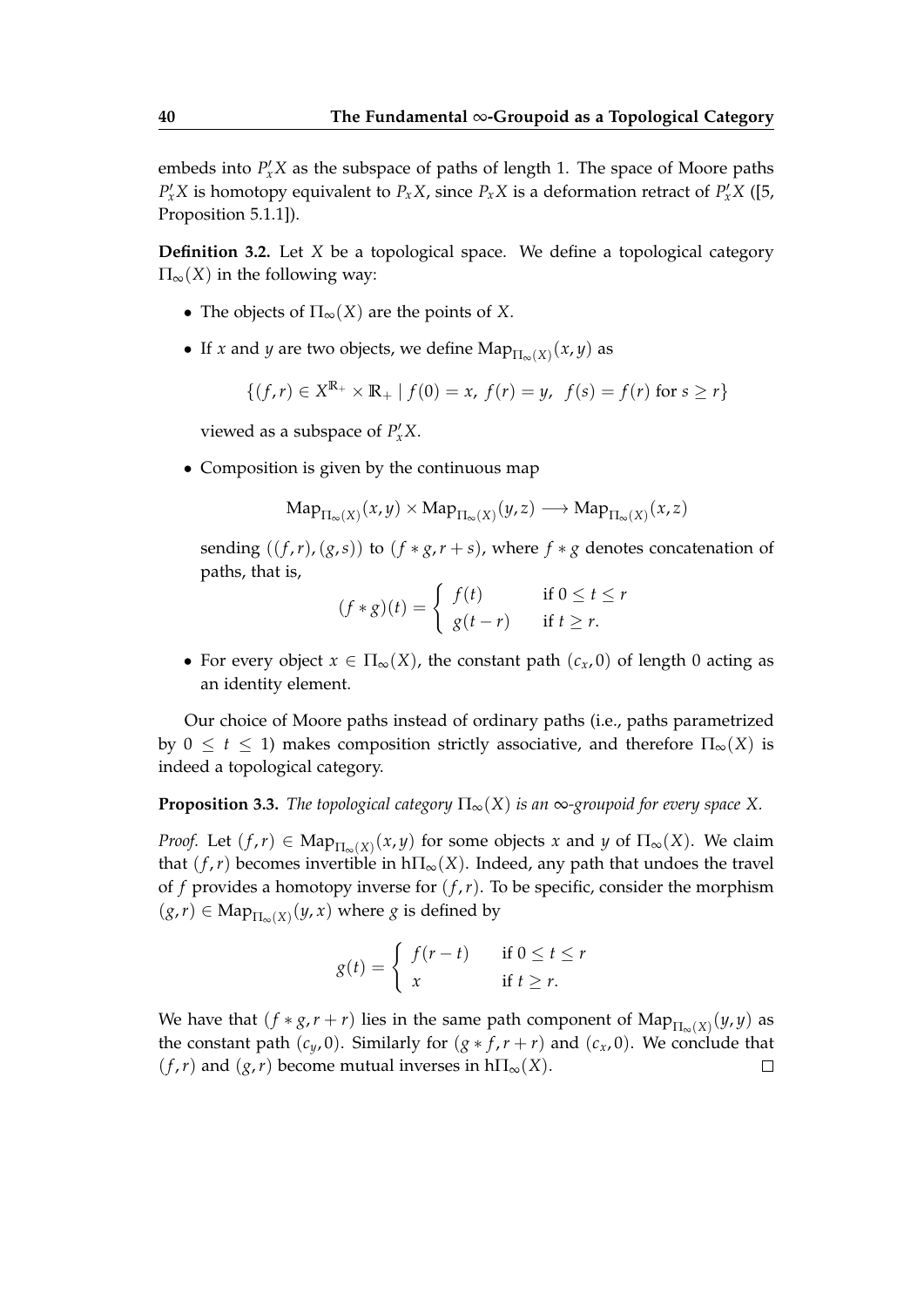The above definition yields a functor from topological spaces to  $\infty$ -groupoids: given a continuous map  $f: X \to Y$ , we let  $\Pi_{\infty}(f): \Pi_{\infty}(X) \to \Pi_{\infty}(Y)$  send each object *x* to  $f(x)$ , and for every pair of objects *x*, *y* of  $\Pi_{\infty}(X)$  we consider the map

$$
Map_{\Pi_{\infty}(X)}(x,y) \longrightarrow Map_{\Pi_{\infty}}(f(x), f(y))
$$

sending a morphism  $(g, r)$  to  $(f \circ g, r)$ .

#### **3.2 Realizing the Fundamental** ∞**-Groupoid**

Finally, we achieve our goal of finding a genuine and manageable model of the fundamental ∞-groupoid. Our candidate is the ∞-groupoid  $\Pi_{\infty}(X)$  defined in the previous section; in this section we prove that  $\Pi_{\infty}(X)$  encodes the whole homotopy type of *X*, i.e., it is a model for its homotopy type. We start with a characteristic property of ∞-groupoids. Namely, every connected ∞-groupoid "collapses", up to weak equivalence, into the space of endomorphisms of any one of its objects. Observe the resemblance with Proposition 1.11.

**Proposition 3.4.** Let G be a connected  $\infty$ -groupoid. Let x be an arbitrary object of G, and consider  $\mathrm{Map}_{\mathcal{G}}(x,x)$  viewed as a topological category with one object. Then the inclusion functor  $\mathrm{Map}_{\mathcal{G}}(x,x) \hookrightarrow \mathcal{G}$  is a weak equivalence of topological categories.

*Proof.* The inclusion functor is fully faithful because it induces the identity on the single mapping space. It is essentially surjective because  $h\mathcal{G}$  is a connected groupoid.  $\Box$ 

**Example 3.5.** For every space *X* with a base point  $x_0$ , the space  $\Omega'X$  of Moore loops based at  $x_0$  is the topological monoid of endomorphisms of  $x_0$  within the topological category  $\Pi_{\infty}(X)$ . Thus, viewing  $\Omega'X$  as a topological category with one object, the ∞-groupoids  $\Pi_{\infty}(X)$  and  $\Omega'X$  are weakly equivalent.

Now we can prove that our model  $\Pi_{\infty}(X)$  of the fundamental  $\infty$ -groupoid has the right homotopy type.

**Theorem 3.6.** For every topological space X, the  $\infty$ -groupoids  $|C(Sing(X)|$  and  $\Pi_{\infty}(X)$ *are weakly equivalent.*

*Proof.* The topological categories  $\Pi_{\infty}(X)$  and  $|\operatorname{Sing} \Pi_{\infty}(X)|$  are weakly equivalent by the discussion before Section 2.3.1. Suppose first that *X* is path-connected, and choose a point  $x \in X$ . If we collapse  $\Pi_{\infty}(X)$  onto  $\Omega'X$  for the chosen point *x*, we have a weak equivalence

 $|\operatorname{Sing} \Pi_{\infty}(X)| \simeq |\operatorname{Sing} \Omega' X|$ ,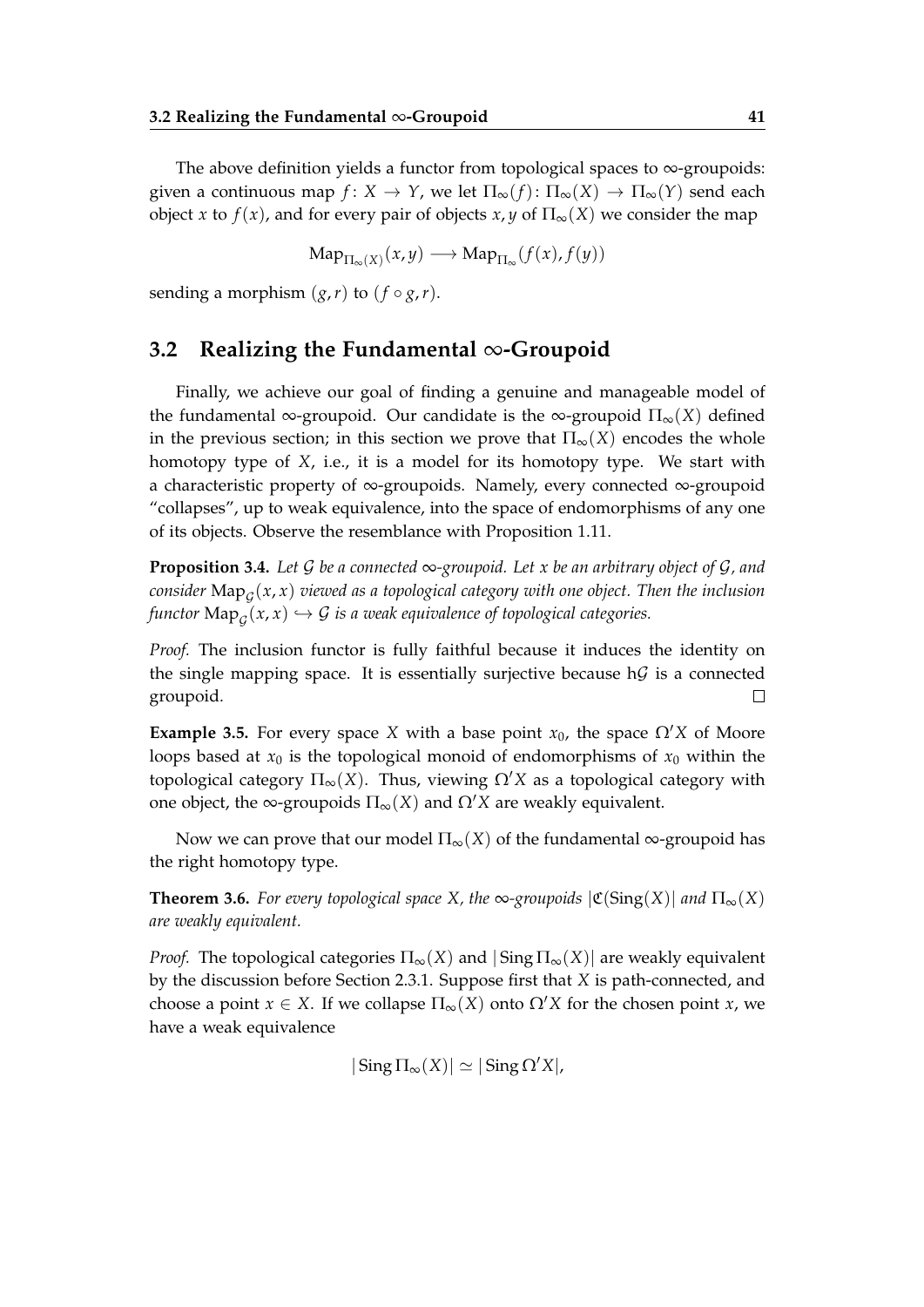because | − | preserves weak equivalences, by definition, and also does Sing, by Lemma 2.8. On the other hand, the simplicial category  $\text{Sing } \Omega' X$  is weakly equivalent to  $\mathfrak{C}(Sing X)$  by the argument given in [24, Proposition 7.2]. All in all,

$$
\Pi_{\infty}(X) \simeq |\operatorname{Sing} \Pi_{\infty}(X)| \simeq |\operatorname{Sing} \Omega' X| \simeq |\mathfrak{C}(\operatorname{Sing} X)|.
$$

Since the path-connected components of *X* correspond to the connected components of  $\Pi_{\infty}(X)$ , the argument holds componentwise for arbitrary (not necessarily path-connected) topological spaces.  $\Box$ 

**Corollary 3.7.** *The* ∞-groupoid  $\Pi_{\infty}(X)$  *is a model for the homotopy type of a space* X.

*Proof.* This result is assured by the previous theorem and the proof of the homotopy hypothesis, as we now show. By the previous theorem,  $\Pi_{\infty}(X)$  and  $|C(Sing X)|$  are weakly equivalent. Thus, applying the functor  $|N Sing|$  yields a weak homotopy equivalence of topological spaces

$$
|N\operatorname{Sing} \Pi_{\infty}(X)| \simeq |N\operatorname{Sing} |\mathfrak{C}(\operatorname{Sing} X)||.
$$

Indeed, | − | and Sing preserve weak equivalences; since Sing takes fibrant values and *N* is a right Quillen functor, the composition *N* Sing also preserves weak equivalences (see Remark 1.25).

Finally, by Proposition 2.42, the unit map  $Sing(X) \to N Sing |C(Sing X)|$  is a weak homotopy equivalence of simplicial sets, and, consequently,

$$
|N\operatorname{Sing}|\mathfrak{C}(\operatorname{Sing} X)|| \simeq |\operatorname{Sing} X| \simeq X,
$$

where the second equivalence is assured by Proposition 2.11. In summary, we have shown that  $|N \text{Sing }\Pi_{\infty}(X)| \simeq X$ , proving that  $\Pi_{\infty}(X)$  encodes the whole homotopy type of the topological space *X*. $\Box$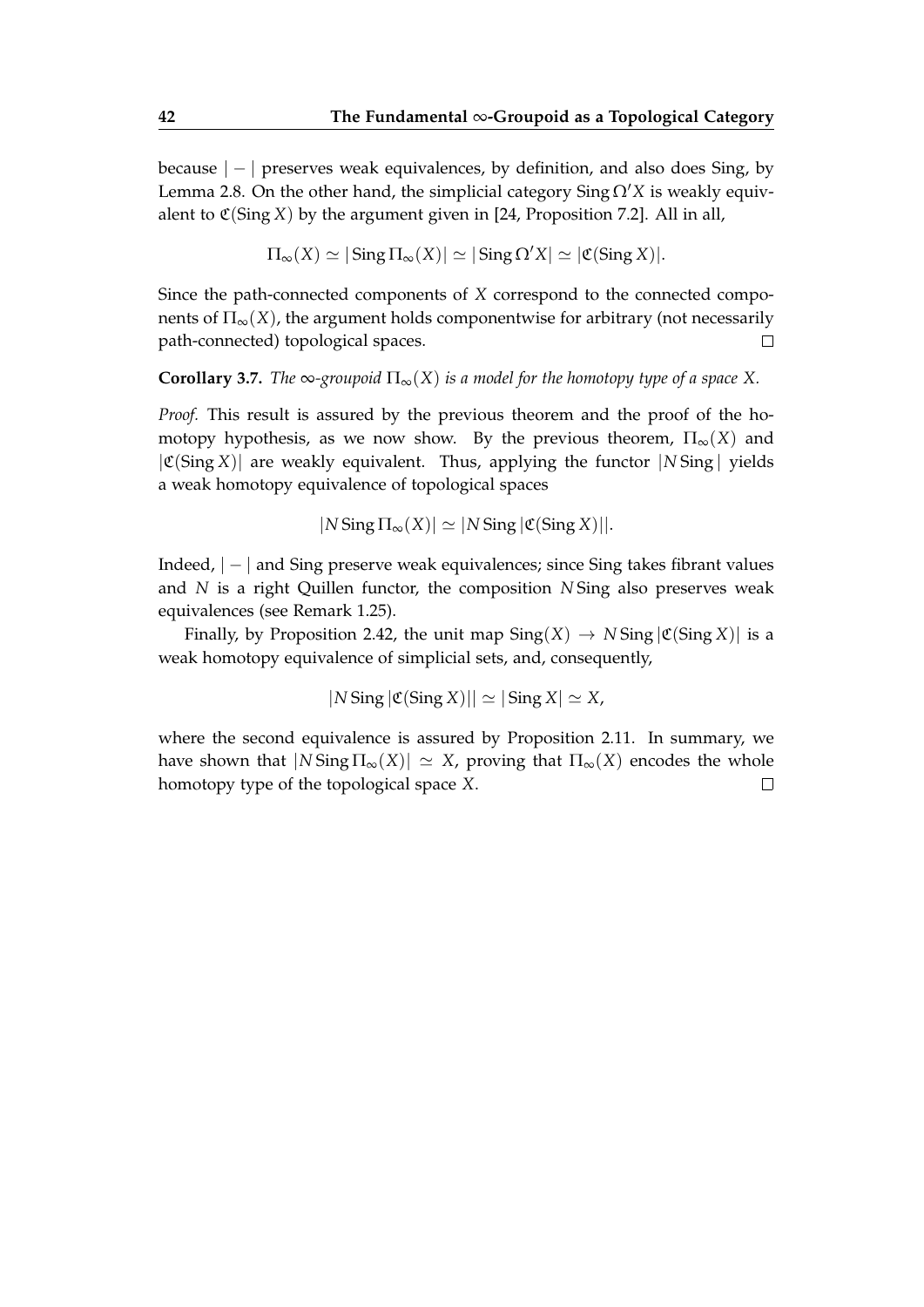### **Conclusions**

The goal of this thesis has been to prove a homotopy theoretic equivalence between topological spaces and  $\infty$ -groupoids: the homotopy hypothesis. This brought us to learn about different models for  $\infty$ -groupoids, finally choosing that of topological categories, which we believe to be the most intuitive.

In order to prove the homotopy hypothesis, we have followed reflections of the classical homotopy theory of topological spaces in other contexts of mathematics, a road that has brought us from the comparison with simplicial sets, back in the mid 20th century, to  $\infty$ -groupoids and the lively and far-reaching field of higher category theory. We have started out by reviewing the equivalence between the homotopy theory of topological spaces and that of simplicial sets, which is by itself a very important result and gives combinatorial insights in the homotopy theory of spaces. Furthermore, it has been crucial for our goal because from simplicial sets we have been able to reach simplicial categories, and it has given us passage back into a topological context where ∞-groupoids lie.

By transitioning from spaces to simplicial sets, and then  $\infty$ -groupoids, we have been able to give a wide view of the foundations of higher category theory establishing an equivalence between some of its different approaches, and to formalize a proof of the homotopy hypothesis with this theory as a base.

Since the beginning we have pursued the aspiration of finding a model for ∞-groupoids in which the fundamental ∞-groupoid is realized in a manageable and transparent way, and which would make ∞-groupoids more accessible. We believe we have accomplished this goal in Chapter 3.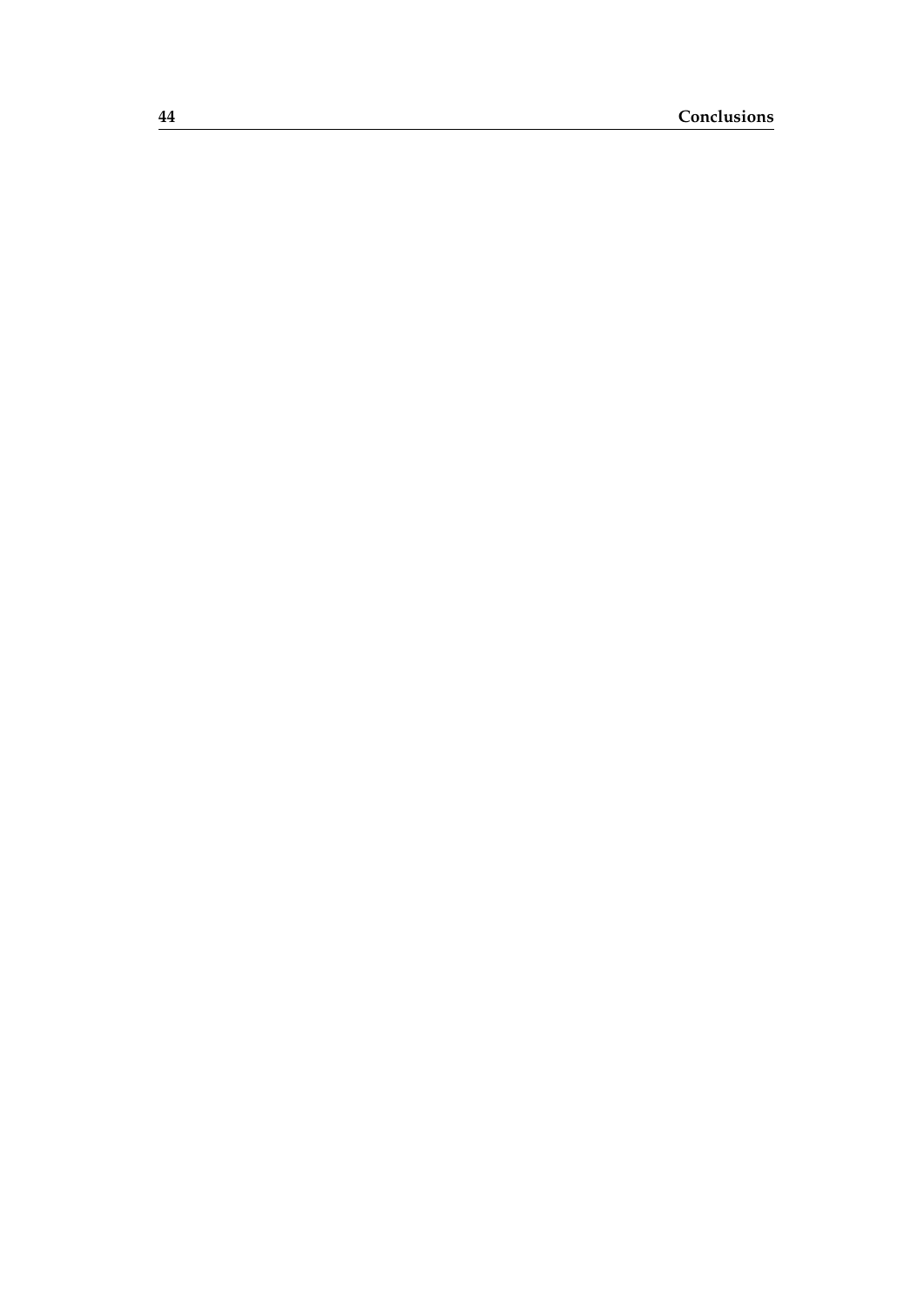# **Bibliography**

- [1] I. Amrani, Grothendieck's homotopy hypothesis, arXiv:1112.1251v1, 2011.
- [2] I. Amrani, Model structure on the category of small topological categories, *J. Homotopy Relat. Struct.* 10 (2015), 63–70.
- [3] J. E. Bergner, A model category structure on the category of simplicial categories, *Trans. Amer. Math. Soc.* 359 (2007), 2043–2058.
- [4] J. E. Bergner, Modeling homotopy theories, *Notices Amer. Math. Soc.* 66 (2019), 1423–1431.
- [5] G. Carlsson, R. J. Milgram, Stable homotopy and iterated loop spaces, in: *Handbook of Algebraic Topology*, North-Holland, Amsterdam, 1995, 505–583.
- [6] J.-M. Cordier, Sur la notion de diagramme homotopiquement cohérent, *Cahiers Top. Géom. Diff.* 23 (1982), 93–112.
- [7] W. G. Dwyer, J. Spalinski, Homotopy theories and model categories, in: *Handbook of Algebraic Topology*, North-Holland, Amsterdam, 1995, 73–126.
- [8] P. Gabriel, M. Zisman, *Calculus of Fractions and Homotopy Theory*, Springer-Verlag, New York, 1967.
- [9] P. G. Goerss, J. F. Jardine, *Simplicial Homotopy Theory*, Progress in Mathematics, Birkhäuser, Boston, 1999.
- [10] A. Grothendieck, À la poursuite des champs, unpublished letter to Quillen.
- [11] A. Hatcher, *Algebraic Topology*, Cambridge University Press, Cambridge, 2002.
- [12] M. Hovey, *Model Categories*, American Mathematical Society, Providence, 1998.
- [13] A. Joyal, Quasi-categories vs simplicial categories, 2007. Available at *http://www.math.uchicago.edu/*∼*may/IMA/Incoming/Joyal/QvsDJan9(2007).pdf*